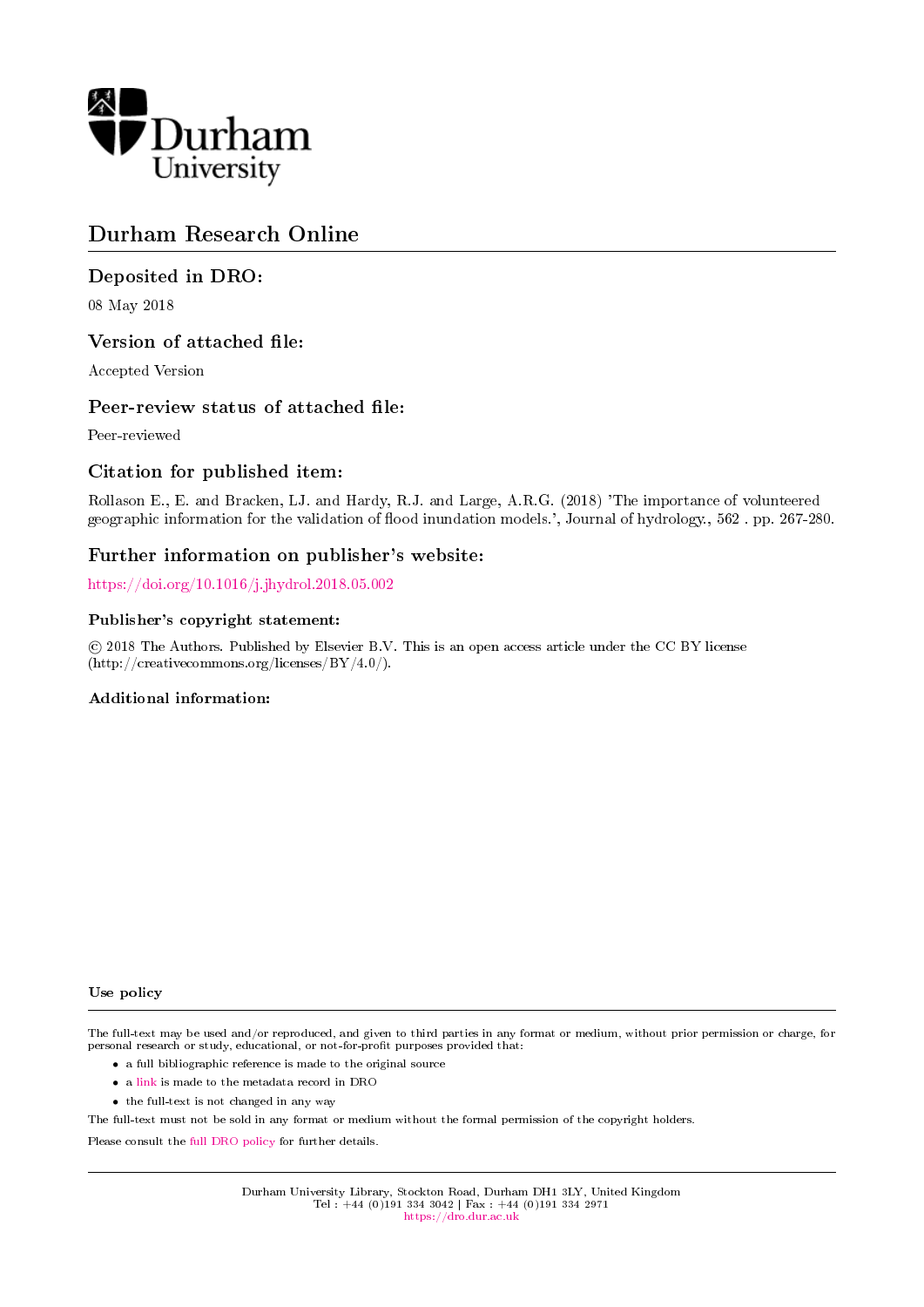### Accepted Manuscript

#### Research papers

The importance of volunteered geographic information for the validation of flood inundation models

E. Rollason, L.J. Bracken, R.J. Hardy, A.R.G. Large

| PII:                  | \$0022-1694(18)30329-9                        |
|-----------------------|-----------------------------------------------|
| DOI:                  | https://doi.org/10.1016/j.jhydrol.2018.05.002 |
| Reference:            | <b>HYDROL 22779</b>                           |
| To appear in:         | Journal of Hydrology                          |
| <b>Received Date:</b> | 30 November 2017                              |
| <b>Revised Date:</b>  | 23 April 2018                                 |
| <b>Accepted Date:</b> | 2 May 2018                                    |



Please cite this article as: Rollason, E., Bracken, L.J., Hardy, R.J., Large, A.R.G., The importance of volunteered geographic information for the validation of flood inundation models, *Journal of Hydrology* (2018), doi: [https://](https://doi.org/10.1016/j.jhydrol.2018.05.002) [doi.org/10.1016/j.jhydrol.2018.05.002](https://doi.org/10.1016/j.jhydrol.2018.05.002)

This is a PDF file of an unedited manuscript that has been accepted for publication. As a service to our customers we are providing this early version of the manuscript. The manuscript will undergo copyediting, typesetting, and review of the resulting proof before it is published in its final form. Please note that during the production process errors may be discovered which could affect the content, and all legal disclaimers that apply to the journal pertain.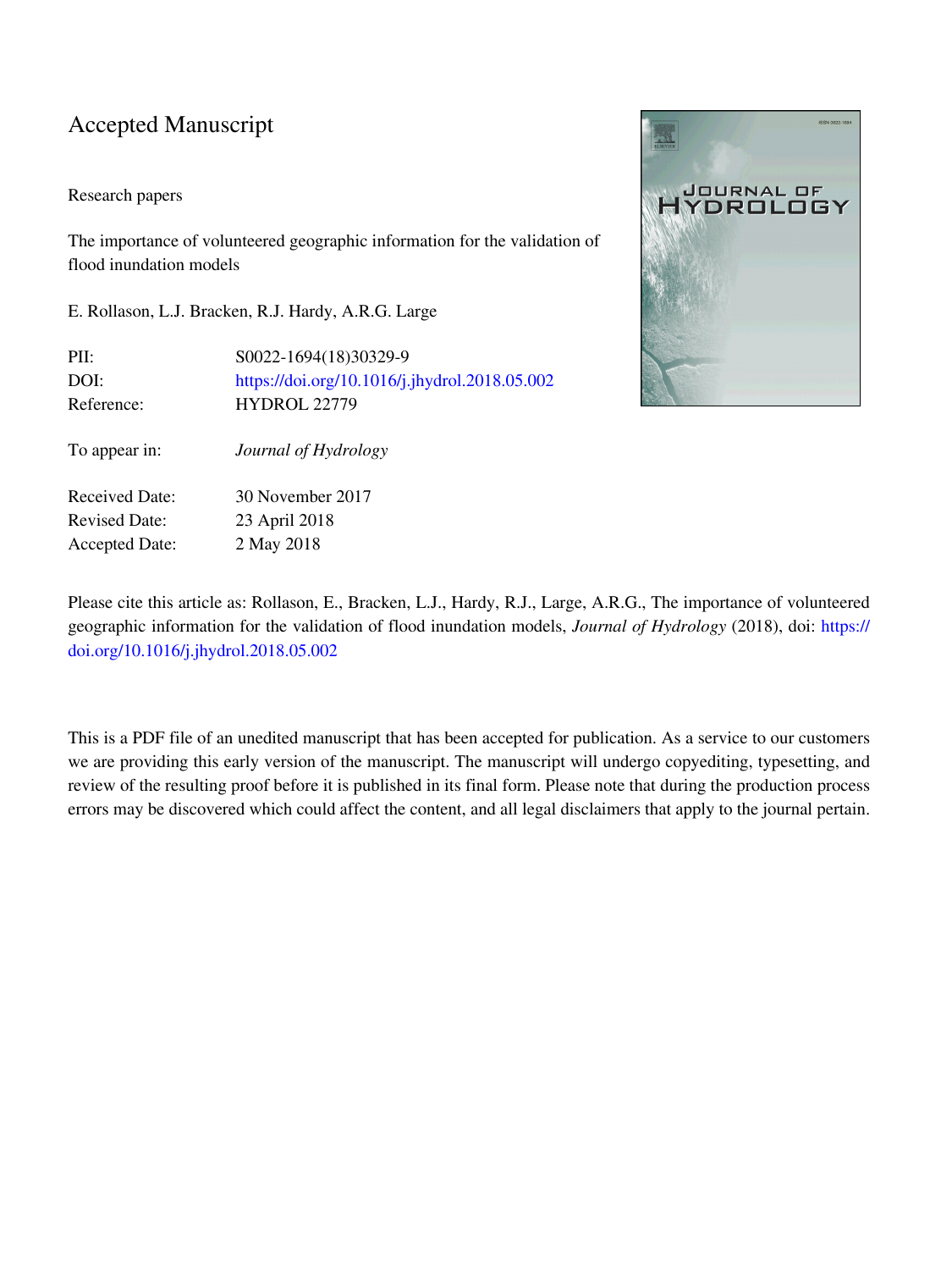# The importance of volunteered

# geographic information for the validation

# of flood inundation models

Rollason E.\*, Bracken, LJ.\*, Hardy R.J \* and Large A.R.G.\*\*

\* Department of Geography, Durham University, Durham DH1 3LE

\*\* School of Geography, Politics and Sociology, Newcastle University, Newcastle upon Tyne NE1 7RU

**Corresponding author:** Ed Rollason, Department of Geography, Science Laboratories,

Durham University, South Rd, Durham DH1 3LE

**Email:** e.d.rollason@durham.ac.uk,

**ORCID:** 0000-0002-9208-9107

**Declarations of interest:** none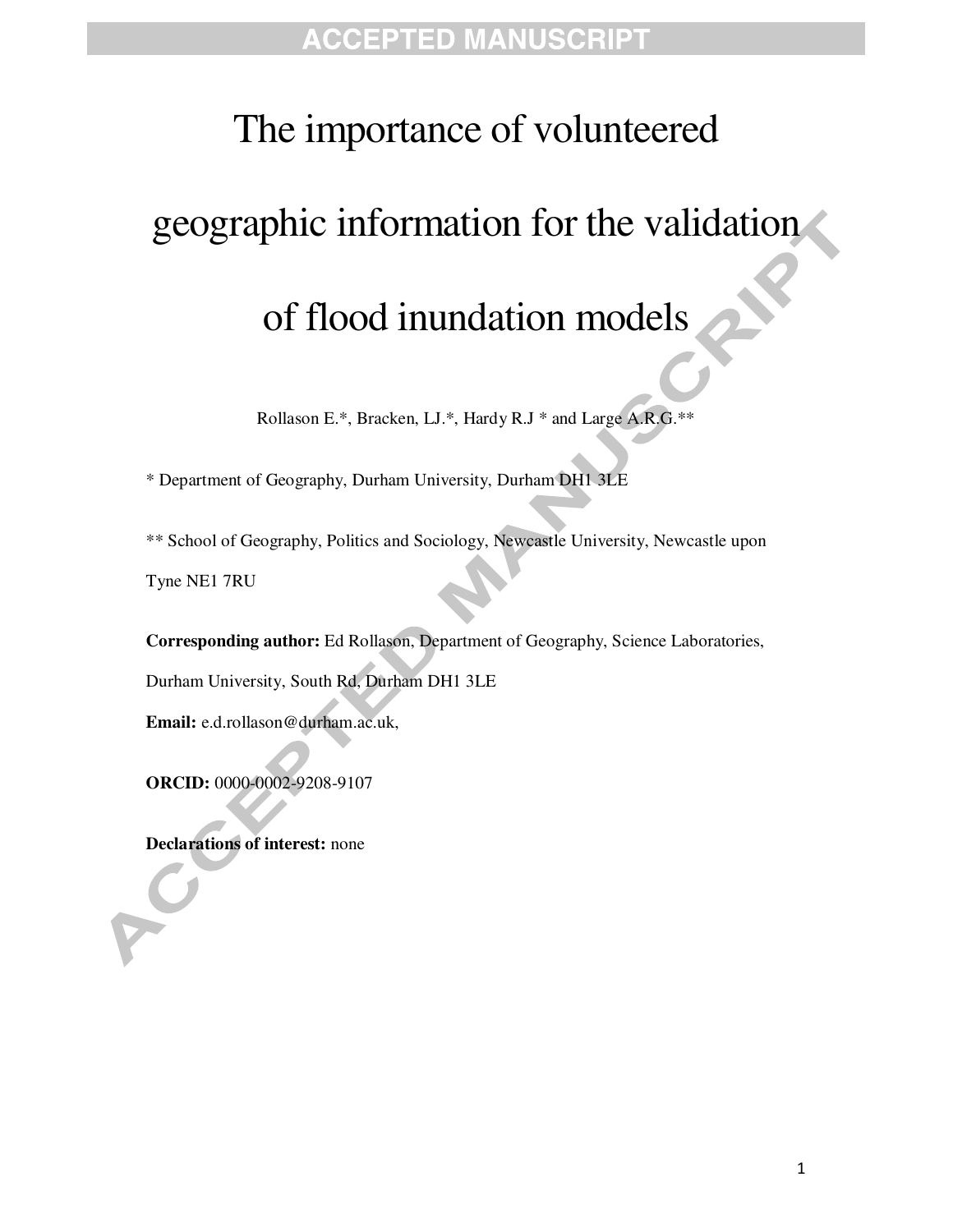#### Abstract

Two dimensional flood inundation models capable of simulating complex spatially and temporally differentiated floodplain flows are routinely used to model and predict flooding. However, advances in modelling techniques have not been matched by improvements in model validation. Validation of flood models remains challenging due to a lack of available spatially-explicit data; traditionally measured data and validation approaches reveal little about the ability of a model to simulate the complex dynamics of floodplain flows, including the pathways, timeline, and impacts of an event. In this paper we propose a novel method for the validation of hydraulic models of flooding using quantitative and qualitative Volunteered Geographic Information (VGI). This method uses VGI data to enhance traditionally measured validation data by reconstructing the observed dynamics of a flood, allowing validation of the temporal and spatial simulation of these dynamics. We illustrate the method using a case study from Corbridge in the northeast of England, using VGI collected through participatory research with people affected by severe flooding in 2015. The results of the study demonstrate that VGI data can be used for the effective reconstruction of flood event dynamics. The results also reveal that the proposed validation approach is able to identify underperformance in the model's simulation of event dynamics not evaluated by standard global performance measures. Such a lack of evaluation can have adverse consequences where dynamic model outputs are used locally to influence floodplain management. As a result, we propose a new framework for model validation, adopting a pragmatic and flexible approach to examining event dynamics using a diverse range of data.

**Keywords:** flooding; hydraulic modelling; model validation; volunteered geographic information; citizen science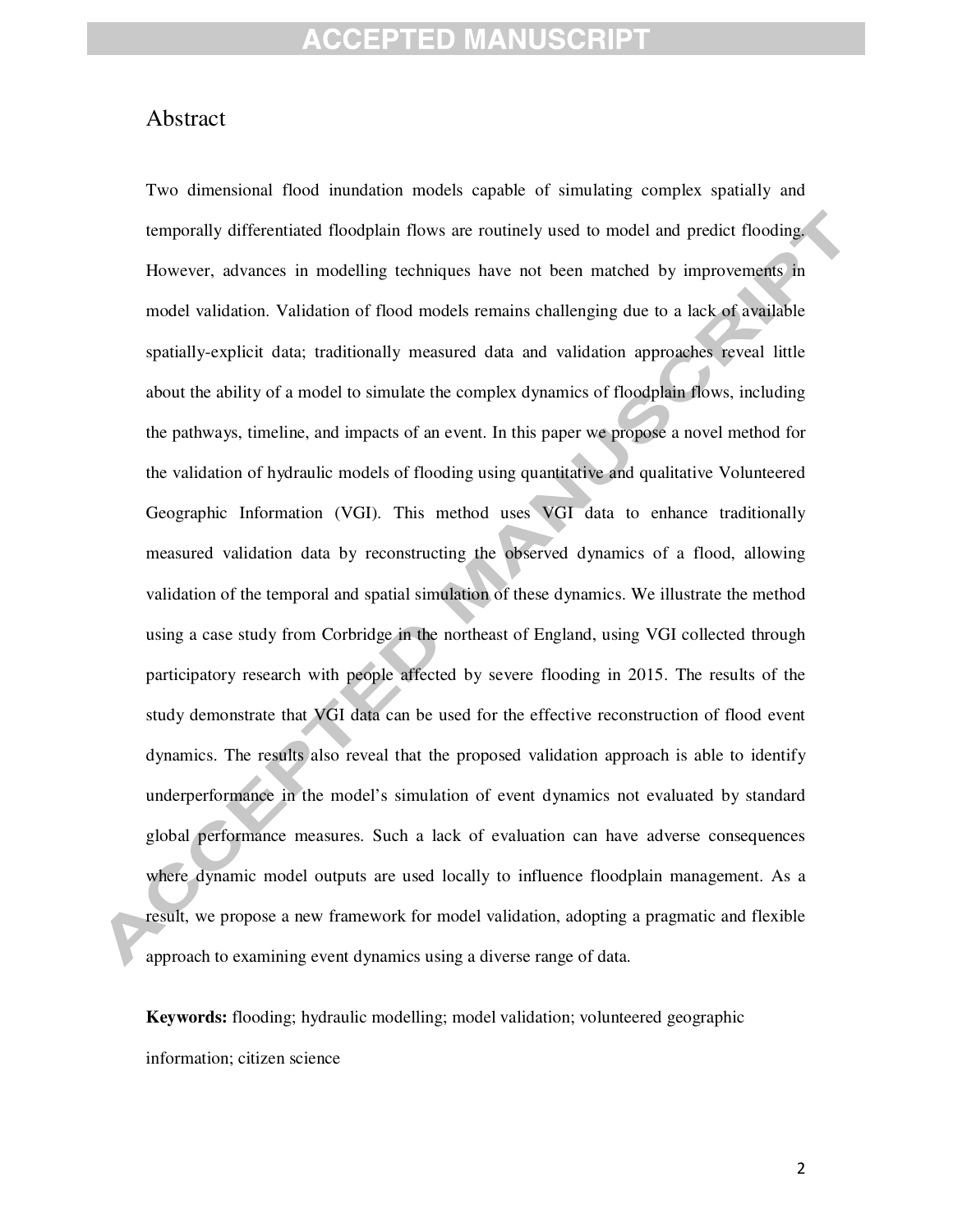#### 1 Introduction

Flooding is one of the most serious environmental hazards globally, with flooding the cause of almost 50% of all economic losses resulting from natural hazards (Munich Re, 2013); and losses are likely to increase under climate change as flooding is exacerbated (Hirabayashi *et al.*, 2013; Reynard *et al.*, 2017). The need to better understand current and future flood risks has led to a significant rise in the use of predictive numeric models to understand river processes, including flooding (Bates and De Roo, 2000; Hunter *et al.*, 2007; Lane *et al.*, 2011a; Parkes *et al.*, 2013). The availability of high quality, spatially-distributed data on river environments (Cobby *et al.*, 2003) means two dimensional models, capable of explicitly simulating complex, spatially and temporally-differentiated floodplain flows are now a standard approach in many fields, including the insurance industry (Bates and De Roo, 2000; Bradbrook *et al.*, 2004; Hunter *et al.*, 2007; Néelz and Pender, 2013; Teng *et al.*, 2017). However, improvements in data, and advances in numerical modelling techniques, have not been matched by improvements in the validation of these models; the process by which we can assess whether our models agree with observations (Refsgaard and Henriksen, 2004). Established approaches to validation are typically spatially or temporally limited in scope by the availability of accurate datasets.

This paper seeks to address gaps in our existing data and practices of model validation. Using a case study from northeast England, we propose a new approach, which builds on existing statistical methods of comparison against observed data. We demonstrate that, by exploiting diverse, volunteered and crowd-sourced datasets, we can both spatially and temporally reconstruct the key dynamics of flood events. The approach demonstrates how alternative data-sources can be used to enhance existing data, providing information on flooding processes for which traditionally regarded data is rarely available. Finally, the approach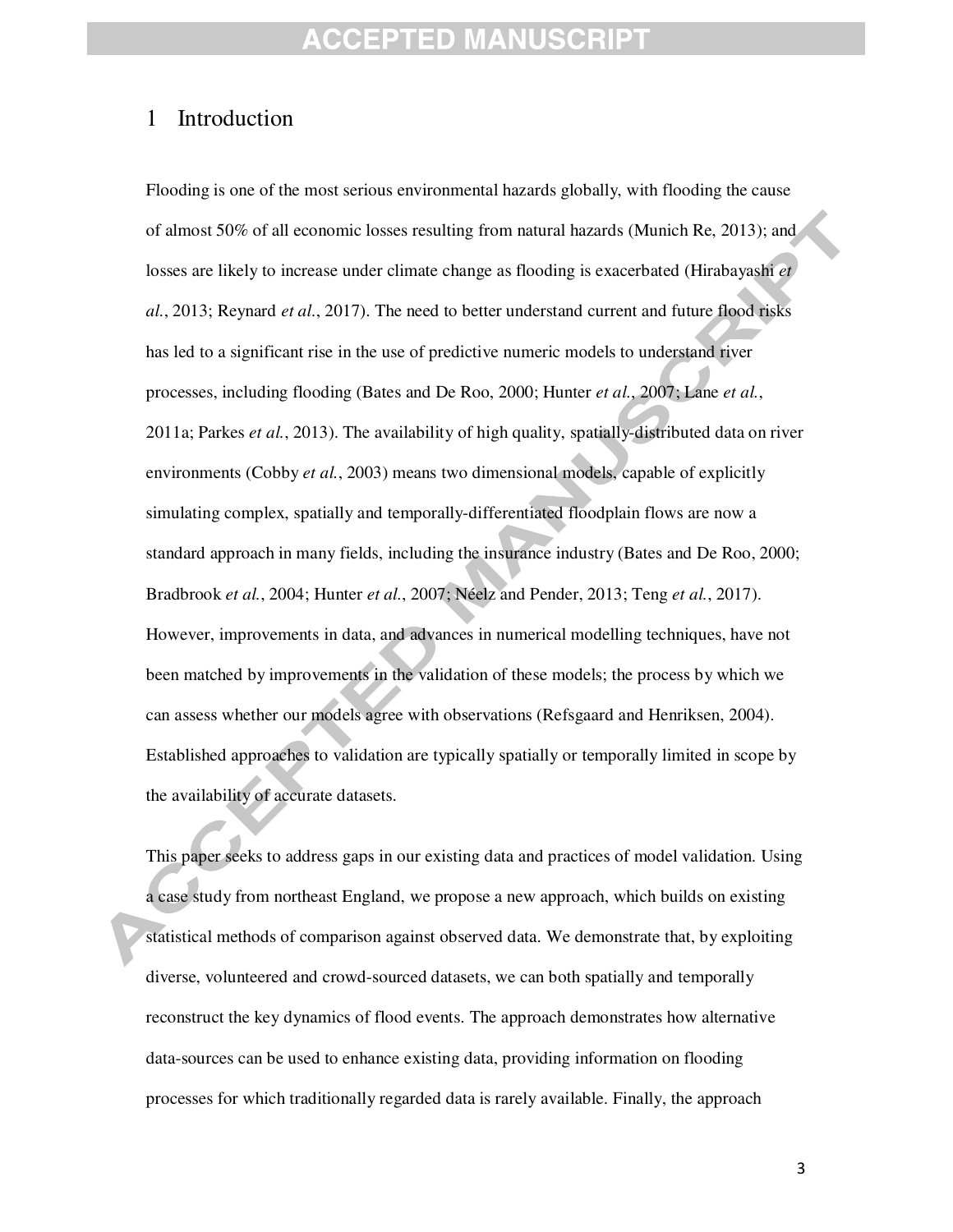offers a more holistic validation of the complex dynamics of floodplain flows, including the pathways, timeline, and impacts of events.

# 2 Application of Volunteered Geographic Information in Hazard Assessment

#### 2.1 VGI data in Disaster Risk Reduction

Paucity of measured data on disasters, including floods, is common in the field of Disaster Risk Reduction (DRR). To address this issue, research has explored the use of non-standard, unscientific datasets derived from local communities within a disaster zone (Goodchild and Glennon, 2010). One data source being explored within DRR research is Volunteered Geographic Data (VGI: (Haklay *et al.*, 2014)), defined as 'the widespread engagement of large numbers of private citizens, often with little in the way of formal qualifications, in the creation of geographic information' (Goodchild, 2007, p. 212). VGI datasets include any geolocated information on a disaster, and can comprise a diverse range of data including personal accounts, photographs and videos, and crowd-sourced measurements (Hung *et al.*, 2016; McDougall, 2012; Triglav-Cekada and Radovan, 2013).

The use of VGI datasets has been demonstrated across a wide range of studies of hazard events (for systematic reviews of the current research base see Granell and Ostermann, 2016; and Klonner *et al.*, 2016). For floods, the use of VGI data has been demonstrated across a range of applications. For instance, McCallum *et al.* (2016) utilised VGI to improve the availability of pre-event data on flood vulnerability in data-sparse regions, demonstrating how crowd-sourced information can enhance mapping for emergency responders after disasters. A number of studies have also explored the potential for collecting VGI datasets to inform real-time disaster response. For example, Wan *et al.* (2014) at a global scale, and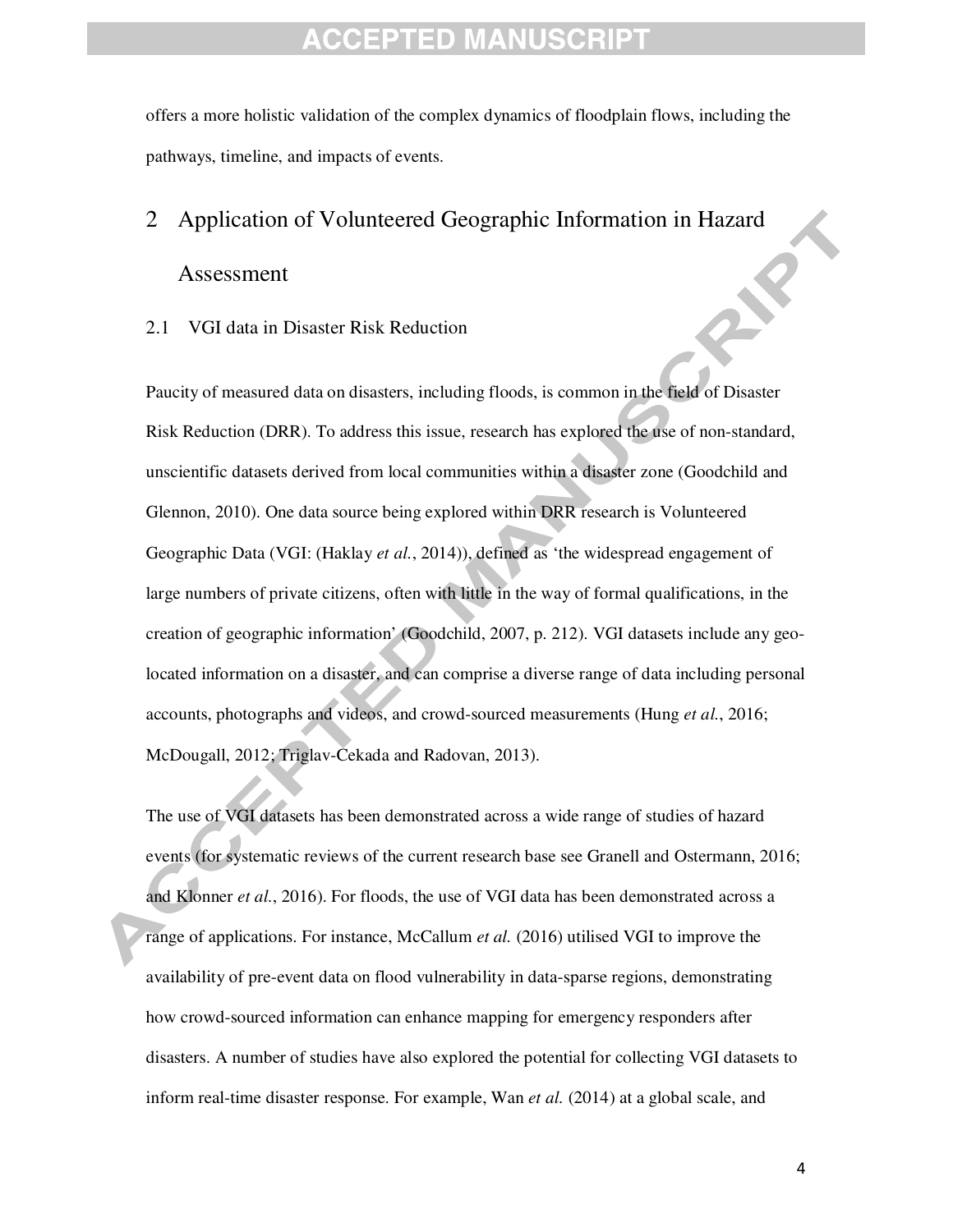Degrossi *et al.* (2014) and Horita *et al.* (2015), both working at city scale in Brazil, demonstrated cloud-based systems for the collection and processing of VGI flooding data. These systems synthesised diverse flooding datasets, providing real-time information for emergency response and developed a long-term database of information on historic floods. VGI has also been used in the post-event phase: Schnebele and Cervone (2013) and Triglav-Cekada and Radovan (2013) utilised VGI flooding imagery collected after the event to improve flood maps derived from satellite imagery. Such research demonstrates how the VGI data can provide spatially distributed information on even large flood events, and how it can also be used to validate remotely-sensed hazard maps at a local scale.

While these examples demonstrate the emerging, widespread application of VGI for disaster preparedness and response, they also demonstrate how limited and fragmented the use of VGI data is for many applications; reflecting the non-standard nature of the data. McCallum *et al.* (2016) use only participatory mapping for their vulnerability assessment, whilst Schnebele and Cervone (2013) and Triglav-Cekada and Radovan (2013) use only imagery for their flood mapping analysis. Wan *et al.* (2014), Degrossi *et al.* (2014), and Horita *et al.* (2015) collected a wider range of data, including citizen reports of flooding, but highlighted significant problems utilising such diverse datasets which cannot be automatically processed. Other criticisms of VGI datasets often focus on issues of data validity or the difficulties of assessing data quality in the absence of traditionally-measured data sources (Hung *et al.*, 2016; Muller *et al.*, 2015). As a result, many studies use collection of VGI data as an adjunct to traditional data, rather than as a source of data in its own right or as a standalone method for the creation of new knowledge about specific hazards such as flooding (Usón *et al.*, 2016).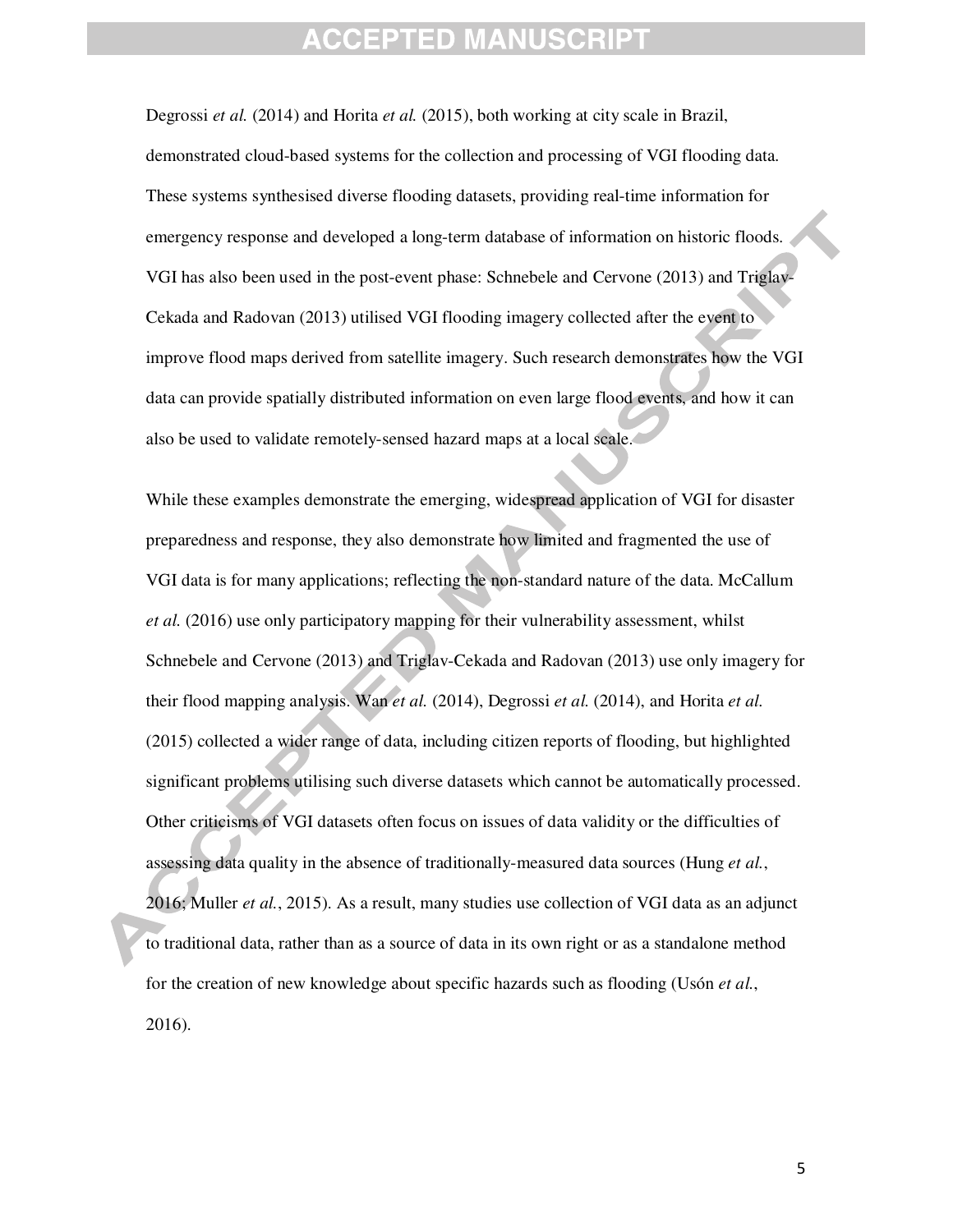#### 2.2 Emerging practices of engagement

In contrast to the VGI projects noted in section 2.1, citizen science and citizen observatory programmes represent moves towards establishing new practices of geo-spatial knowledge co-creation. These efforts are driven by the need for greater public participation in environmental decision-making (National Research Council, 2008) laid out in the Aarhus Convention (Lee and Abbot, 2003) and the European Floods Directive (Wehn *et al.*, 2015). Citizen science and citizen observatories have been demonstrated across a range of disciplines including flooding and hydrology (Lanfranchi *et al.*, 2014; Muller *et al.*, 2015; Ruiz-Mallén *et al.*, 2016; Starkey *et al.*, 2017), and research has begun to demonstrate how citizen-led, locally collected data can provide valuable information for enhancing our understanding of catchment processes and planning catchment interventions (Starkey *et al.*, 2017). In contrast to the often *ad-hoc* collection of VGI data, citizen science typically involves engaged and trained participants and rigid data collection frameworks to help overcome issues of data validity (Wiggins and He, 2016).

However, an issues arises: flood events, in common with other disasters, represent situations in which data can often only be collected in an *ad-hoc* fashion, as the presence of local volunteers able and willing to collect data cannot be guaranteed (Starkey *et al.*, 2017). This is particularly relevant as citizen science programmes are often limited to small numbers of participants (Baruch *et al.*, 2016), meaning drop-outs during an event would have a greater impact on the data collected. Efforts therefore need to be made to understand how we can integrate the opportunities for large scale engagement represented by VGI with the opportunities for local participation, and the improvements in data quality, represented by citizen science. Studies have begun to explore how integrating citizens into activities beyond simple data collection can improve engagement and data quality, for example see Starkey *et al.* (2017), but in the context of flooding this field is still in its infancy. However, there is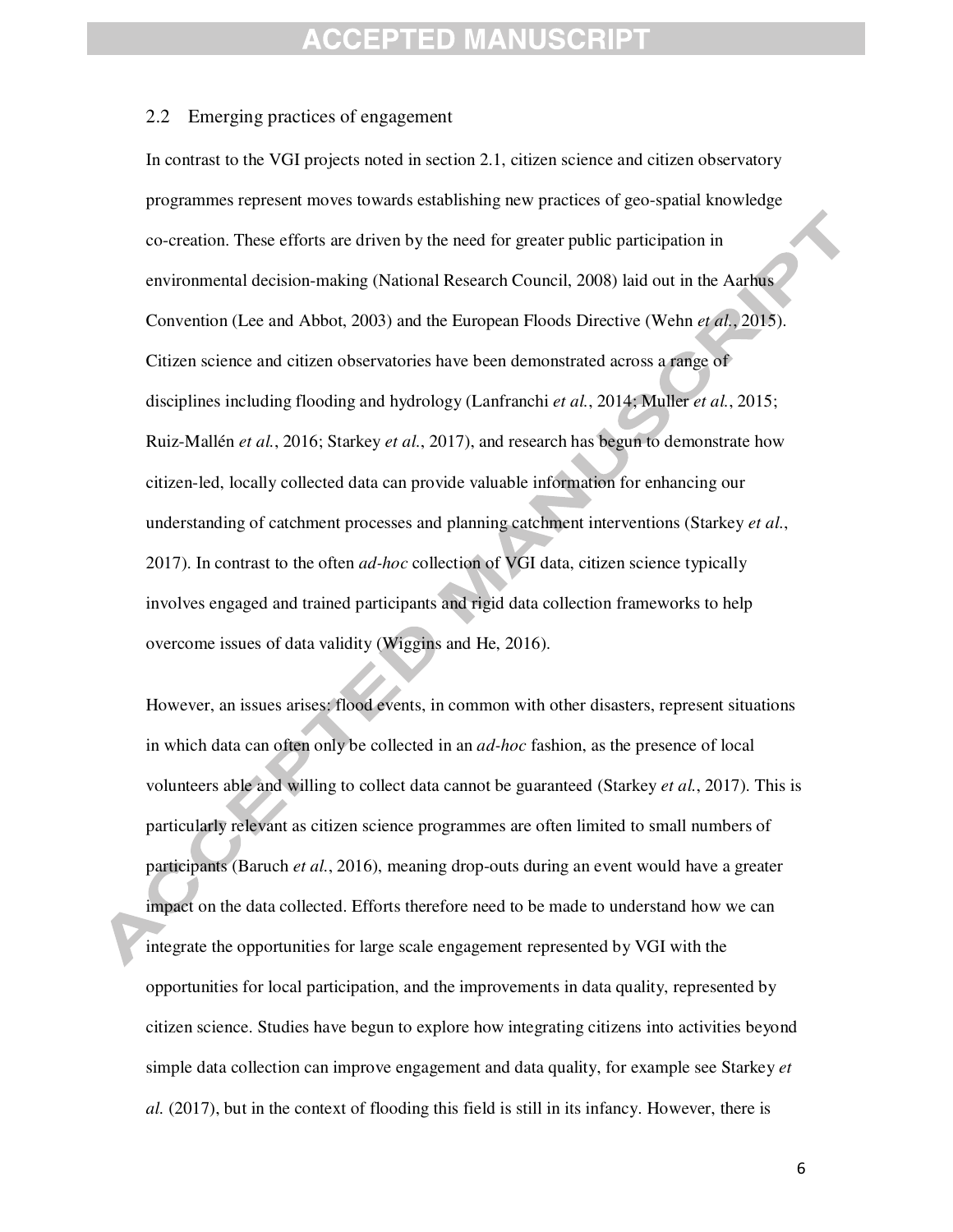obvious potential for a more integrated approach between large scale VGI data collection and the more locally focused nature of citizen science (see Brandeis and Carrera Zamanillo, (2017) for further details).

2.3 Integrating citizen data into the validation of flood inundation models

One situation which potentially offers the opportunity to integrate citizen science and VGI in this way is in the construction and validation of numerical flood inundation models of floodaffected communities. Flood inundation modelling forms a cornerstone of flood risk assessment (Bates and De Roo, 2000; Hunter *et al.*, 2007; Lane *et al.*, 2011a; Parkes *et al.*, 2013). It informs almost all flood management activities, from monitoring and warning systems (Nester *et al.*, 2016), to evacuation planning (Simonovic and Ahmad, 2005) and emergency response (Coles *et al.*, 2017), to the design and construction of future developments (Pappenberger *et al.*, 2007a). However, at present, flood modelling is primarily an expert-led activity with little or no citizen involvement (Lane *et al.*, 2011b).

The established approach to validating inundation model outputs is to match available historical data to simulated outputs (Pappenberger *et al.*, 2007a). The goodness-of-fit between predicted and observed river levels can be assessed using statistical best-fit techniques such as Nash-Sutcliffe Model Efficiency (NSME) (Nash and Sutcliffe, 1970) or Root Mean Square Error (RMSE) (Altenau *et al.*, 2017). Similarly, point-in-time global flood extents can also be assessed using binary performance measures such as the Critical Success Index (C), which compares the extent of simulated inundation to the observed inundation (Wing *et al.*, 2017). What tests are undertaken is dependent upon data availability. In-channel river level data is a source of historical information commonly available in medium and large catchments (Hunter *et al.*, 2007; Parkes *et al.*, 2013). To examine out of bank inundation, high resolution aerial and satellite imagery (Renschler and Wang, 2017), multiband remote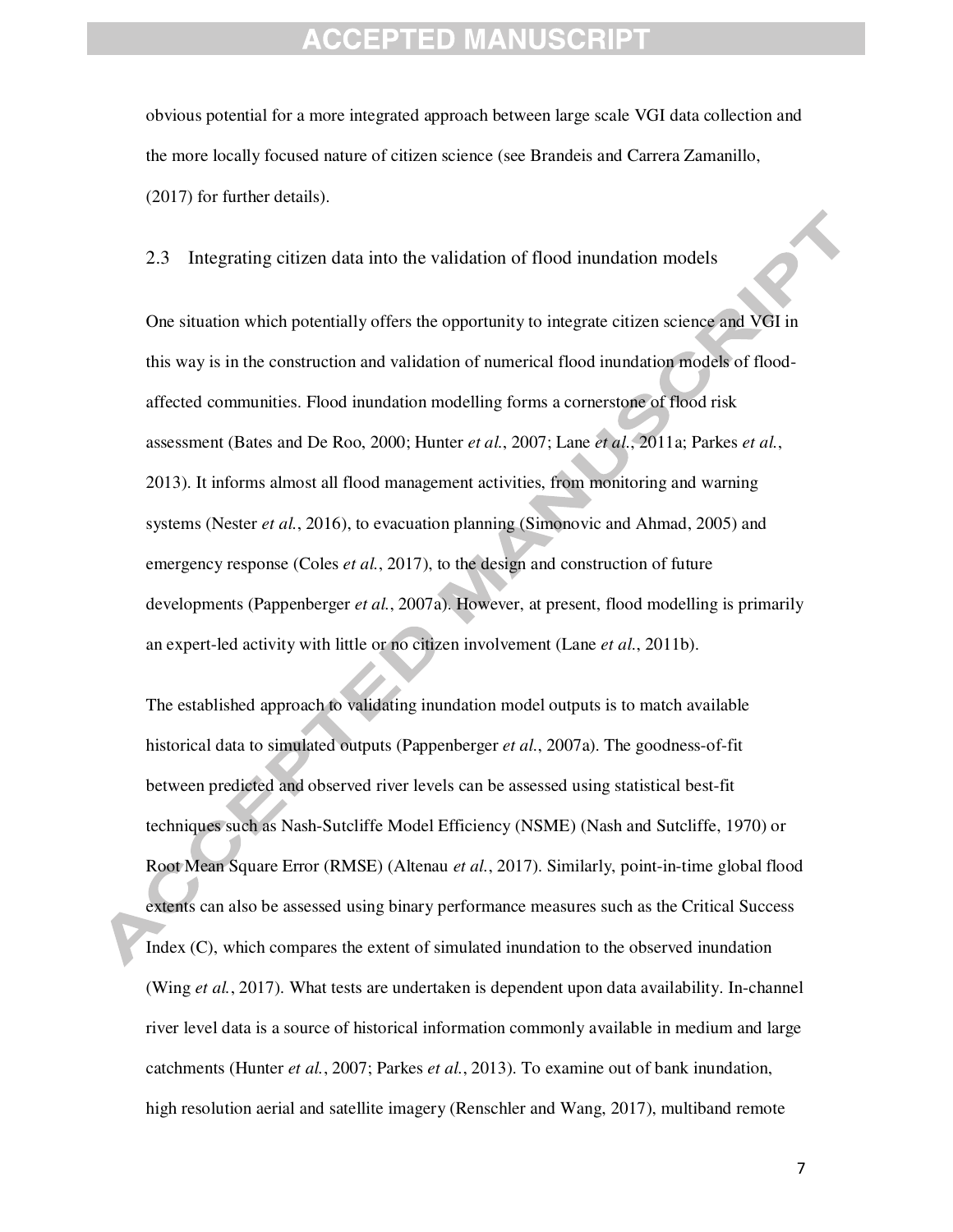sensing such as LANDSAT (Fernández *et al.*, 2016; Jung *et al.*, 2014), or other sensors such as Synthetic Aperture Radar (García-Pintado *et al.*, 2013; Pappenberger *et al.*, 2007b; Wood *et al.*, 2016) can all be used. Studies have also demonstrated the usefulness of ground observations of wrack and water marks in reconstructing maximum inundation extents and levels, (Neal *et al.*, 2009; Parkes *et al.*, 2013; Segura-Beltrán *et al.*, 2016). However, collection of this latter form of flood inundation evidence typically requires post-event surveys which are time and resource consuming and often yield spatially limited results (Segura-Beltrán *et al.*, 2016).

The validation of model outputs is therefore constrained by data availability to being either spatially or temporally limited: gauged river levels may record levels throughout an event but are limited to discrete locations; whilst remote sensing can provide spatially extensive information on inundation but only at discrete time points. Consequently, established statistical techniques for model validation have been unable to assess the effectiveness of models in simulating both spatial **and** temporal event dynamics (Hunter *et al.*, 2007). These dynamics include the pathways which water takes across the floodplain, the flood timeline, and local variation in flood impacts; all of which are capable of being simulated in detail by current 2D inundation models (Teng *et al.*, 2017). This disparity between the complexity of current inundation models and the relative lack of data against which to test them represents an opportunity to integrate citizen-collected data into existing, expert-led practices of knowledge creation. Thus far however, there has been little exploration of this issue.

#### **Methods**

In this research we build on the methodology used by Smith *et al.* (2012) by demonstrating how VGI data should be used more routinely for model validation as a dataset in its own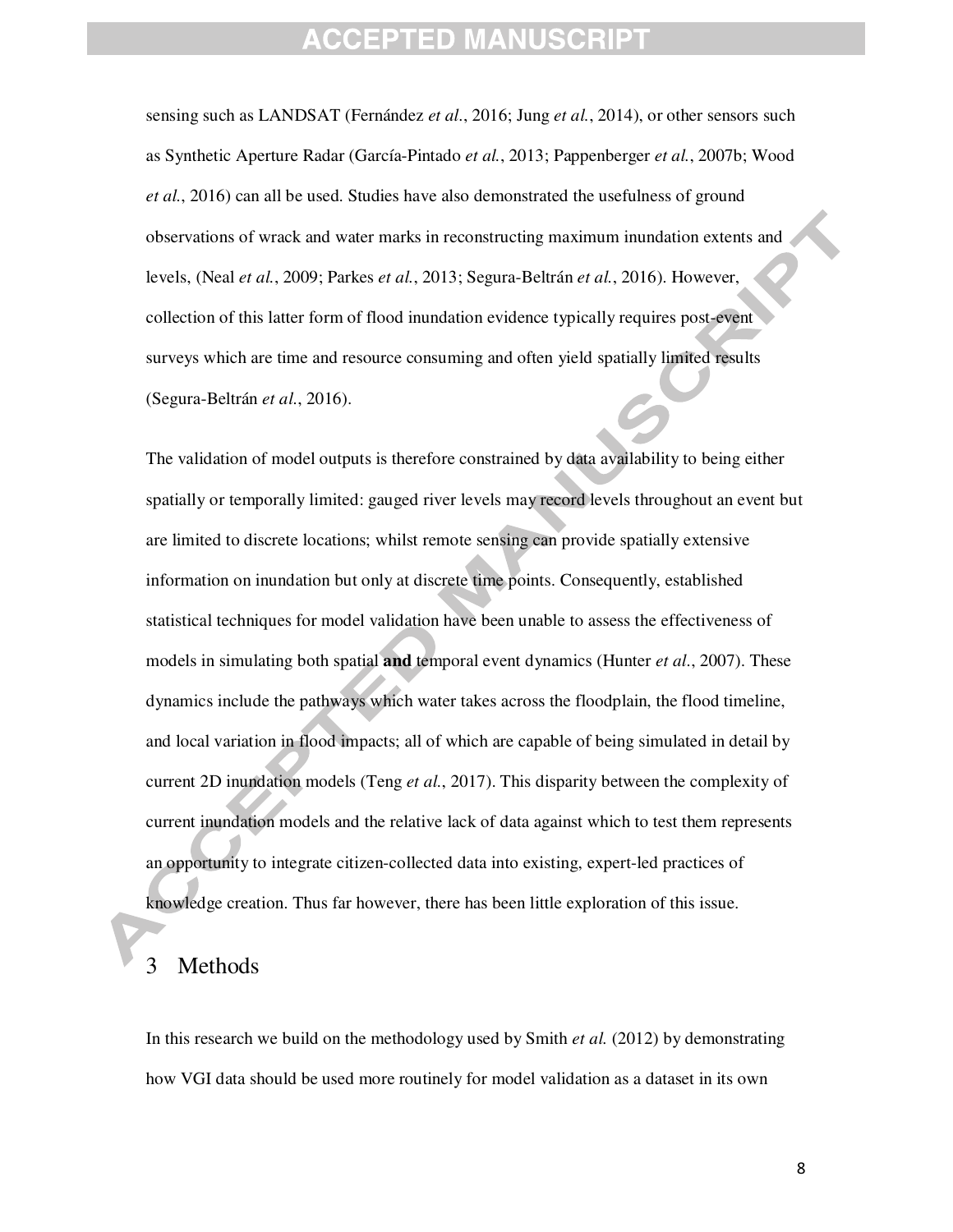right. Smith *et al.* (2012) provide a demonstration of the use of a diverse VGI database to construct and validate a model of coastal flood defence overtopping. They utilise VGI to build the model, by using locally recorded locations of flood defence overtopping as point inflows into the model domain. They also validate its outputs, reconstructing the observed flood extents and depths at properties using historical photographs and media accounts. However, the approach demonstrated was limited by the data used, which was confined to imagery and records of depth at specific locations. By examining only modelled extent and depth, the method provides a spatial but not a temporal validation. The resultant model cannot examine the functioning of the model in simulating flood dynamics in more detail, nor does the study explore how VGI could be used more comprehensively. This is reflected in Smith *et al.*'s conclusion that the data used represented "*useful corroborating evidence for the performance of the model"* (p. 43), after a more traditional validation using available measured data.

In this study we develop an experimental validation methodology which uses a wide range of data potentially available through VGI and participatory research approaches to examine different aspects of a simulation output. To demonstrate the method we use a database of VGI to reconstruct in detail a severe flood in the northeast of England, and use a VGI-based flood reconstruction to validate the outputs of a 2D flood inundation model of the event. Finally, we compare the outputs to more established methods of validation to demonstrate the success of the method.

#### 3.1 Model Build

We utilised the flood inundation model LISFLOOD-FP to produce simulated flood event outputs for our case study. LiSFLOOD-FP is a 2D finite difference model developed specifically to utilise high resolution topographic data to simulate floodplain dynamics (Bates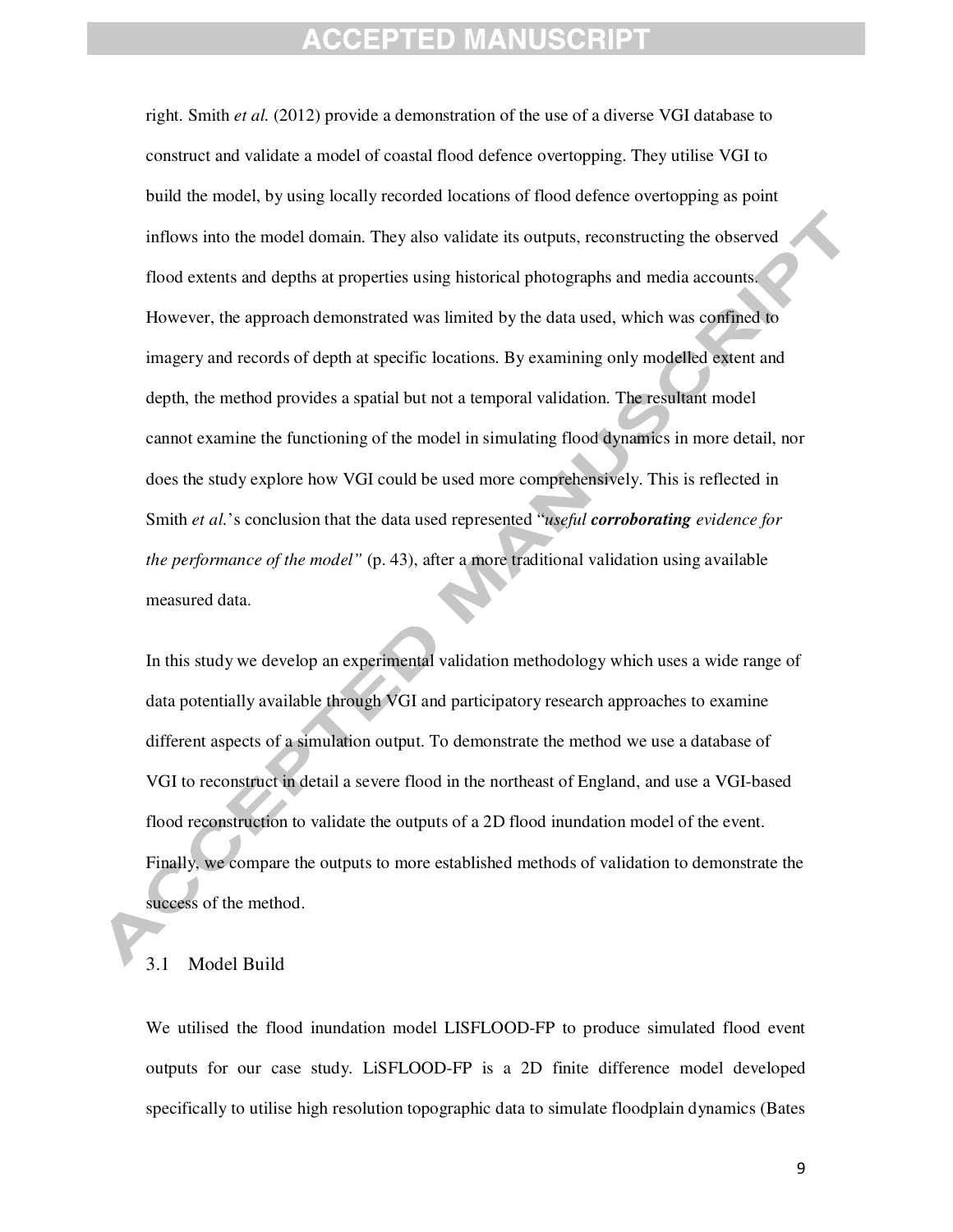*et al.*, 2010; Hunter *et al.*, 2005, 2005; Neal *et al.*, 2012, 2011; Bates and De Roo, 2000). Although we used LISFLOOD-FP here, the validation approach developed should be considered generic, and is designed to be applicable to any 2D model that predicts dynamic floodplain inundation. The principle data requirements for the model are outlined in Table 1.

*Table 1. The principle data requirements of the LiSFLOOD-FP model and the data used in the construction of a model for this study.* 

| <b>Model</b> |                                      |                                      |
|--------------|--------------------------------------|--------------------------------------|
| Component    | <b>Data Required</b>                 | Data Used in the study               |
|              |                                      | Environment Agency 2m horizontal     |
|              |                                      | resolution 'bare earth' LiDAR data,  |
|              | Pre-processed, 'bare-earth' raster   | resampled using averaging            |
| Topography   | grid of topography with buildings    | technique                            |
|              | and vegetation removed               | Structures, e.g. bridges and flood   |
|              |                                      | defences, added to the DEM prior to  |
|              |                                      | inclusion in the model               |
|              |                                      |                                      |
| Inflow       |                                      | Point inflows from Environment       |
| conditions   | Stage or discharge inflows           | Agency gauging stations at 15        |
|              |                                      | minute temporal resolution           |
|              | A downstream boundary derived        |                                      |
| Outflow      | from either gauged river levels or a | Free flow boundary using slope       |
| conditions   |                                      | calculated from local DEM values     |
|              | free flow boundary                   |                                      |
| Floodplain   | A raster grid representing           | Values estimated from Chow (1959)    |
| friction     | Manning's 'n' values for different   | based on satellite imagery and field |
| parameters   | landcover classes                    | visits                               |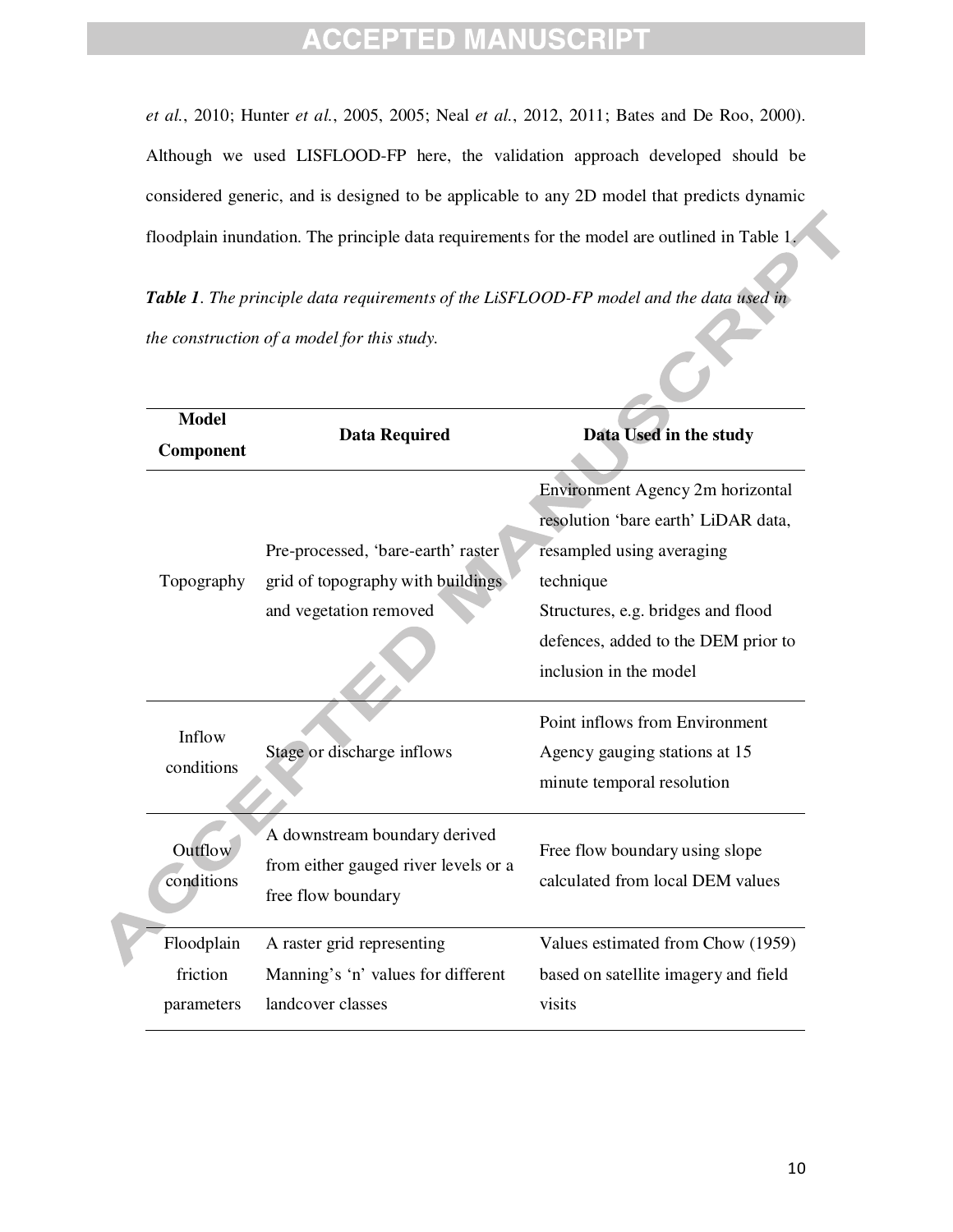### FPTED M.

#### 3.1.1 The case study: The 2015 Corbridge flood

The test case used in this study is the market town of Corbridge, located in the Tyne Valley in the northeast of England (Figure 1). Corbridge was chosen to develop and test the experimental validation because of its recent history of severe flooding and the way its population were already engaged with ongoing flood research (Rollason et al., 2018).

Corbridge experienced extensive flooding when Storm Desmond resulted in record rainfall across areas of the north of England (Barker *et al.*, 2016) on  $5<sup>th</sup>$  December 2015. The flood, an event with a return period estimated to be between 100 and 200 years (Marsh *et al.*, 2016), overtopped the flood defences at Corbridge, and inundated 70 properties on the south side of the River Tyne (Environment Agency, 2016).

Using LiSFLOOD-FP a model of the River Tyne was constructed, extending for approximately 30km, with Corbridge situated approximately half way down the modelled reach. Figure 1 shows the modelled reach and the main data used are discussed in Table 1. To predict the December 2015 flood event, the model was run for a 72 hour period starting at 12:00 on Friday  $4<sup>th</sup>$  December continuing until 12:00 on Monday  $7<sup>th</sup>$  December. This period covered both the rising and falling limbs of the main hydrograph at Corbridge. Simulation results were generated for every 15 minutes period, predicting flood depths, flood velocity, and time of inundation.

#### **Figure 1 – colour preferred**

*Figure 1. (a) The modelled reach showing the key elements of the model and the locations of the boundary conditions used. (b) the Corbridge study area and locations referred to in the text.*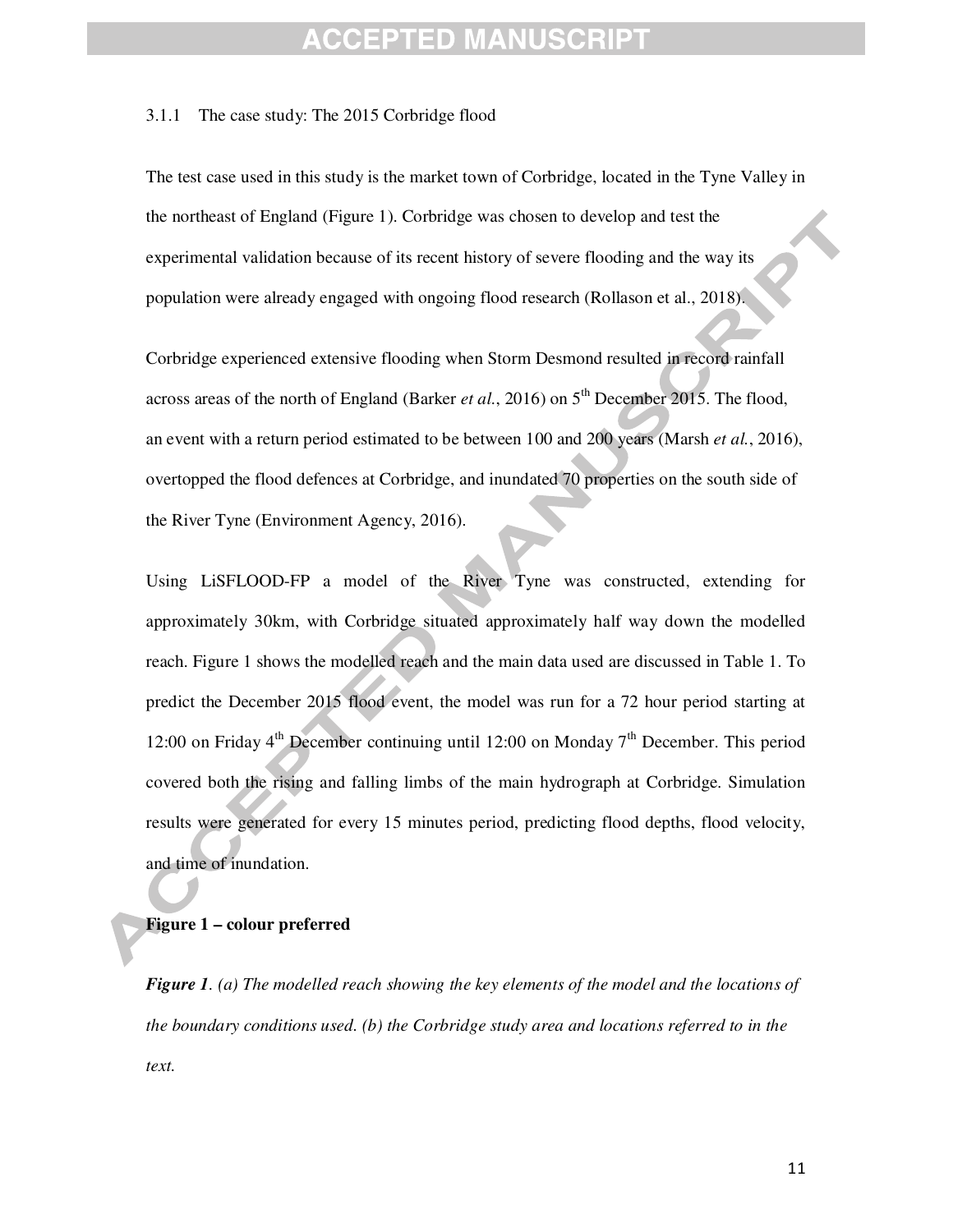#### 3.2 Validating the model outputs using established approaches

Initial verification and calibration of the model was undertaken during the model build. The mesh resolution independence of the model was verified by testing against DEM resolutions of 5.0, 7.5, 10.0, and 20.0 metres (Hardy *et al.*, 1999; Horritt and Bates, 2001). The model was further calibrated against floodplain friction values, which were estimated from Chow (1959) based on satellite imagery and field visits. Differential friction values were applied to the channel of the Tyne and the main floodplain, with the area of the channel delineated based on satellite imagery. Manning's values for floodplain friction between 0.02 and 0.06  $(m^{1/3} s^{-1})$  and channel friction values between 0.03 and 0.07  $(m^{1/3} s^{-1})$  were used in the model calibration runs, validation of which was undertaken using established statistical approaches. Validation was also undertaken on the calibrated model as a baseline against which to test the effectiveness of the experimental methodology.

Two datasets were available for the validation using established statistical techniques: gauged river levels and observed flood extents for the estimated maximum extent. Gauged river levels were validated using both Nash-Sutcliffe Model Efficiency (NSME) and Root Mean Square Error (RMSE) (Altenau *et al.*, 2017). Maximum flood extents were validated using the Critical Success Index (*C*) (Wing *et al.*, 2017; Wood *et al.*, 2016), sometimes referred to as the 'fit statistic' (Sampson *et al.*, 2015). *C* tests the proportion of wet observed data that is replicated by the model on a per-pixel basis, accounting for both over- and under-prediction:

$$
C = \frac{M_1 O_1}{M_1 O_1 + M_0 O_1 + M_1 O_0}
$$

Where M is the modelled outcome and O is the observed outcome, and 1 or 0 represents pixels that are either wet or dry. *C* can range from 0 (no match between simulated and observed inundation) to 1 (perfect match between simulated and observed inundation).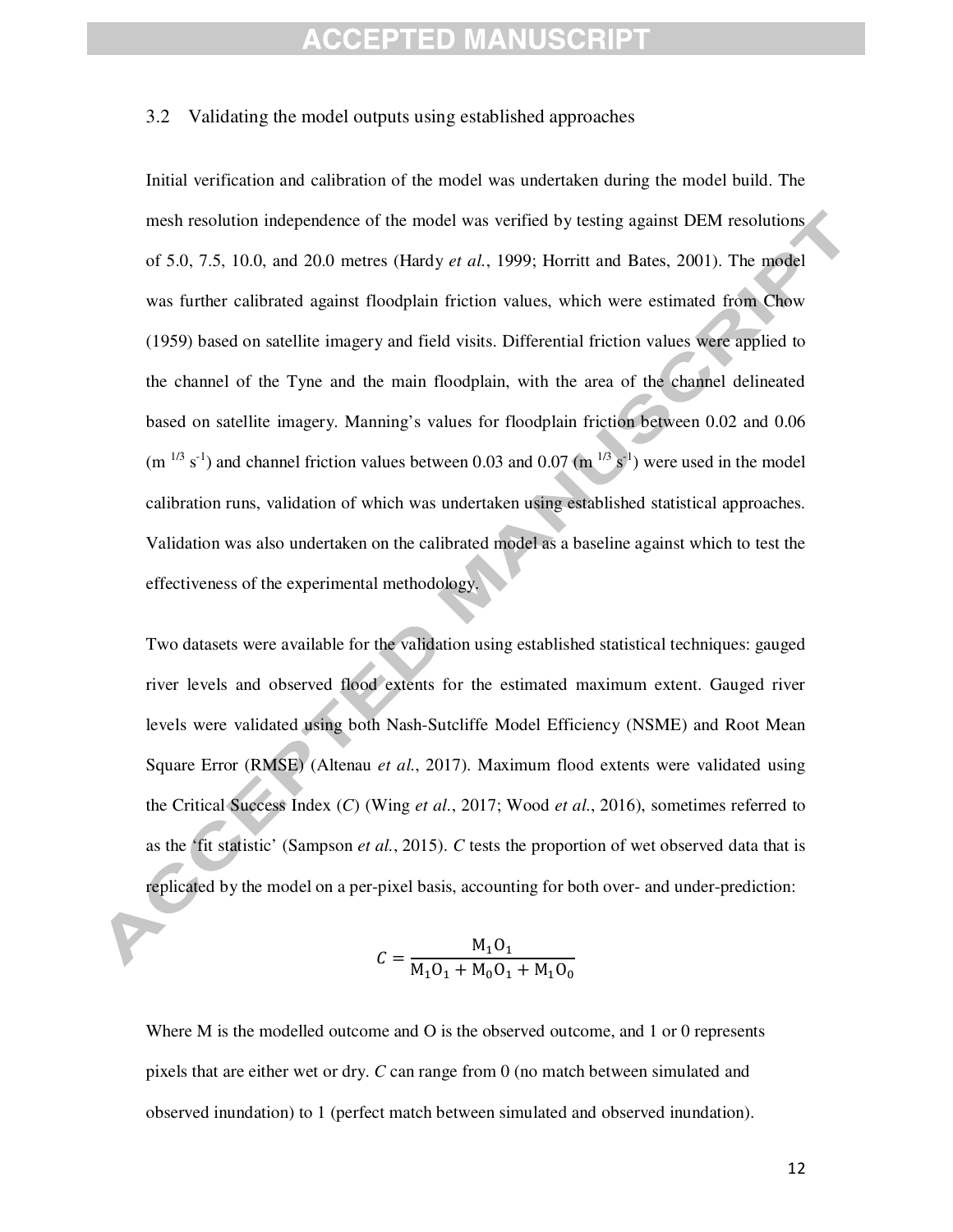#### 3.3 Developing a new solution for validating inundation models

#### 3.3.1 The Volunteered Geographic Information Database

Participatory research in Corbridge was undertaken with the community at to develop a VGI database of local knowledge and experiences of the December 2015 flooding event. As part of wider participatory work being undertaken at Corbridge (see Rollason *et al.*, 2018) we carried out two participatory mapping workshops with 10 research participants, and five individual walking interviews, after Evans and Jones (2011). Discussions and interviews were un- or semi-structured in nature (Dowling *et al.*, 2016), with participants being encouraged to lead the discussion and discuss their own knowledge and experiences. During the mapping workshops participants were encouraged to locate their knowledge on blank maps of the study area, for example observed locations of defence overtopping or pathways of flood water flow. Walking interviews were also participant-led following either the natural go-along (Kusenbach, 2003), or participatory walking interview (Clark and Emmel, 2008) models. Spatial data were recorded either directly into GIS or onto paper maps for later digitisation. Verbal discussions were recorded and analysed by adopting a grounded theory approach (Charmaz, 2011), combining both the audio recording and visual representations (Knigge and Cope, 2006). Information provided in anecdotal accounts was triangulated with digital images and video taken during the event and collected during the participatory process.

The information were used to produce an extensive database of how the flood occurred (Table 2). Most of the data was collected from the local community but it was augmented by (non-georeferenced) footage from an unmanned aerial vehicle (UAV) identified on news footage immediately after the event, and collected by a local UAV enthusiast.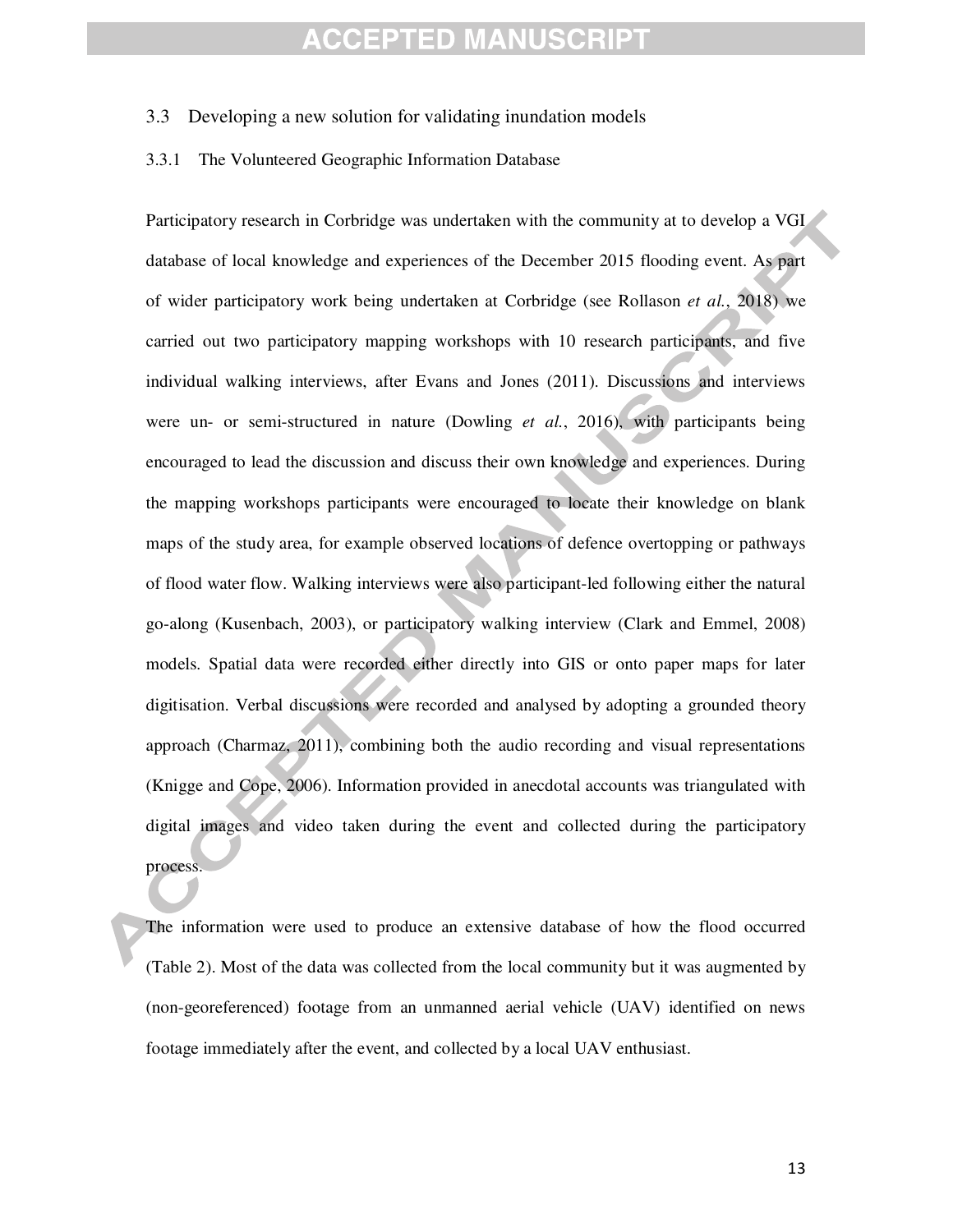*Table 2. VGI data used for reconstruction of the December 2015 flood event. Data was collected between April and May 2016.* 

| Data Type                                | <b>Source</b>                                                                                                                                                                                                                                                                                                                | Quantity                                                                                           |
|------------------------------------------|------------------------------------------------------------------------------------------------------------------------------------------------------------------------------------------------------------------------------------------------------------------------------------------------------------------------------|----------------------------------------------------------------------------------------------------|
| $\bullet$<br><b>Personal</b><br>accounts | Interviews and correspondence with<br>individual members of the Corbridge<br>Flood Action Group                                                                                                                                                                                                                              | 5                                                                                                  |
| <b>Mapped</b><br>data                    | Group mapping workshops undertaken<br>with members of the Corbridge Flood<br><b>Action Group</b>                                                                                                                                                                                                                             | Outputs from two group<br>mapping workshops                                                        |
| Photographs                              | Photographs taken during or immediately<br>after the flooding event showing flood<br>pathways or impacts, e.g. areas of gravel<br>deposition or wrack lines, contributed by<br>members of the Corbridge Flood Action<br>Group<br>Photographs taken after the event by the<br>researchers showing impacts e.g. wrack<br>lines | 18                                                                                                 |
|                                          | Videos taken during the flood event by<br>members of the Corbridge Flood Action<br>Group                                                                                                                                                                                                                                     | 2                                                                                                  |
| <b>Video</b>                             | Videos taken by UAV immediately after<br>the flooding event and obtained through<br>correspondence with research<br>participants.                                                                                                                                                                                            | 2 – one taken 24hrs after<br>the peak of the flood and<br>one 48hrs after the peak<br>of the flood |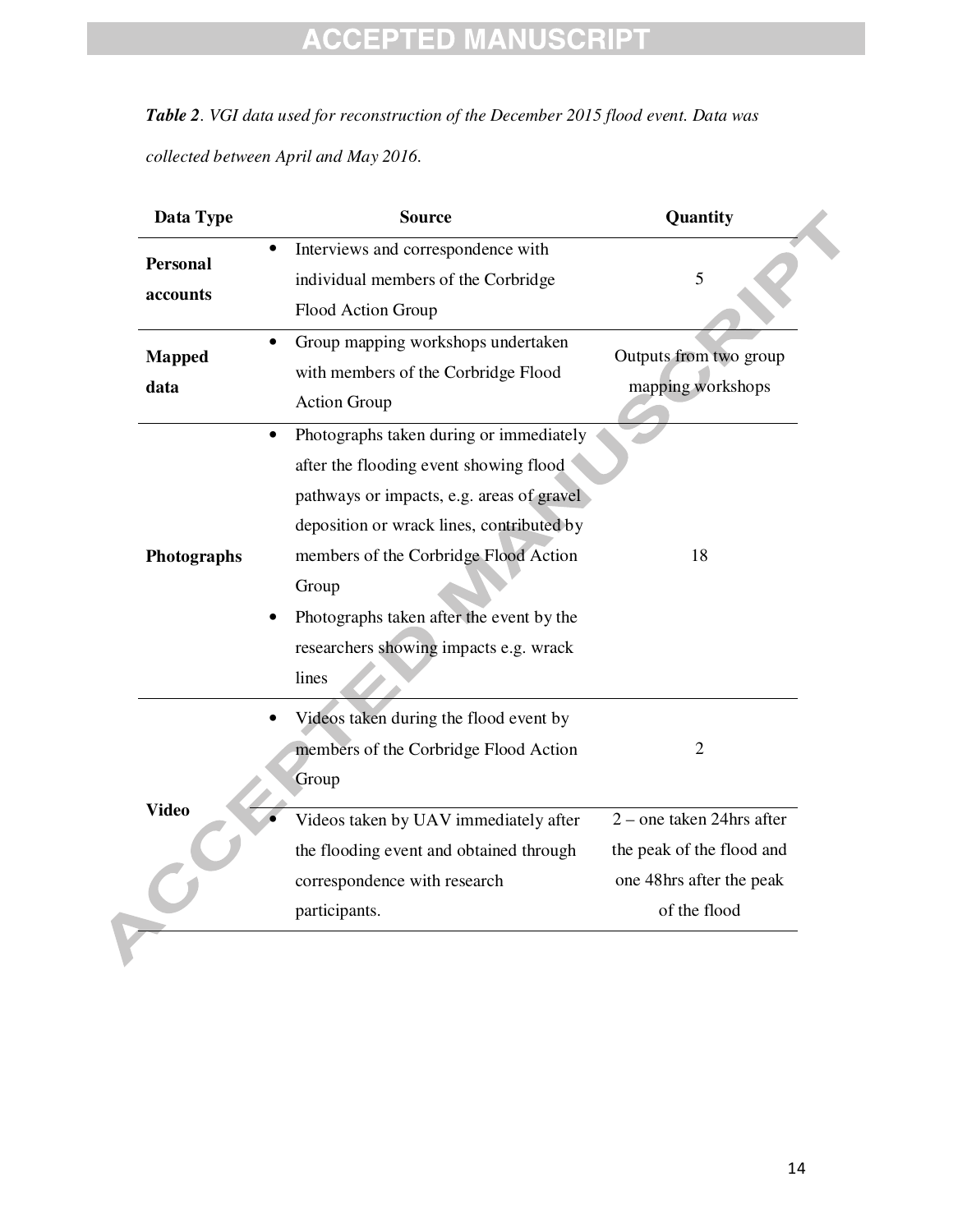#### 3.3.2 Using the VGI database to reconstruct the dynamics of a severe flood

During validation it is necessary to establish the main dynamics of the flooding event for which the model is being validated. To do this, we divided the VGI data into three information categories:

- 1. **Pathways** data which provided information on the movement of flood water through the study area, including areas of overtopping and principle flow directions.
- 2. **Impacts** data which provided information on the maximum extent of the flooding.
- 3. **Timeline**  data which provided information on the timing of key events during the flood, including overtopping of defences, arrival of flood water at key locations, and inundation of properties.

Mapped data and personal accounts (anecdotal data) were combined into a single vector layer within a GIS, with the anecdotal data included within the layer as specific or linked attribute data following the qualitative GIS approaches of Cope and Ellwood (2009). This layer was used to reconstruct a unified account of the event dynamics, including times of overtopping and inundation of properties. Photographs and videos were georeferenced and quantitative information was extracted where possible, for example the location of wrack or height of flood marks, or the direction of gravel deposition showing flow pathways. Where quantitative data was not collected directly, images were used simply for interpretation and to validate other data sources. Perks *et al.* (2016) have demonstrated how georeferenced UAV data can allow precise quantification of flood flows and flow vectors for an urban situation in Scotland. However, the UAV footage collected during the Corbridge study was obtained opportunistically and as a result did not contain the necessary metadata or ground control point information to allow it to be georeferenced. It was thus used in an analytical manner: using darker surface colours or isolated water bodies to indicate previous areas of inundation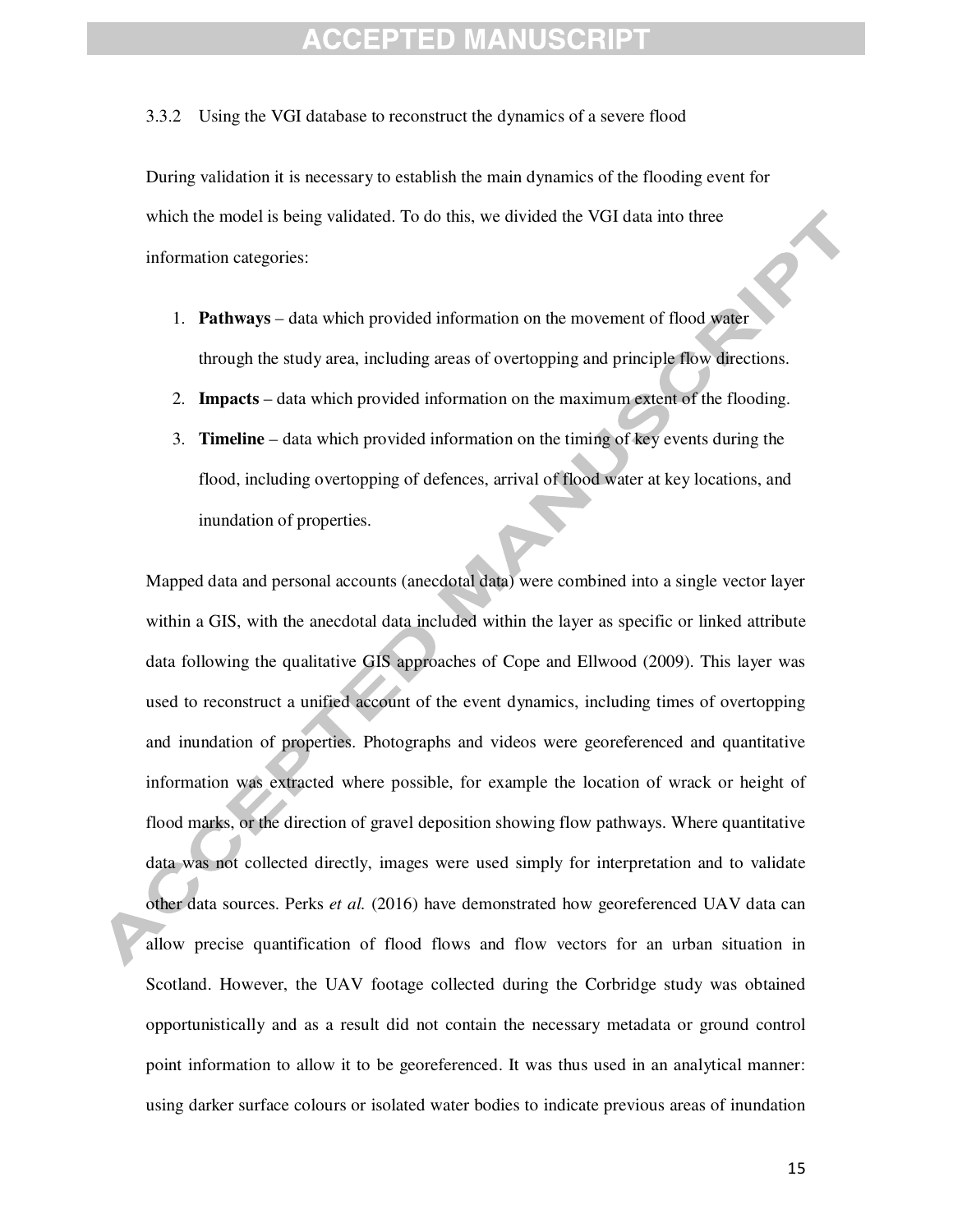(Renschler and Wang, 2017). In areas where no footage was available, interpolation of the flood extent was undertaken based on expert judgement and using LiDAR topography.

#### 3.3.3 Quality control of VGI data

The VGI dataset collected for this study is fragmentary and 'format-messy'. This makes the assessment of data quality using traditional quantitative measures difficult. However, it is still necessary to assess the extent to which we can have confidence in the data and the flood event reconstruction derived from it and, to do this, we adopted the approach of Mays and Pope (2000). This validation approach uses a researcher-led, reflexive approach relying on triangulation of different data sources to assess and validate individual pieces of information; for example the comparison of anecdotal accounts with imagery or physical evidence on the ground. This approach does not provide the quantifiable analysis of error normally required for model validation. Instead, the method identifies areas of error and uncertainty (spatial and temporal), or contested knowledge which can arise due to the nature of the VGI data being used.

3.3.4 The experimental framework for model validation

The experimental validation brought together the flood event reconstruction derived from the VGI database with the outputs of the LISFLOOD-FP model which represent the dynamics of the event. The outputs showed dynamic flood depths and flow vectors, times of inundation, and maximum flood extents.

Flood depths and times of inundation were extracted directly from the model at user-defined time-steps in raster grid format. As a velocity output, the model produces grids representing the flow of water between grid cells in both the x and y directions. To convert these velocity grids into flow vectors, the SAGA GIS tool 'Gradient Vectors from Directional Components'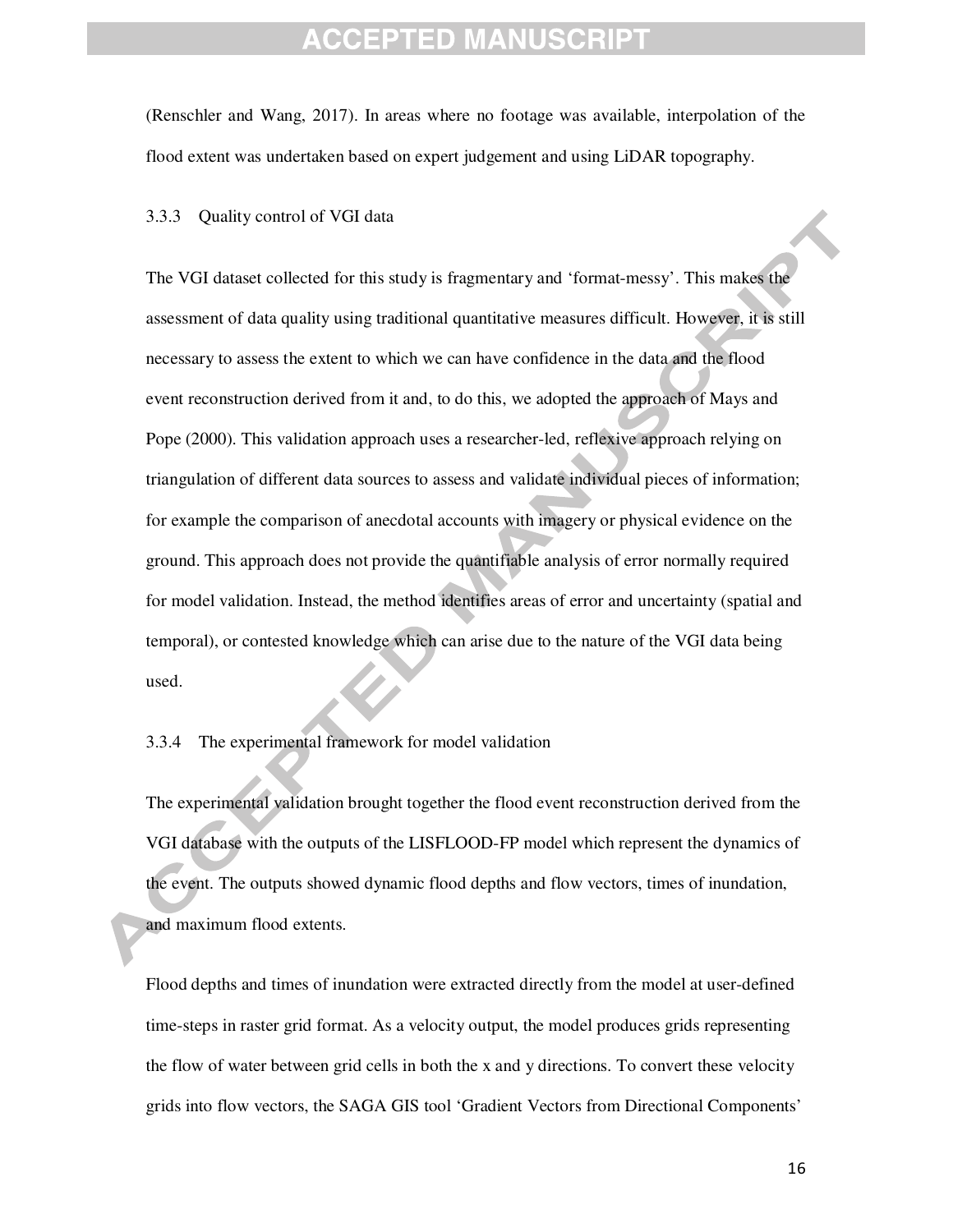(Conrad *et al.*, 2015) was used. An average across 4 grid cells (40m) was used to reveal underlying flow directions which could be compared against the observed evidence. Figure 2 shows the experimental approach and the VGI datasets used to validate the different dynamics of the event.

#### **Figure 2 – black and white**

*Figure 2. The experimental approach showing the types of validation which can be applied, depending on the available information and how these correspond to the dynamics of the event. The availability of data and the validation methods adopted influences the nature of the final validation, which represents a blend of qualitative, semi-quantitative, and quantitative data and methods.* 

#### 4 Results

4.1 Calibration and validation of the model outputs using established methods

Table 3 shows that the model performed consistently well in simulating gauged water levels along the whole modelled reach with a floodplain Manning's *n* of between 0.03 and 0.07 (m  $1/3$  s<sup>-1</sup>) and a DEM resolution of either 10 or 20m. This DEM resolution is in line with the recommendations of the UK Environment Agency Fluvial Design Guide (Crower, 2009), which suggests model resolutions of 25m in rural areas and 10m for urban areas. It is also in line with other catchment or sub-regional studies, although there is significant variation in the resolutions used (Gobeyn *et al.*, 2017; Neal *et al.*, 2011; Renschler and Wang, 2017; Savage *et al.*, 2016; Wing *et al.*, 2017). Some studies have demonstrated the use of very high resolution topographic information, for example Sampson *et al.* (2012), but these are exclusively applied to small scale, urban studies rather than the larger, rural reaches such as that simulated in the current study.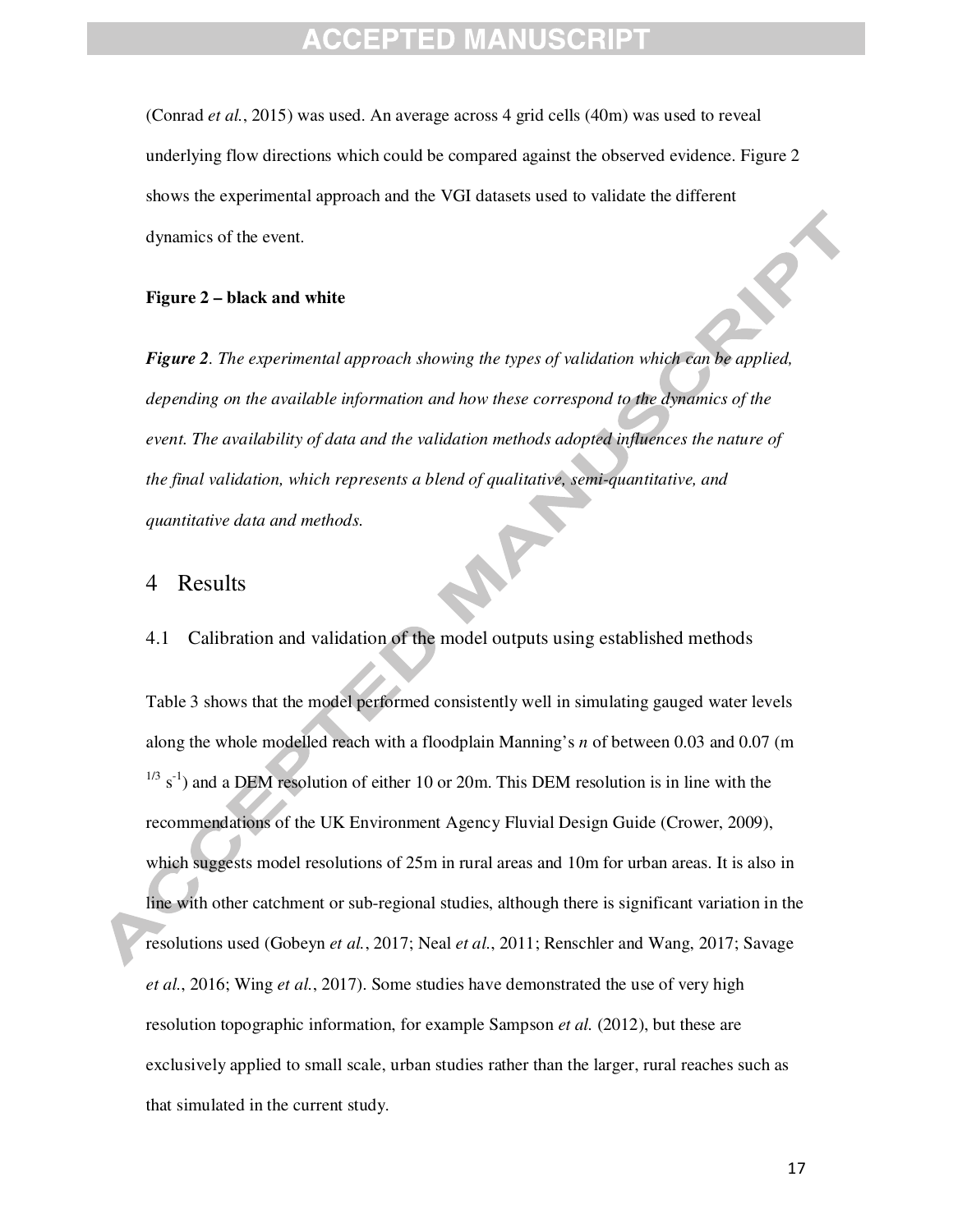*Table 3. Results of the calibration and validation of the model using standard statistical techniques. Emboldened and highlighted rows indicate the best performing parameter sets which were used to estimate the parameters for the final model. The calibrated model used Manning's n of 0.03 (m 1/3 s-1) on the floodplain and 0.04 (m 1/3 s-1) in the channel, and a DEM resolution of 10m.* 

|              | <b>Parameter Tested</b> |            | <b>RMSE</b> |           |                              | <b>NSE</b><br>(vs Gauge) |               |           |                              |               |        |
|--------------|-------------------------|------------|-------------|-----------|------------------------------|--------------------------|---------------|-----------|------------------------------|---------------|--------|
|              |                         |            | Hexham      | Corbridge | <b>Riding</b><br><b>Mill</b> | <b>Bywell</b>            | <b>Hexham</b> | Corbridge | <b>Riding</b><br><b>Mill</b> | <b>Bywell</b> | $C\%$  |
|              | <b>Channel</b>          | Floodplain |             |           |                              |                          |               |           |                              |               |        |
|              | 0.02                    | 0.03       | 0.519       | 0.823     | 0.818                        | 0.725                    | 0.774         | 0.773     | 0.744                        | 0.851         | 76%    |
|              | 0.02                    | 0.04       | 0.519       | 0.823     | 0.818                        | 0.725                    | 0.774         | 0.773     | 0.744                        | 0.851         | 76%    |
|              | $0.02\,$                | 0.05       | 0.519       | 0.823     | 0.818                        | 0.725                    | 0.774         | 0.773     | 0.744                        | 0.851         | 76%    |
|              | 0.02                    | 0.06       | 0.519       | 0.823     | 0.818                        | 0.725                    | 0.774         | 0.773     | 0.744                        | 0.851         | 76%    |
|              | 0.02                    | 0.07       | 0.519       | 0.823     | 0.818                        | 0.725                    | 0.774         | 0.773     | 0.744                        | 0.851         | 76%    |
|              | 0.03                    | 0.03       | 0.235       | 0.407     | 0.370                        | 0.247                    | 0.953         | 0.944     | 0.948                        | 0.983         | 90%    |
|              | 0.03                    | 0.04       | 0.354       | 0.590     | 0.501                        | 0.385                    | 0.895         | 0.884     | 0.904                        | 0.958         | 89%    |
| Mannings 'n' | 0.03                    | 0.05       | 0.354       | 0.590     | 0.501                        | 0.385                    | 0.895         | 0.884     | 0.904                        | 0.958         | 89%    |
|              | 0.03                    | 0.06       | 0.332       | 0.538     | 0.456                        | 0.338                    | 0.907         | 0.903     | 0.920                        | 0.968         | 89%    |
|              | 0.03                    | 0.07       | 0.319       | 0.508     | 0.430                        | 0.312                    | 0.915         | 0.914     | 0.929                        | 0.972         | 89%    |
|              | 0.04                    | 0.03       | 0.259       | 0.444     | 0.334                        | 0.191                    | 0.944         | 0.934     | 0.957                        | 0.990         | $90\%$ |
|              | 0.04                    | 0.04       | 0.233       | 0.365     | 0.422                        | 0.332                    | 0.954         | 0.955     | 0.932                        | 0.969         | 90%    |
|              | 0.04                    | 0.05       | 0.259       | 0.444     | 0.334                        | 0.191                    | 0.944         | 0.934     | 0.957                        | 0.990         | $90\%$ |
|              | 0.04                    | 0.06       | 0.259       | 0.444     | 0.334                        | 0.191                    | 0.944         | 0.934     | 0.957                        | 0.990         | $90\%$ |
|              | 0.04                    | 0.07       | 0.259       | 0.444     | 0.334                        | 0.191                    | 0.944         | 0.934     | 0.957                        | 0.990         | $90\%$ |
|              | CRE                     |            |             |           |                              |                          |               |           |                              |               | $18\,$ |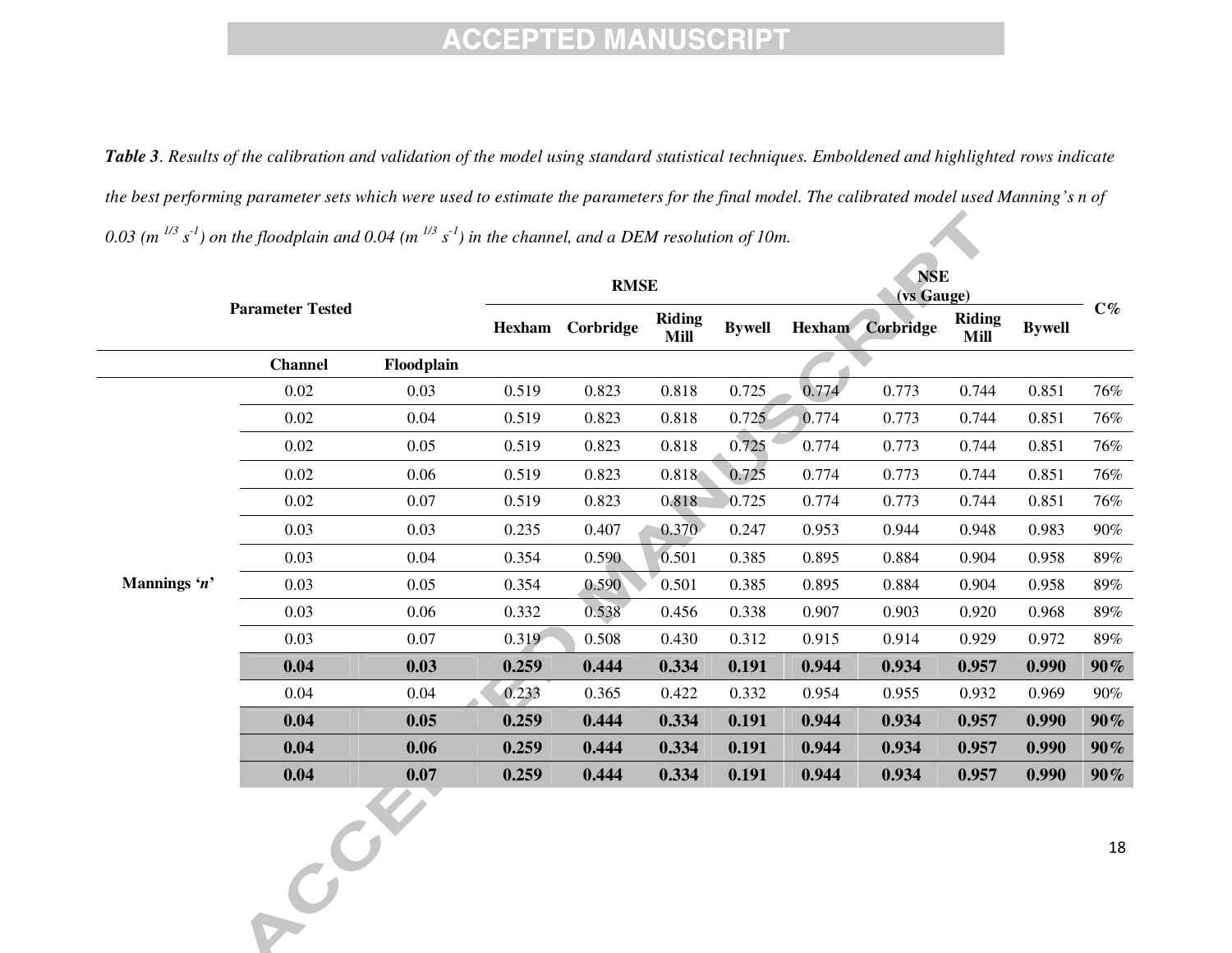|                       | 0.05 | 0.03 | 0.227 | 0.365 | 0.365 | 0.267 | 0.957 | 0.955 | 0.949 | 0.980 | 90%    |
|-----------------------|------|------|-------|-------|-------|-------|-------|-------|-------|-------|--------|
|                       | 0.05 | 0.04 | 0.227 | 0.365 | 0.365 | 0.267 | 0.957 | 0.955 | 0.949 | 0.980 | 90%    |
|                       | 0.05 | 0.05 | 0.235 | 0.348 | 0.466 | 0.393 | 0.954 | 0.959 | 0.917 | 0.956 | 86%    |
|                       | 0.05 | 0.06 | 0.227 | 0.365 | 0.365 | 0.267 | 0.957 | 0.955 | 0.949 | 0.980 | 90%    |
|                       | 0.05 | 0.07 | 0.319 | 0.508 | 0.430 | 0.312 | 0.915 | 0.914 | 0.929 | 0.972 | 89%    |
|                       | 0.06 | 0.03 | 0.238 | 0.343 | 0.500 | 0.437 | 0.952 | 0.961 | 0.904 | 0.946 | 90%    |
|                       | 0.06 | 0.04 | 0.238 | 0.343 | 0.500 | 0.437 | 0.952 | 0.961 | 0.904 | 0.946 | 90%    |
|                       | 0.06 | 0.05 | 0.238 | 0.343 | 0.500 | 0.437 | 0.952 | 0.961 | 0.904 | 0.946 | 90%    |
|                       | 0.06 | 0.06 | 0.238 | 0.343 | 0.500 | 0.437 | 0.952 | 0.961 | 0.904 | 0.946 | 90%    |
|                       | 0.06 | 0.07 | 0.238 | 0.343 | 0.500 | 0.437 | 0.952 | 0.961 | 0.904 | 0.946 | 90%    |
|                       |      |      |       |       |       |       |       |       |       |       |        |
|                       |      | 5    | 0.093 | 0.436 | 1.271 | 0.761 | 0.993 | 0.936 | 0.381 | 0.836 | $88\%$ |
|                       |      | 7.5  | 0.220 | 0.435 | 0.341 | 0.710 | 0.959 | 0.937 | 0.956 | 0.857 | $88\%$ |
| <b>DEM Resolution</b> |      | 10   | 0.288 | 0.487 | 0.443 | 0.320 | 0.930 | 0.920 | 0.925 | 0.971 | $89\%$ |
|                       |      | 20   | 0.204 | 0.261 | 0.359 | 0.514 | 0.965 | 0.977 | 0.951 | 0.925 | $89\%$ |
|                       |      |      |       |       |       |       |       |       |       |       |        |

|                                                                                | <b>RMSE</b>   |                  |                              | NSE           |        |           |                       |               |           |
|--------------------------------------------------------------------------------|---------------|------------------|------------------------------|---------------|--------|-----------|-----------------------|---------------|-----------|
|                                                                                | <b>Hexham</b> | <b>Corbridge</b> | <b>Riding</b><br><b>Mill</b> | <b>Bywell</b> | Hexham | Corbridge | <b>Riding</b><br>Mill | <b>Bywell</b> | $\bf C\%$ |
| <b>Calibrated Model</b><br>(Mannings 'n' FP 0.03 Ch 0.04 / DEM resolution 10m) | 0.259         | 0.443            | 0.335                        | 0.194         | 0.944  | 0.934     | 0.957                 | 0.989         | 90%       |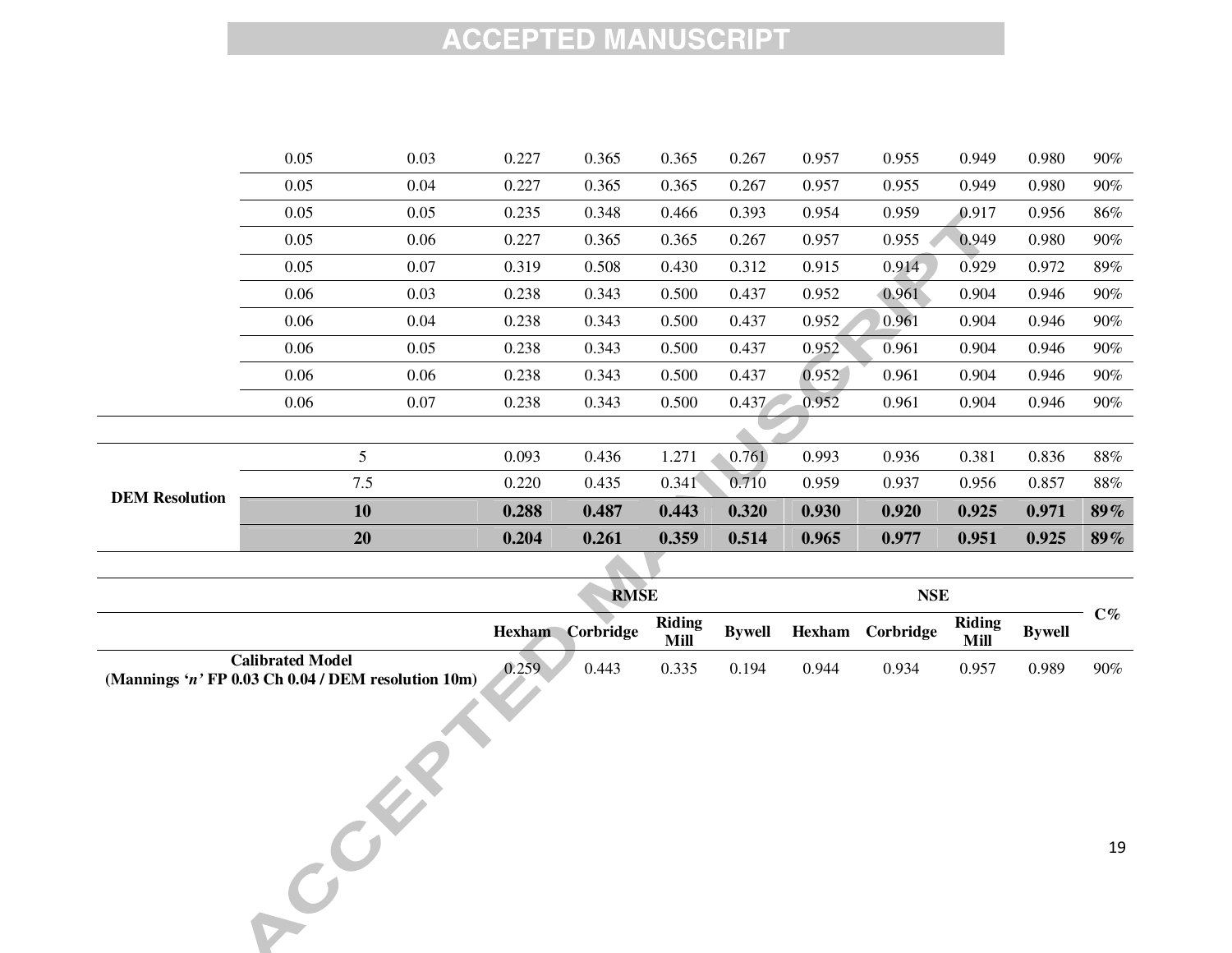### FPTED MANUS

Table 3 also indicates the goodness of fit, measured by the Critical Success Index *C*, between the simulated and observed maximum flood extents within the study area. The results indicate that all of the tested parameter sets achieved greater than 85% success in matching the observed peak flood extents. The calibrated model achieved a 90% success rate, which compares very favourably with other modelling studies which achieved between 50% and 90% success rates (Renschler and Wang, 2017; Wing *et al.*, 2017). At a local scale, visual assessment of the simulated and observed extents (Figure 3) show that within the area of interest there was considerable variability in areas of over- and underestimation. In particular, the model overestimated the extent of overtopping of the flood defences at Dilston Haugh (Figure 3 location a) and at the Rugby Club (Figure 3 location b), whilst it underestimated the extent of flooding on Dilston Haugh. It is considered likely that the bare earth DEM (vegetation and buildings removed) used in the model contained inaccuracies which influenced the flow of water across the floodplain, which will be discussed further below.

#### **Figure 3 – colour preferred**

*Figure 3. The predicted maximum flood extent produced by the calibrated model compared to the observed maximum extent derived from analysis of the UAV imagery. The results show that there was some variability in the under- and over-prediction of flooding on both banks. In particular, locations (a) and (b) showed areas of overtopping of the defences which were not observed, indicating that the bare earth DEM used for the model may contain inaccuracies which affected the flow of water across the floodplain.*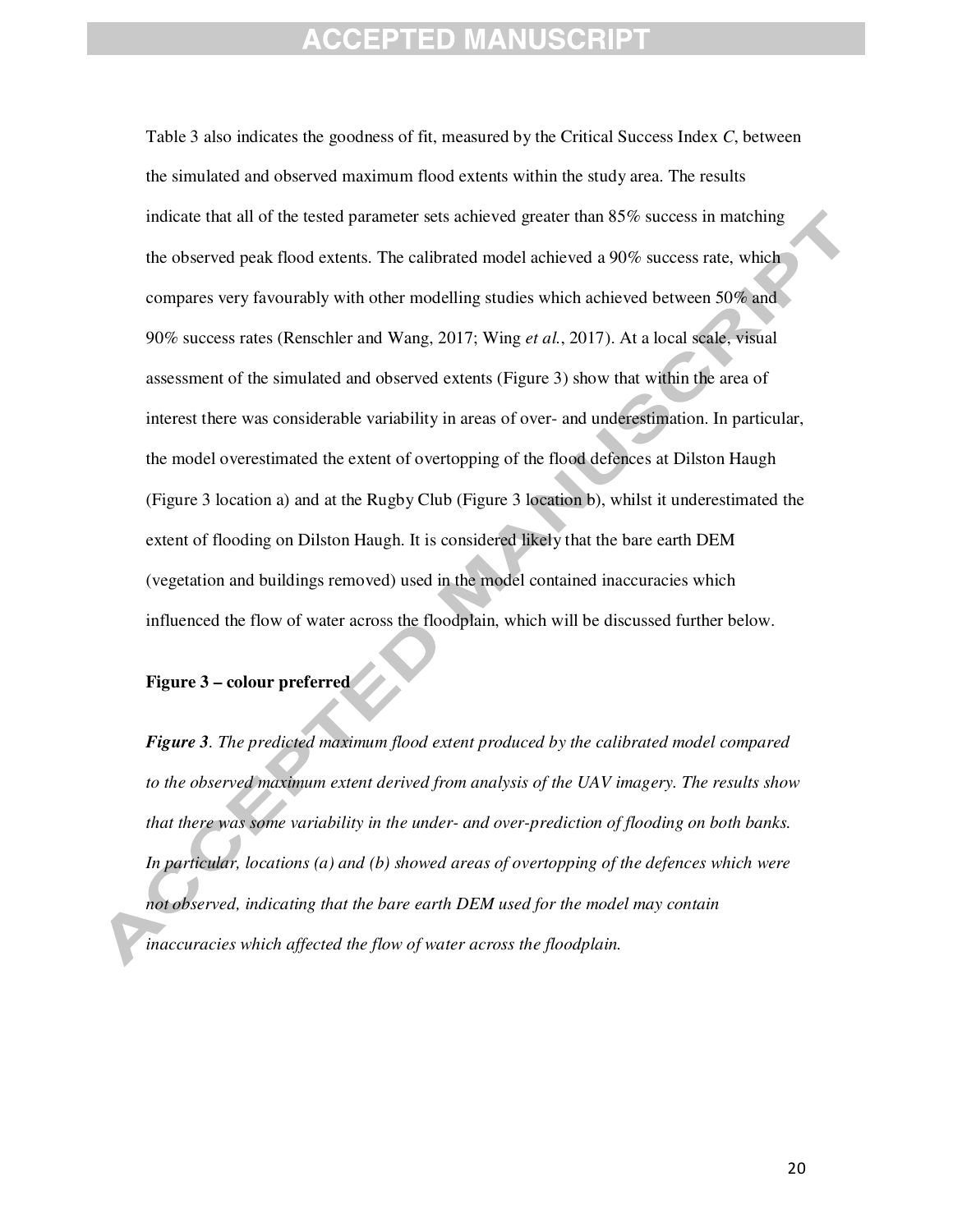### :CEPTED MANU

#### 4.2 Application of the experimental validation approach

#### 4.2.1 Reconstruction of the 2015 event dynamics

Figure 4 shows the reconstruction of the dynamics of the December 2015 flood, undertaken using the VGI database. These can be divided into two types of dynamics: pathways of defence overtopping; and pathways of flow across the floodplain. The results indicated three pathways of defence overtopping (FP1, FP3, and FP4). FP1 and FP3 represented generalised overtopping of the defences (the extent of which is indicated on Figure 4), whereas FP4 was identified as a specific location of overtopping at the junction between two defence types, which resulted in a distinct flow of water onto the Cricket Club from the north.

Two pathways of flow across the floodplain were also reconstructed. FP2 represented a general flow from the upstream areas of overtopping following the topography of the floodplain. FP5 represented backing up of water that was unable to return back to the river as a result of the flood defence and the high water levels in the river. This was manifested in the data as a reported sudden increase in depth at properties between 19:00 and 20:00 GMT on 5th December. Two main areas of impact were also represented at The Stanners (Figure 4, FI1) and Station Road (Figure 4, FI2). Although the distribution of properties affected by the flooding event was greater than that shown, no data was available to validate the impacts in these other areas.

#### **Figure 4 – colour preferred**

*Figure 4. Reconstruction of the (a) spatial distribution of flood pathways and impacts, and (b) timings, of the December 2015 flood using the VGI database. Pathways are referenced in order of occurrence. The reconstruction indicated three principle areas of overtopping, with two main pathways across the floodplain and two main areas of impact. The flood timings indicated that water began to overtop the Dilston Haugh defences at approximately 12:00*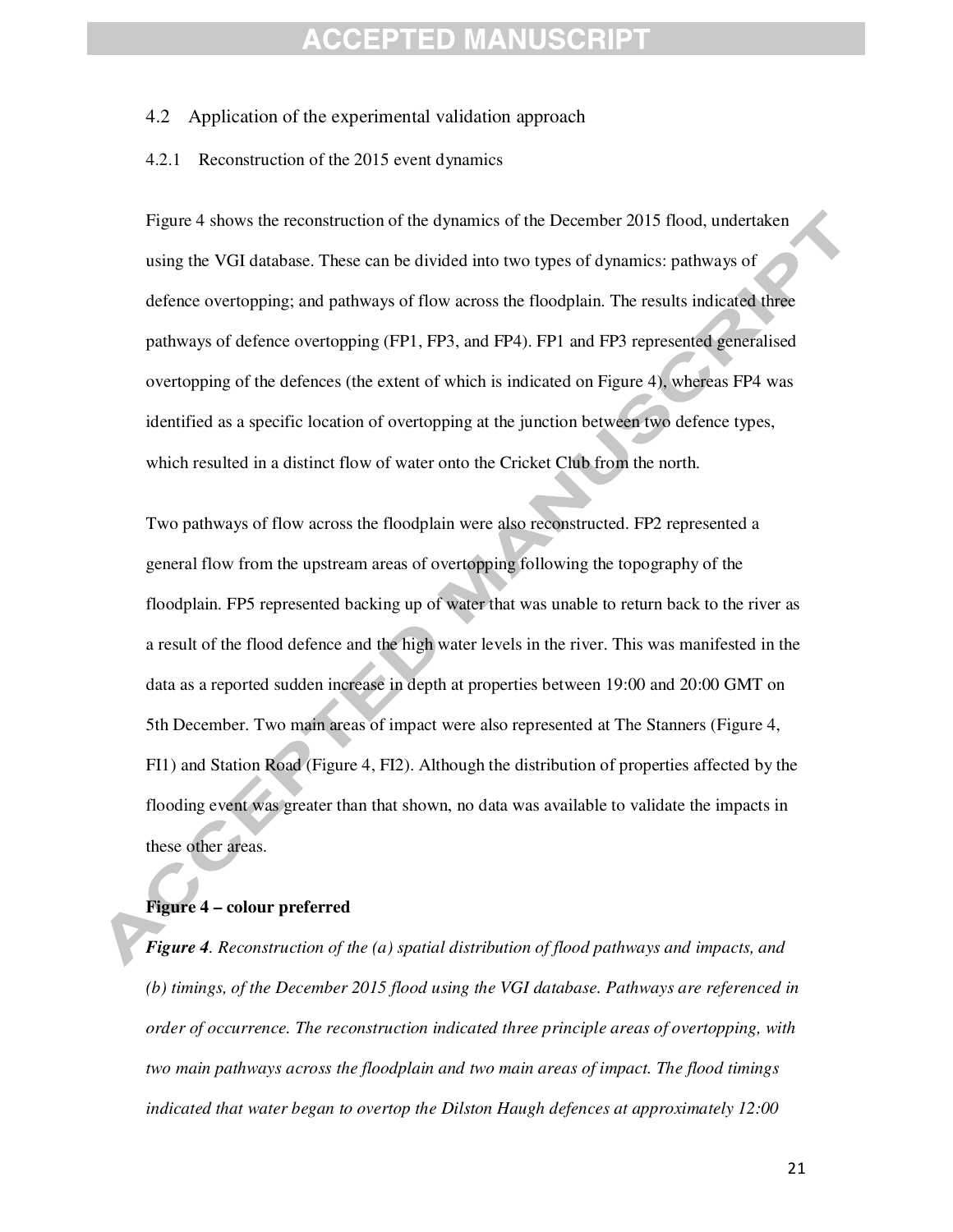*GMT on the 5th, with the overtopping of the Lion Court and Cricket Club defences occurring later. The sudden increase in flooding between 19:00 GMT and 20:00 GMT represented the backing up of flood waters from the Rugby Club as part of FP5.* 

4.3 Results of the experimental validation

The calibrated model was validated against the key pathways, timings and impacts of the December 2015 flood identified in section 4.2.

4.3.1 Validation of flood pathways

Pathways were identified from the model simulation using 15 minute resolution time-series outputs of depth and velocity. Figure 5 shows the results of the validation. The results indicate that the model was successful in simulating all of the major pathways identified in the observed data. In the case of FP1 and FP2 the model showed general overtopping of the defences along Dilston Haugh and flow following low-lying areas of the floodplain topography, which are potentially relict river channels. This is further north on the floodplain than was interpreted from the VGI, and is considered to reflect error within the VGI rather than in the model. This is because these flow pathways were not directly observed by the research participants; instead they were inferred from the direction of flood waters which entered their homes. For FP3 and FP4 the model showed successful differentiation between the two pathways. FP3 was simulated as overtopping of the wall at Lion Court, and there is also a distinct overtopping location at FP4. This results in flow across the Cricket Club from the north, reported by research participants, which is separate to the other flooding at and around Lion Court.

The processes behind the time-line of FP5 were the most contested within the VGI, with participants reporting a sudden increase in depth at The Stanners and Station Road (Figure 5),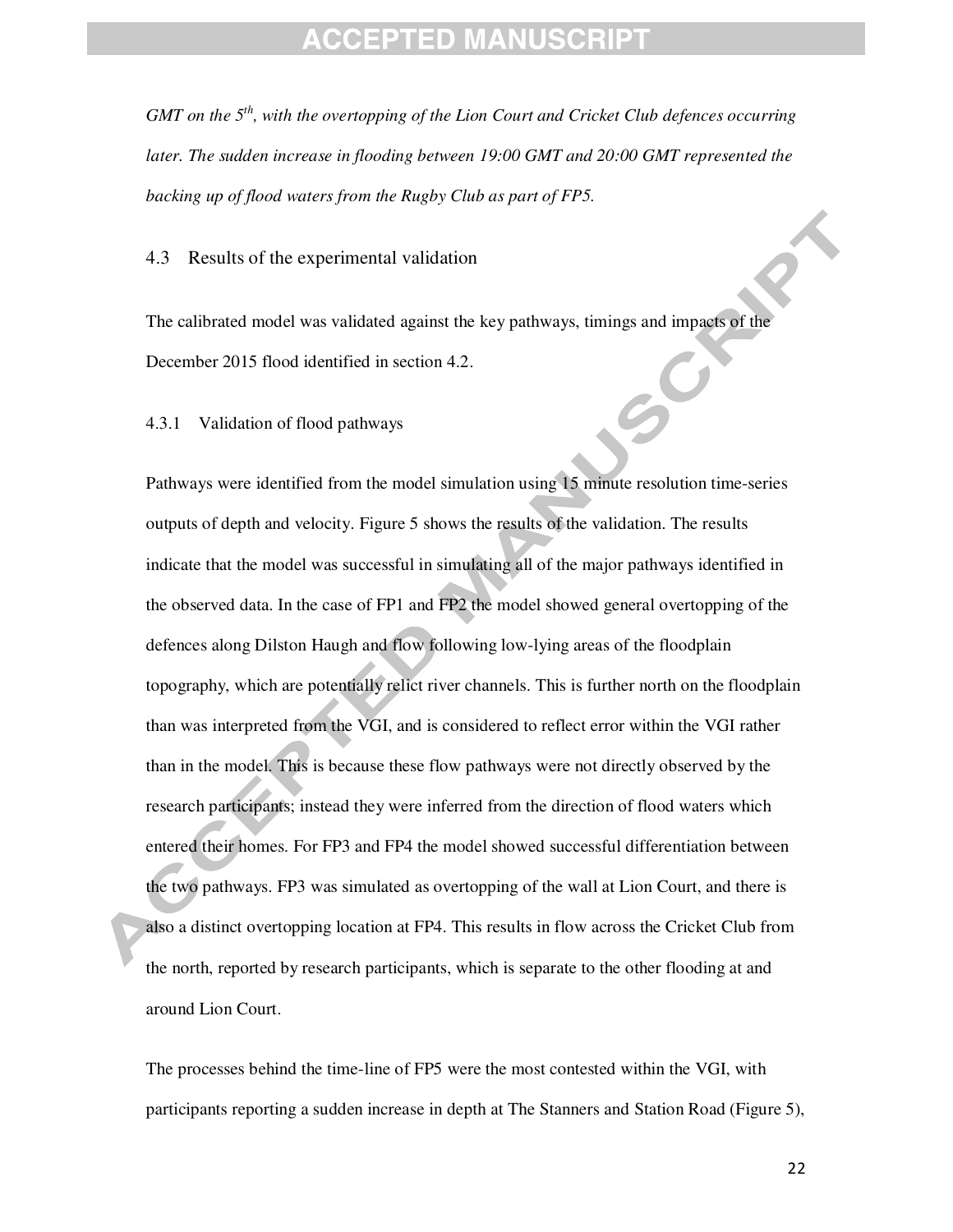### :CEPTED MANUSCR

but with considerable disagreement over the pathway this water had taken. Review of the flow vectors produced by the model for this area was not conclusive in identifying a simple backflow of water. However, calculation of the change in simulated inundation depth at The Stanners does show a significant increase in depth in the area which corresponds to the observed pattern and timing of flooding. This suggests that the model is accurately simulating the observed flooding situation. However, whether or not the processes underlying this simulation are accurate, cannot be validated with the available data.

#### **Figure 5 – colour preferred**

*Figure 5. Simulation results used for the validation of flood pathways. Validation was undertaken dynamically using GIS but for the purposes of static display results are extracted from the model for the time which corresponds with the flood pathway being demonstrated. FP5 shows flood depth change through time for the location on The Stanners indicated in the inset map and the graph highlights the rapid increase in depth shown by the simulation between 18.30 GMT and 19.30 GMT, corresponding with the conditions reported by research participants.* 

#### 4.3.2 Validation of flood timeline

The success of the model at simulating the timings of the December 2015 flood was assessed based on the 15 minute resolution time-series animations produced by the model. Table 4 shows the simulated timeline against the observed timings and demonstrates that the model was successful at predicting the timings of pathways FP1-4 as it simulated the pathways in the observed order, and either at the correct time, or within the time-periods identified by participants. In simulating FP5, the model showed a significant increase in depth in these areas from 18.30 GMT onwards (Figure 5) where it showed a 30 minute offset from the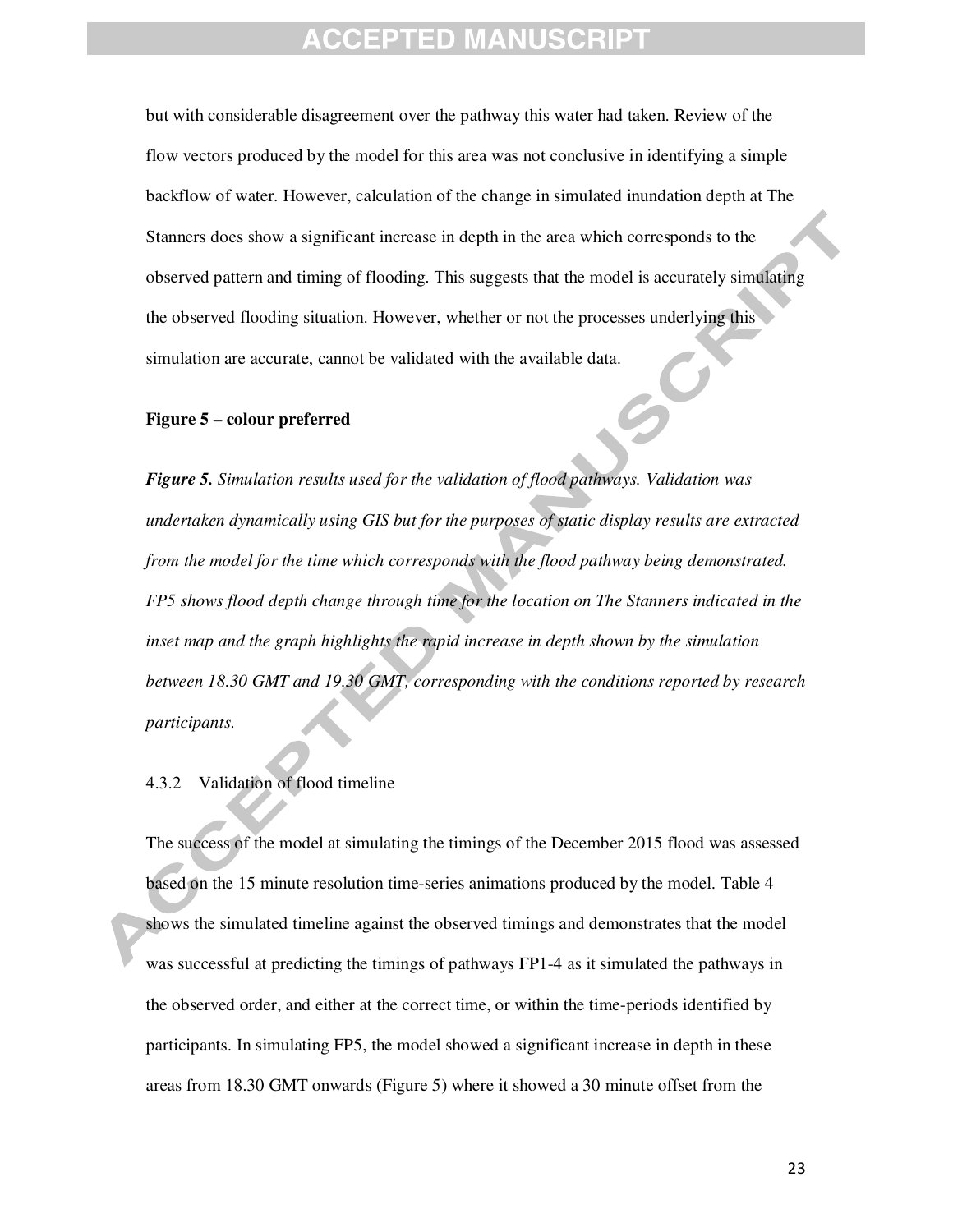observed time. However, it is also possible this offset reflected variation in the timing of the effect observed by participants rather than any error in the model itself.

*Table 4. Results of the validation of Flood Timings showing that the model was, in the majority of cases, able to accurately simulate both the relative order of events and also their specific times reported by participants.* 

| <b>Pathway</b>  | <b>Observed Time (GMT)</b> | <b>Simulated Time (GMT)</b> |
|-----------------|----------------------------|-----------------------------|
| FP1             | 12:00                      | 12:00                       |
| FP <sub>2</sub> | 12:00 onwards              | 12:00 onwards               |
| FP3             | $15:00 - 16:00$            | 15:30                       |
| FP4             | $16:00 - 17:00$            | 16:30                       |
| FP <sub>5</sub> | 19:00 onwards              | 18.30 onwards               |

N

4.3.3 Validation of flood impacts

Section 3 has already outlined the partial validation of the flood extents of the 5<sup>th</sup> December 2015 flood event, which demonstrated that the model achieved 90% global accuracy in simulating maximum flood extent and water levels. However, the simulation of local water levels (and hence flood depth) can also be assessed using quantitative data on flood levels derived from imagery obtained across the area of interest. Eighteen images were collected as part of the research that could be used for the validation. Of these, 12 were capable of being used for validation of flood impacts, with 4 located along the Dilston Haugh flood defence, two each at the Stanners and Station Road, and three at the Cricket Club (Figure 5), providing coverage of the majority of the study area. Eight of these images provided information on the maximum flooded depth and could be used to quantify the variation in observed and simulated depths. Four images did not provide any direct information on maximum depths, but provided a minimum constraint to simulated maximum depths as they showed inundation depths on Sunday  $6<sup>th</sup>$  December, on the waning limb of the flood hydrograph.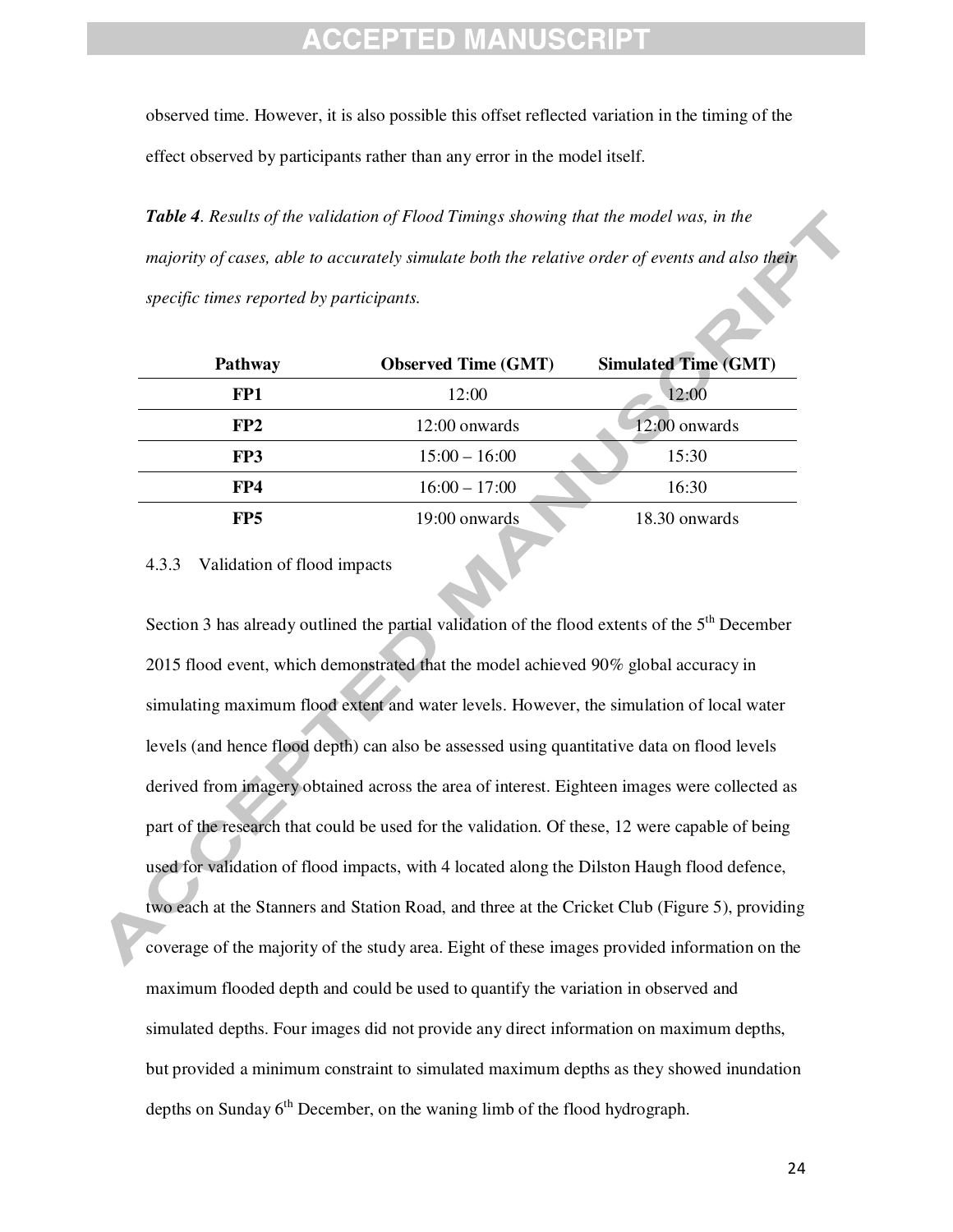Table 5 shows that there was variable success in the simulation of local flood depths. Along the flood embankment at Dilston Haugh (Table 5, photographs 1-5), the model consistently underestimated flood depths overtopping the flood embankment by an average of 0.25m and up to a maximum of 0.50m. At The Stanners and the Cricket Club (Table 5, photographs 8, 9 & 12) the model was more successful, with the difference between interpreted and simulated depths of only 0.02m and 0.16m respectively. For those images which provided only a minimum constraint to the simulated depths, the modelled depth exceeded the minimum constraint in all cases. These results suggest that there were disparities in the way that the model simulated the flow of water into and/or out of the study area. The underestimation of depths along the Dilston Haugh defences suggested that this pathway was not correctly simulated, with too little flood water overtopping the defences at this location. That local flood depths at The Stanners and the Cricket Club were more accurate suggesting that overtopping at this location might be too great. These results were substantiated by the maximum extent results (Figure 3), which showed overtopping of the embankments at the Rugby Club, something not reported in the VGI database. Taken together, these results demonstrated that, at a local scale, simulation of inundation depths and extents was quite variable. This was despite the model showing high levels of accuracy at a global scale. These results likely reflect inaccuracies in the bare earth DEM which influenced simulated flow at a local scale. These inaccuracies could potentially have been introduced either during the preprocessing filtering process or during the resampling of the data from 2m to 10m resolution.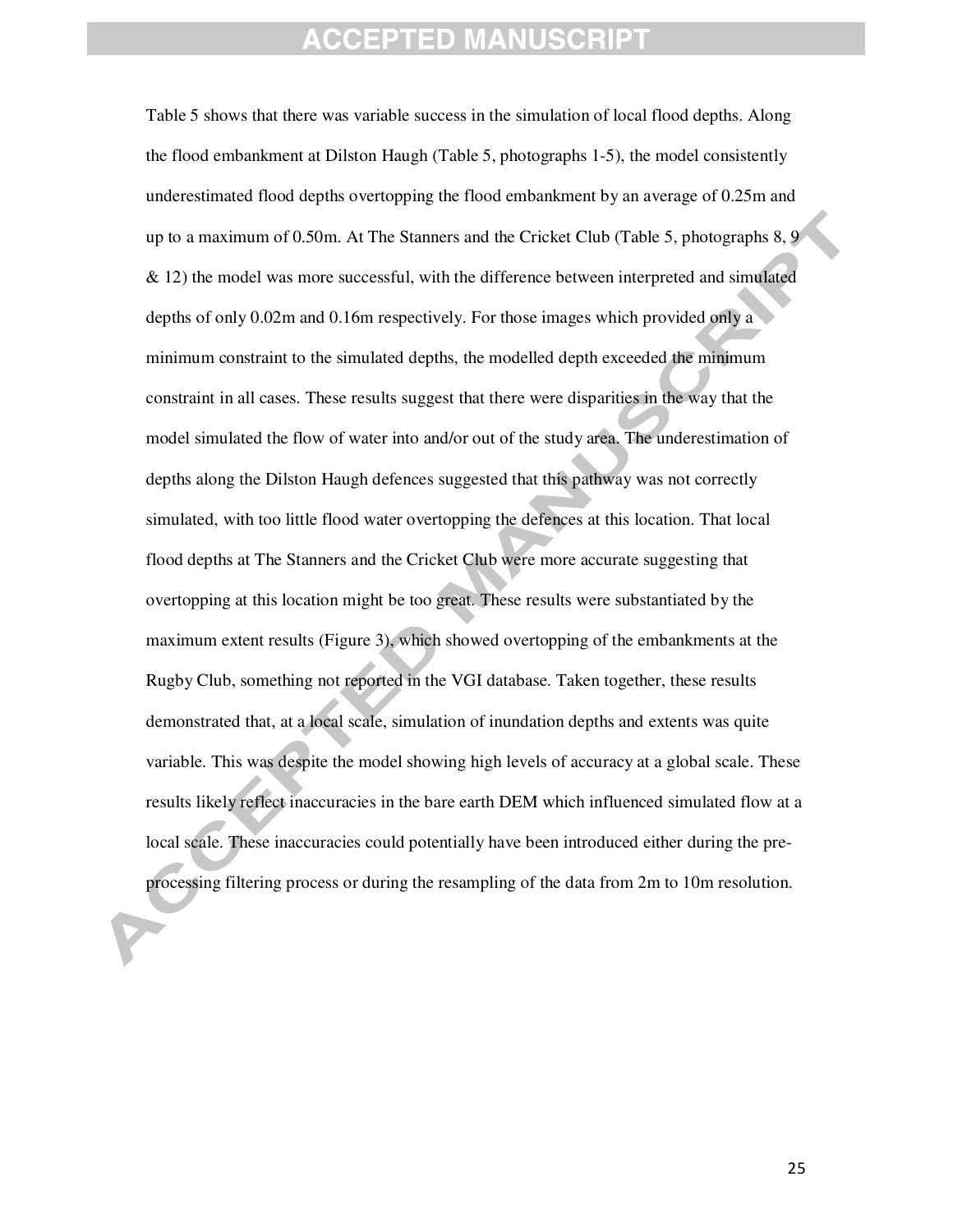*Table 5. Comparison of spot water levels obtained from photographs with simulated maximum water levels. Photographs representing maximum water levels allow direct comparison with simulated levels. Minimum constraints represent the minimum level of flooding that should be achieved by the simulation.* 

| <b>Number</b>  | <b>Location - Description</b>                                                      | <b>Image category</b> | <b>Interpreted</b><br>Depth $(m)$ | <b>Simulated</b><br>Depth $(m)$ | <b>Difference</b><br>(m) |
|----------------|------------------------------------------------------------------------------------|-----------------------|-----------------------------------|---------------------------------|--------------------------|
|                |                                                                                    | Maximum Level         | 0.4                               | 0.325                           | $-0.075$                 |
| $\overline{2}$ |                                                                                    | Maximum Level         | 0.4                               | 0.279                           | $-0.121$                 |
| 3              | Dilston Haugh Flood Defence - extent of overtopping and depths<br>above flood wall | Maximum Level         | 0.5                               | 0.210                           | $-0.29$                  |
|                |                                                                                    | Maximum Level         | 0.3                               | 0.030                           | $-0.27$                  |
| 5              |                                                                                    | Maximum Level         | 0.5                               | 0.001                           | $-0.499$                 |
| 6              | Station Road - flood waters remaining at Station Road roundabout                   | Minimum constraint    | 0.4                               | 0.826                           | 0.426                    |
| $\overline{7}$ | on Sunday morning                                                                  | Minimum constraint    | 0.4                               | 0.995                           | 0.595                    |
| 8              | The Stanners - maximum water level marks on property walls at                      | Maximum Level         | 1.0                               | 1.019                           | 0.019                    |
| 9              | property on The Stanners                                                           | Maximum Level         | 1.0                               | 1.019                           | 0.019                    |
| 10             | Cricket Club - water ponding within Cricket Club on Sunday                         | Minimum constraint    | 1.0                               | 1.594                           | 0.594                    |
| 11             | Cricket Club - water mark on wall shows Sunday level                               | Minimum constraint    | 1.0                               | 1.582                           | 0.582                    |
| 12             | Cricket Club - water mark shows maximum depth at club house                        | Maximum Level         | 1.2                               | 1.362                           | 0.162                    |

Contract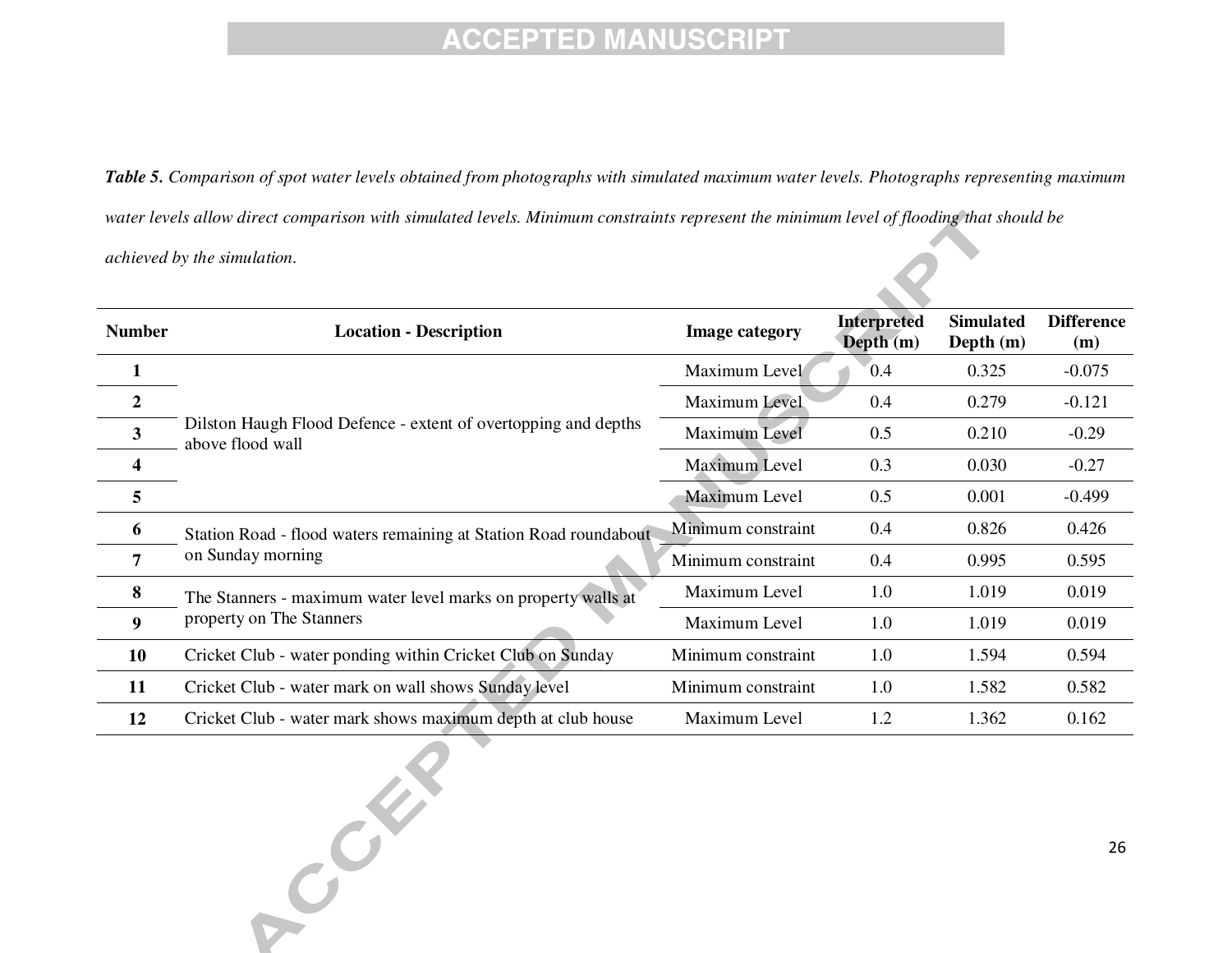### 5 Discussion

This paper has introduced a new approach to flood model validation. The approach uses a VGI database collected during and immediately after a severe flood event to reconstruct and validate event dynamics. This approach builds on traditional, statistical approaches which are typically spatially or temporally limited and do not give a full picture of how an inundation model is performing at a local scale. The approach has been tested using a VGI database collected following a severe flood which occurred at Corbridge, UK in December 2015.

5.1 Evaluating the success of the experimental validation method

The results of the research demonstrate that the experimental approach offers a more comprehensive validation of event dynamics than offered by traditional statistical approaches. At a global scale, established quantitative validation methods were used to assess the goodness-of-fit between simulated and observed water levels at river gauges, and between observed and simulated maximum flooded extents. The simulation shows RMSE values of  $\leq$ 0.5 and NSE values of  $\geq$ 0.9 at all available gauges, and a 90% accuracy in simulating the observed maximum extents. This is equal to or better than other similar modelling studies using LiSFLOOD-FP (Renschler and Wang, 2017; Wing *et al.*, 2017), and suggests that the model is successfully simulating the inundation seen during the December 2015 flood event.

However, these established metrics only provide an incomplete, spatially and temporally limited, validation of the model performance (Hunter *et al.*, 2007). The results of the experimental method outlined indicate that the more comprehensive validation is able to identify areas of model under-performance not identified by established global statistical approaches. In particular, the experimental validation shows that, although the model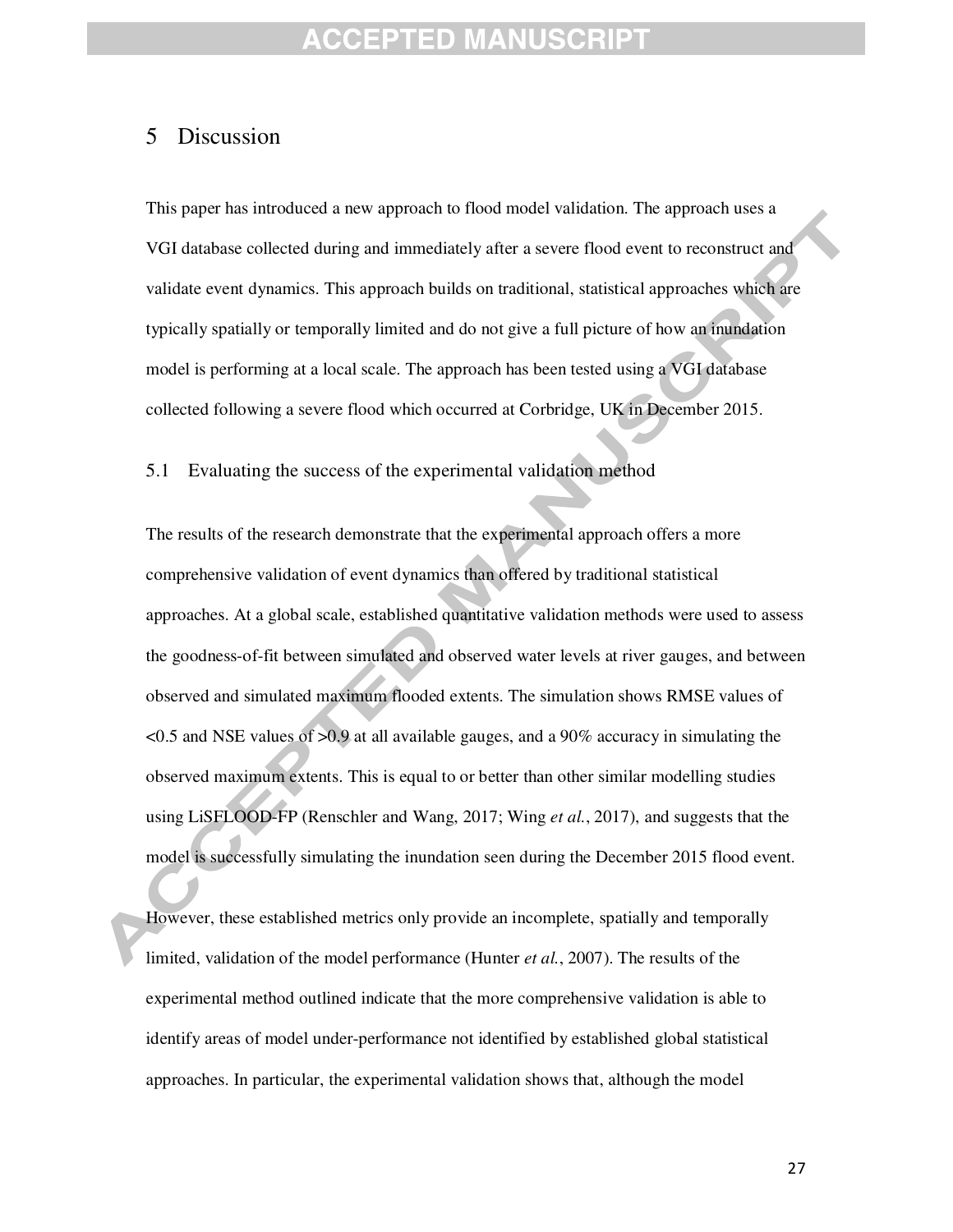accurately simulates the timeline and locations of flood pathways, it incorrectly simulates the processes of overtopping and consequently local inundation depths. These results likely reflect localised inaccuracies in the underlying 10m resolution DEM used for the model or the need for greater spatial variability in the parameterisation of roughness, both which could influence the flow of water across the floodplain which is not identified at a global scale. This would have potentially serious consequences if the model was to be used for local emergency response planning, or informing, for example, population evacuation strategies (Simonovic and Ahmad, 2005).

5.2 VGI data as an alternative to 'established' data sources

Figure 6 categorises the data used in the study according to its qualitative-quantitative nature and its degree of certainty, in comparison to more established data sources. Figure 6 shows how the VGI data is set apart from traditional data in its range of sources and how it comprises a blend of quantitative, semi-quantitative, and qualitative data. The study demonstrates that this range of data sources makes it possible to understand and reconstruct flood event dynamics using the VGI data as a standalone dataset. As shown through the validation of the flood timeline, and local scale pathways and impacts presented here, VGI data offers opportunities for validating aspects of the flood inundation models at spatial and temporal scales which would be almost impossible using traditional means. This makes VGI a valuable alternative to traditional data sources, not just for immediate post-disaster response and recovery (Haworth and Bruce, 2015), but also as a longer term source of data to inform scientific analysis (Granell and Ostermann, 2016). This range of data sources has also been shown to be important to achieving a valid VGI dataset, particularly where a mixture of qualitative-quantitative data prevents the application of statistical metrics. Previous studies using more single-format databases have highlighted data validity as a limitation of VGI data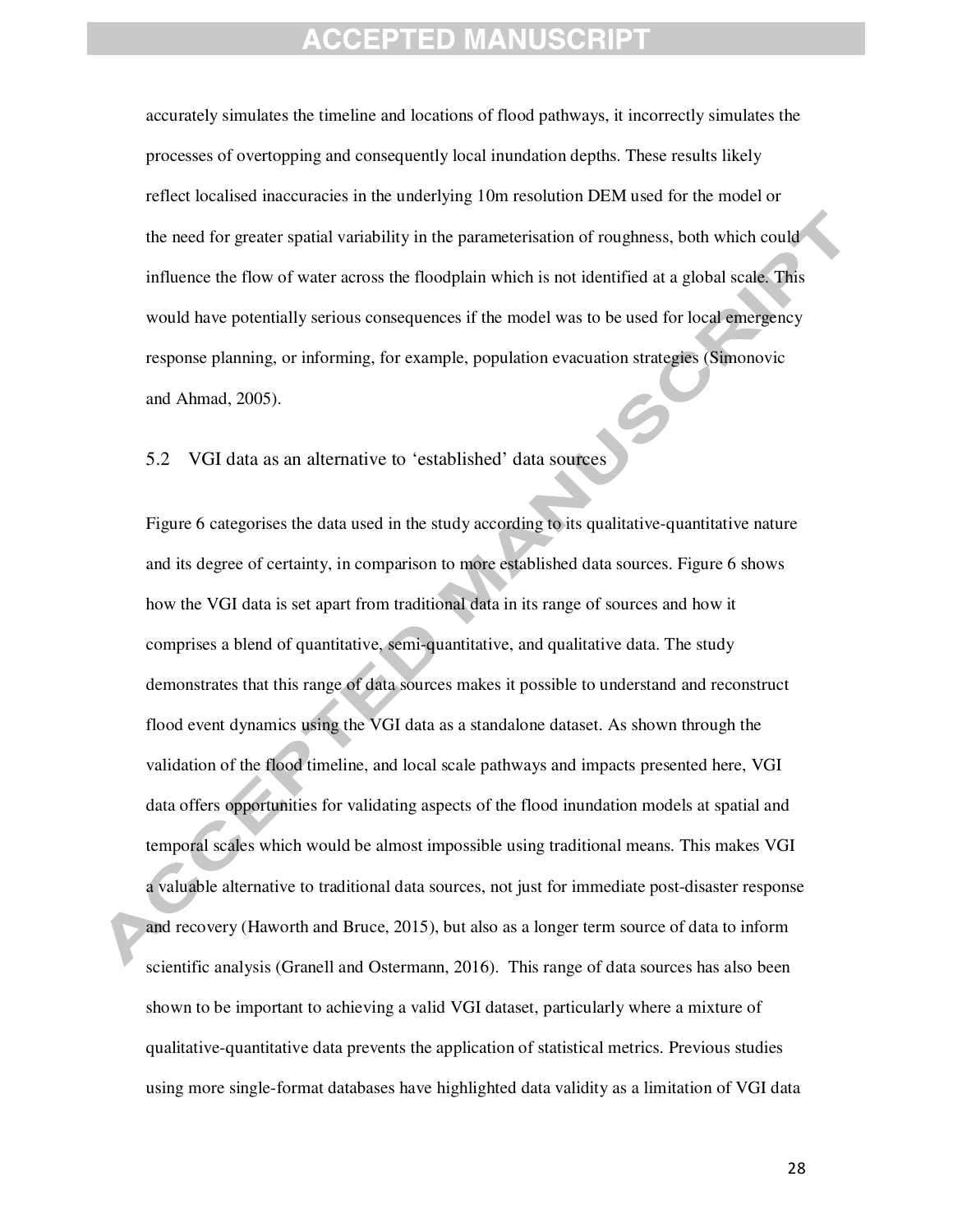### **CEPTED MANU**

(e.g. Klonner *et al.*, 2016). However, we have demonstrated the usefulness of adopting a much more flexible and interpretative model of data assessment based on triangulation with different data sources (Mays and Pope, 2000; Sousa, 2014; Wiggins and He, 2016).

#### **Figure 6 – black and white**

*Figure 6. Categorisation of the VGI datasets collected and used in this study in comparison to established datasets used for model validation. Quantitative imagery are those imagery from which direct quantitative measurements can be made (e.g. wrack marks), whilst interpretative imagery provide non-quantitative indicators (e.g. flow pathways), including opportunistically collected UAV survey data.* 

#### 5.3 A new framework for validating flood inundation models

This study has demonstrated a new approach to the validation of flood inundation models, with the aim being simulation of underlying event dynamics through better incorporation of VGI. The study has also demonstrated the usefulness of community-generated, VGI data as a primary input to the future validation of flood models. Building on these findings, we suggest a new framework for the validation of flood models (Figure 7).

#### **Figure 7 – black and white**

*Figure 7. A new framework for the validation of flood inundation models. The framework reflects the flexibility demonstrated in the study in using non-standard data sources to examine the underlying dynamics of flood events simulated by modern inundation models. The results of the validation reflects the diverse nature of the data and the validation methods which can be applied, and in so doing accepts a reduced quantified rigour in return for achieving a more comprehensive understanding of complex event dynamics.*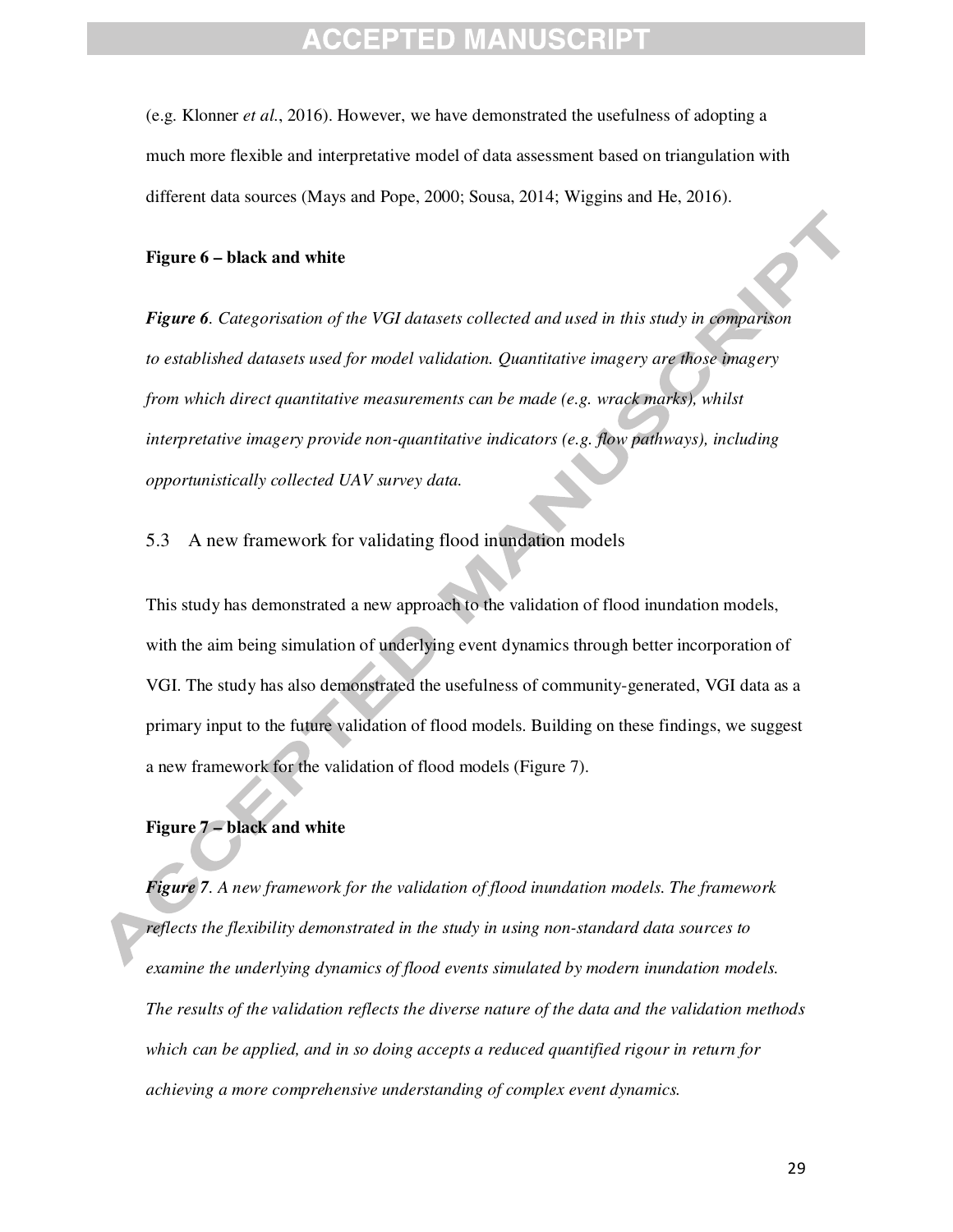The proposed framework builds on current statistical approaches to validation by recognising the ability of current numerical models to simulate complex event dynamics, and the wider diversity of data which this study has shown to be applicable to model validation. The framework represents a three-stage process:

**1. Data processing** – The framework encourages a flexible and researcher-driven approach to assessing data validity which should reflect the data collected in its methods and outcome. As the fields of citizen science and VGI continue to evolve and mature, new practices of data collection and quality assessment will no doubt emerge (Granell and Ostermann, 2016; Hung *et al.*, 2016). Greater standardisation through structures such as Citizen Observatories represent one way in which data collection might be expanded and improved (Lanfranchi *et al.*, 2014; Wehn *et al.*, 2015). Future improvements in personal technology will also likely make UAV data (Perks *et al.*, 2016; Smith, 2015) and geo-located citizen data from personal electronic devices (Newman *et al.*, 2012; Tang *et al.*, 2017) more widely available. Taking these potential future developments into account, the framework aims to encourage the use of a wide range of data in many formats to allow cross referencing and triangulation between data sources.

**2. Event Dynamics** – The framework proposes *pathways*, *timeline*, and *impacts* as broad categories through which principle event dynamics can be defined. This includes the traditionally assessed metrics of in-channel gauged levels and maximum inundation extents, but recognises that for many uses the parameterisation of numerical models in terms of these metrics alone is overly simplistic. By assessing a wider range of *processes* within the framework we can develop a more holistic validation and ensure that the dynamic simulation capabilities of modern numeric models are exploited to their full potential.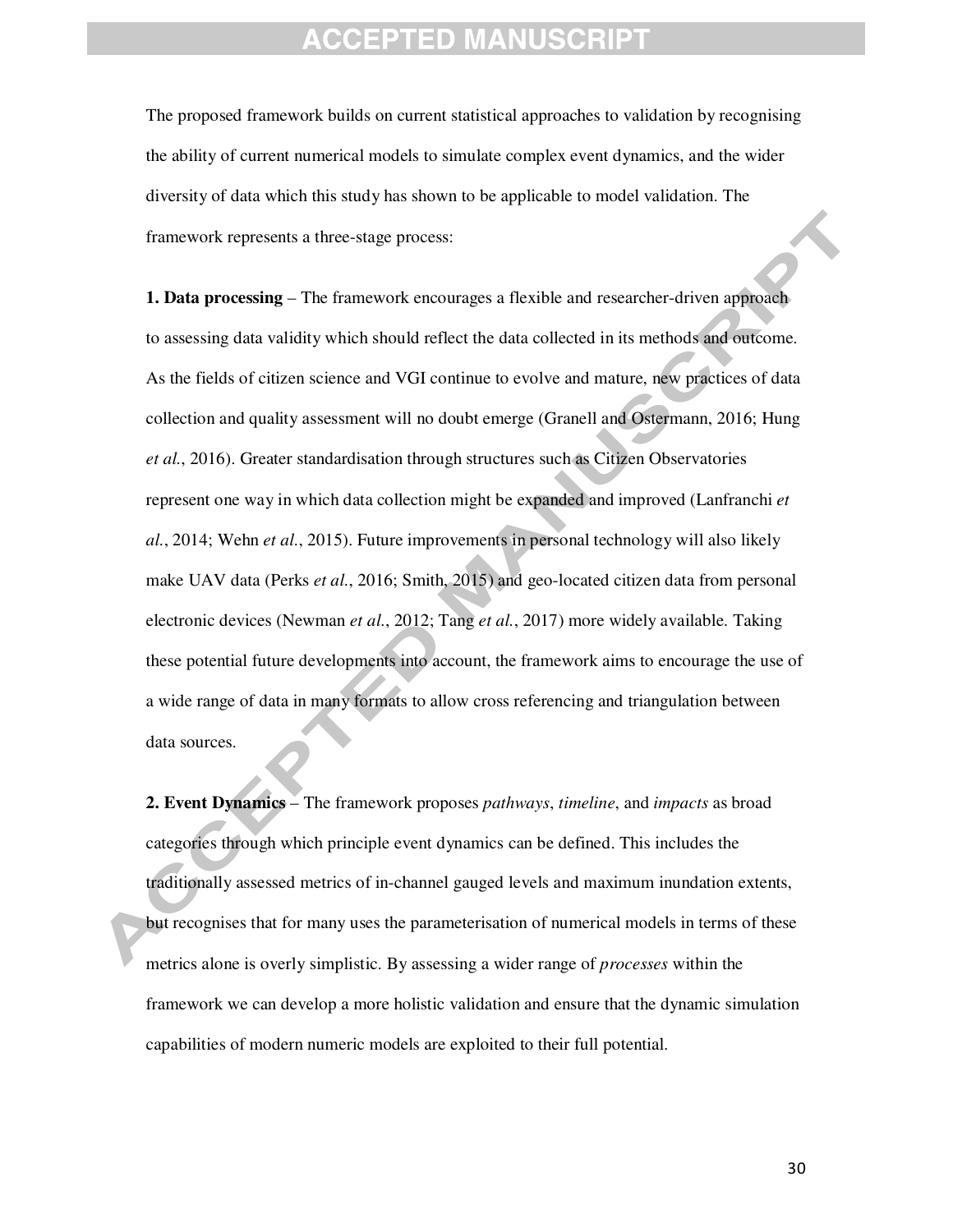**3. Validation Methods** – The framework adopts the same flexible approach to the validation of simulated dynamics as to data assessment. This recognises that different input data, simulations, and dynamics require different approaches to validation. Three broad types are proposed: *statistical*, incorporating established performance measures (Wing *et al.*, 2017); *analytical*, reflecting semi-quantitative approaches such as the analysis of UAV footage and quantitative imagery demonstrated by this study; and *visual*, encompassing all techniques which rely on 'on the face of it' validation (Rykiel, 1996). The latter would include the assessment of pathways against the dynamic simulation outputs demonstrated in this study. The balance of validation techniques should reflect both the availability of simulation outputs and the availability of suitable data against which to validate them.

The final validation produced by the framework is a flexible one, influenced by the dynamics of the event, the data available, and methods adopted. The final result will likely lack the quantitative rigour of established statistical methods. Based on the results of this study we propose that some degree of inaccuracy and uncertainty can be accepted in return for the benefit of achieving a more comprehensive understanding of complex flood event dynamics (Granell and Ostermann, 2016). By adopting a more flexible approach to using VGI data in this way we can improve model validation, and, furthermore, open up the currently expert-led practices of flood risk assessment to greater public participation (Usón *et al.*, 2016).

#### **Conclusions**

Numerical models are the foundation of flood risk assessment and management, used for understanding and mapping areas at risk from floods and planning management interventions. Recent improvements in computing power and model code, and increases in the availability of spatially distributed data on floodplain environments have increased the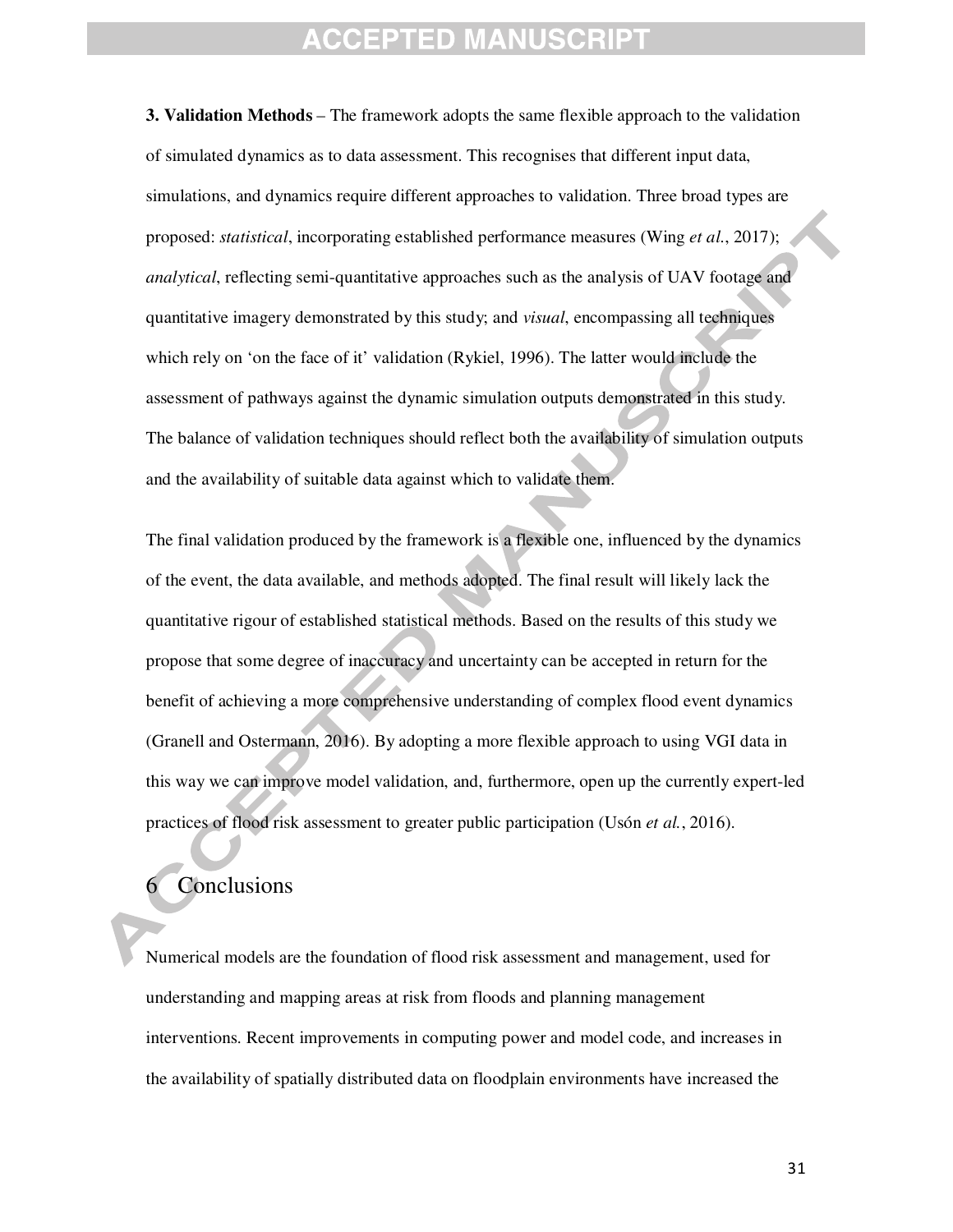popularity of 2D models for providing detailed simulations of complex flood dynamics. However, improvements in model simulations have not been accompanied by corresponding improvements in model validation. Due to a lack of data from, during, and immediately after flooding events, validation of flood inundation models still grounded in the statistical assessment of spatially and temporally limited datasets, such as remotely-sensed flood extents or in-channel river gauging. The research presented in this study has demonstrated a new approach to the validation of flood inundation models, using VGI data to provide information on event dynamics not captured by traditionally measured datasets. In so doing, we have demonstrated that:

- 1. By collecting a wide range of VGI data from multiple sources it is possible to reconstruct in detail the dynamics of a severe flood. Although statistical validation is less rigorous, the quality of this reconstruction can be assessed through data triangulation and other qualitative approaches.
- 2. The reconstruction of flood pathways, timeline, and impacts of flooding can be used to validate the dynamic outputs of a 2D flood inundation model, and allow both spatial and temporal examination of model performance in simulating flooding processes.
- 3. The experimental model validation approach tested here enhances existing global statistical approaches to validation by examining the simulation of underlying flood processes using the case study of a large flood on the River Tyne, UK. The results of the test case indicate that a model assessed using traditional methods as having a global accuracy of over 90% in simulating gauged river levels and maximum flood extent does not accurately represent the actual pathways and impacts of the event. This is potentially highly significant when models are used in a dynamic way to plan and assess floodplain management interventions.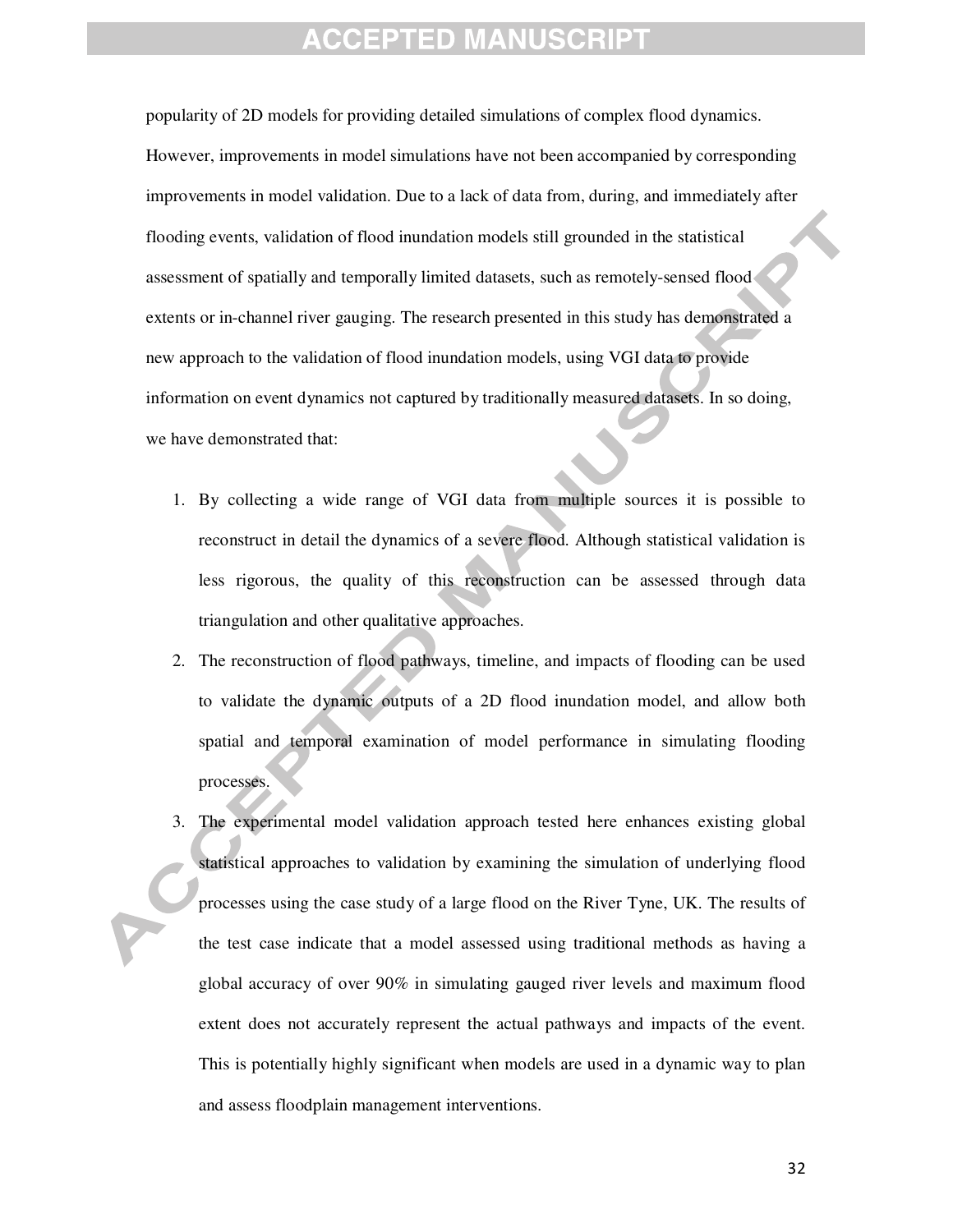Drawing on these conclusions we propose a new, flexible framework for the validation of flood inundation models. In contrast to current approaches, the framework encourages the use of a diverse range of non-traditional data, now and into the future. Similarly, the framework encourages a mixture of approaches to validation to be adopted, leading to more flexibility depending on data availability and aspects of the simulation being considered. Although the final validation may lack the quantitative rigour of established global approaches, it provides a more comprehensive and bespoke examination of the model's performance, particularly for situations where dynamic model outputs are being used to inform potential floodplain interventions.

The results shown by this study also demonstrate the value of alternative data sources such as VGI, or data collected from citizen science programmes, to enhance and extend established data sources. We have demonstrated that many of the common criticisms of alternative data being 'messy' and unscientific can be understood or overcome by relatively simple procedures for quality control such as triangulation. However, data is, as demonstrated by other studies, not always as diverse or spatially distributed as that collected in this study, a fact that must be considered when translating this approach to other areas. For triangulation to be effective a mixture of overlapping data from different informants and from different sources (e.g. anecdotal, remote sensing, imagery) is essential. Additionally, all of these data need to be located, both spatially and temporally, within the study area or event of interest. This necessitates further research on the development of data collection approaches which combine the locally situated engagement adopted in this study with structured data collection approaches of citizen science or citizen observatories, and the spatial coverage of technologybased VGI approaches.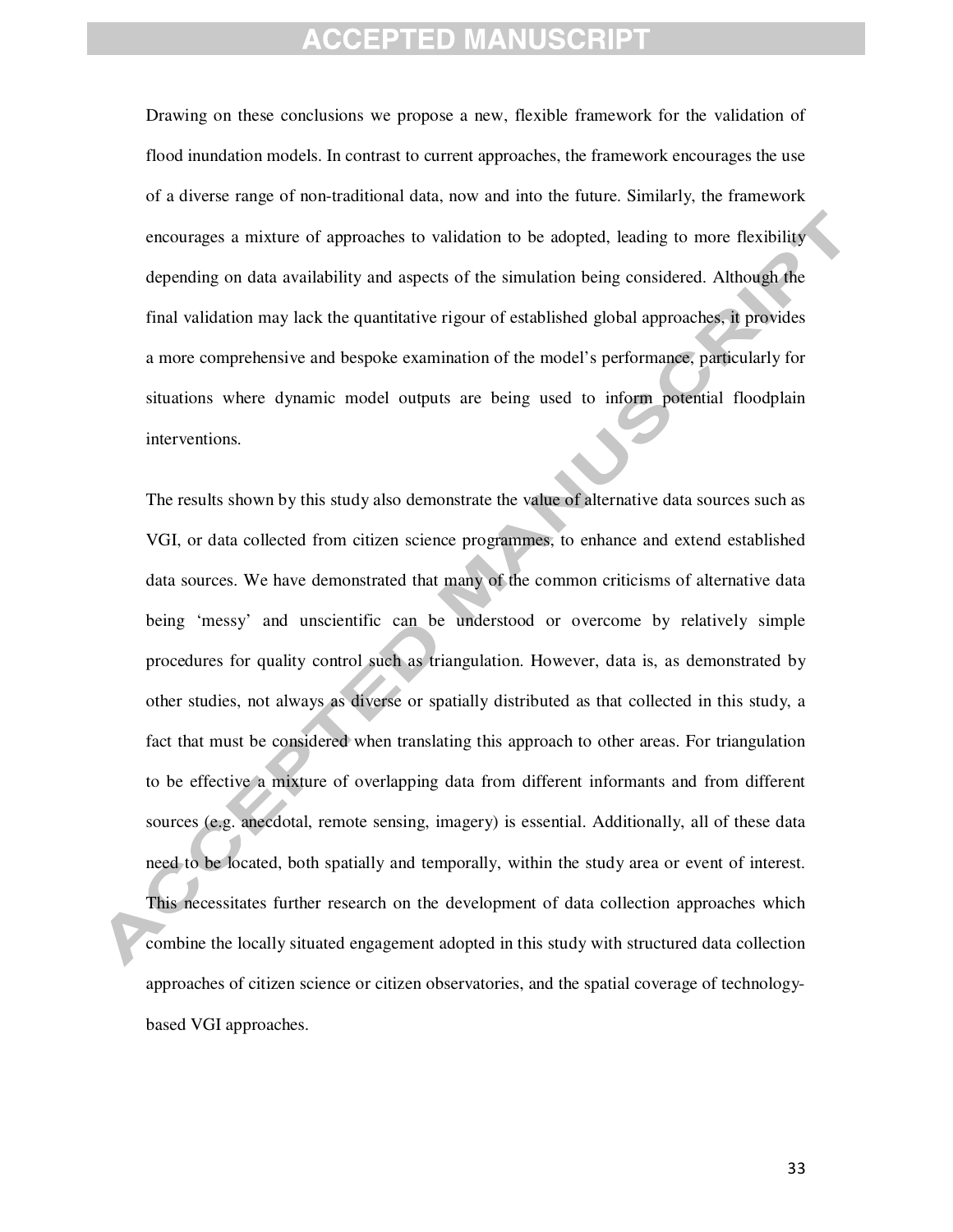With predicted increases in the risk of flooding as a result of future climate change, numerical models are likely to continue to represent a significant asset in flood risk assessment practices. The VGI framework proposed here represents a more comprehensive process of model validation based on the more effective use of alternative data sources. This has the benefit of both allowing more comprehensive exploitation of modern numerical modelling to better simulate complex river-floodplain interactions and also encouraging the exploration and use of diverse datasets which may open up new perspectives on the use of numerical models for the creation flood risk knowledge. To effectively integrate the proposed validation framework into future modelling work, further research is urgently required in order to explore how technological VGI solutions could be developed to allow the routine collection of flood data through local engagement platforms such as citizen observatories.

**Acknowledgements:** The authors would like to thank the members of the Corbridge Flood Action Group for their participation in this study. They would also like to thank the journal editors and two anonymous reviewers for their comments which helped shape and strengthen the final manuscript.

**Funding:** This work was supported by the Natural Environments Research Council [grant number NE/L002590/1]. Data presented in this manuscript can be obtained by contacting ER.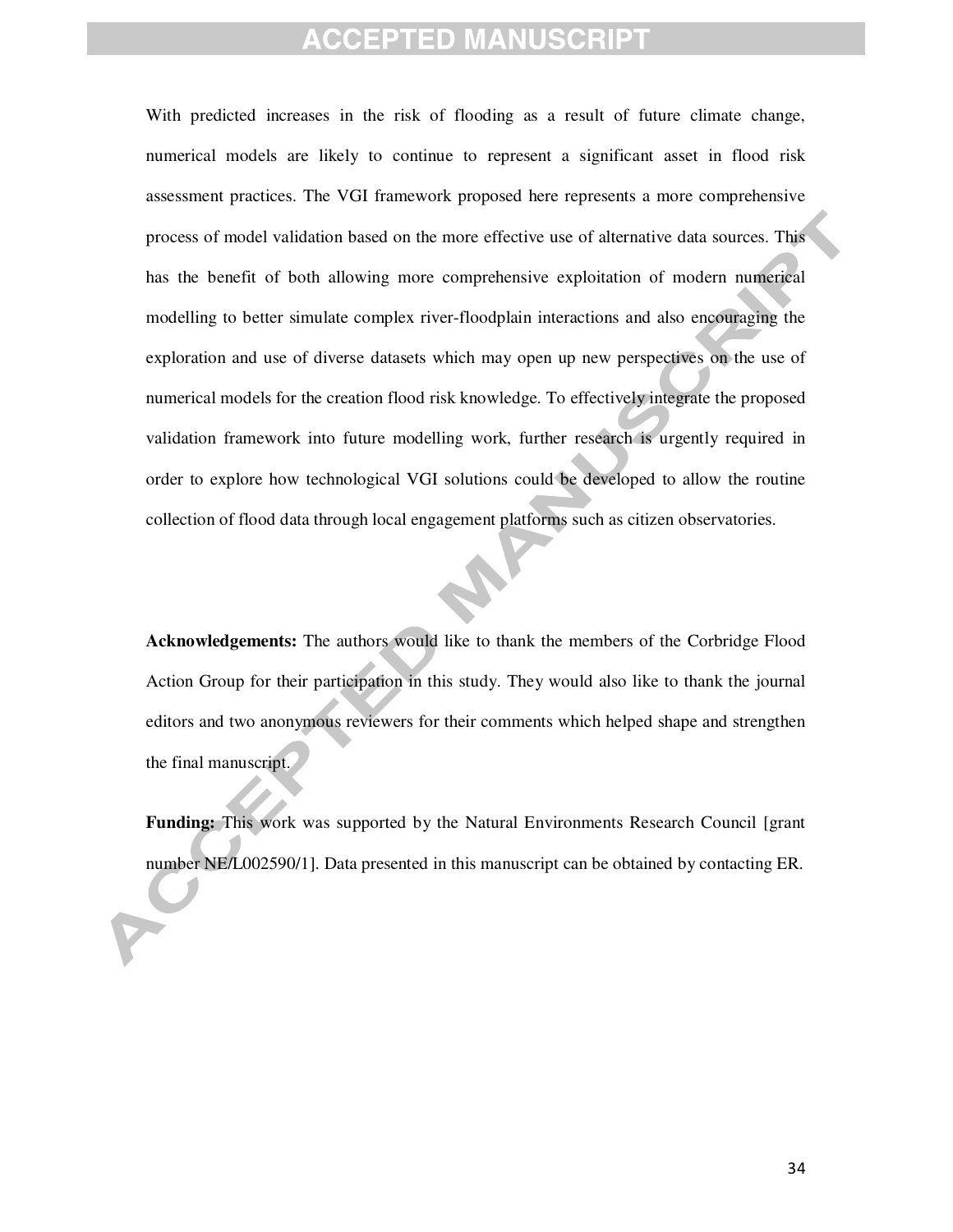### References

- Altenau, E.H., Pavelsky, T.M., Bates, P.D., Neal, J.C., 2017. The effects of spatial resolution and dimensionality on modeling regional-scale hydraulics in a multichannel river. Water Resour. Res. 53, 1683–1701. https://doi.org/10.1002/2016WR019396
- Barker, L., Hannaford, J., Parry, S., 2016. Briefing Note: Severity of the December 2015 floods -- preliminary analysis [WWW Document]. Cent. Ecol. Hydrol. URL http://www.ceh.ac.uk/news-and-media/blogs/briefing-note-severity-december-2015 floods-preliminary-analysis (accessed 11.15.16).
- Baruch, A., May, A., Yu, D., 2016. The motivations, enablers and barriers for voluntary participation in an online crowdsourcing platform. Comput. Hum. Behav. 64, 923– 931. https://doi.org/10.1016/j.chb.2016.07.039
- Bates, P.D., De Roo, A.P.J., 2000. A simple raster-based model for flood inundation simulation. J. Hydrol. 236, 54–77. doi:10.1016/S0022-1694(00)00278-X
- Bates, P.D., Horritt, M.S., Fewtrell, T.J., 2010. A simple inertial formulation of the shallow water equations for efficient two-dimensional flood inundation modelling. J. Hydrol. 387, 33–45. https://doi.org/10.1016/j.jhydrol.2010.03.027
- Bradbrook, K.F., Lane, S.N., Waller, S.G., Bates, P.D., 2004. Two dimensional diffusion wave modelling of flood inundation using a simplified channel representation. Int. J. River Basin Manag. 2, 211–223. https://doi.org/10.1080/15715124.2004.9635233
- Brandeis, M.-N.W., Carrera Zamanillo, M.I., 2017. Finding meaningful participation in volunteer geographic information and citizen science: a case comparison in environmental application. Cartogr. Geogr. Inf. Sci. 44, 539–550. https://doi.org/10.1080/15230406.2016.1221779
- Charmaz, K., 2011. A Constructivist Grounded Theory Analysis of Losing and Regaining a Valued Self, in: Wertz, F.J. (Ed.), Five Ways of Doing Qualitative Analysis : Phenomenological Psychology, Grounded Theory, Discourse Analysis, Narrative Research, and Intuitive Inquiry. Guilford Press, New York, pp. 165–204.
- Chow, V.T., 1959. Open-channel hydraulics, McGraw-Hill civil engineering series. McGraw-Hill, New York.
- Clark, A., Emmel, N., 2008. Walking interviews: more than walking and talking. Presented at the "Peripatetic Practices": a workshop on walking, London.
- Cobby, D.M., Mason, D.C., Horritt, M.S., Bates, P.D., 2003. Two-dimensional hydraulic flood modelling using a finite-element mesh decomposed according to vegetation and topographic features derived from airborne scanning laser altimetry. Hydrol. Process. 17, 1979–2000. https://doi.org/10.1002/hyp.1201
- Coles, D., Yu, D., Wilby, R.L., Green, D., Herring, Z., 2017. Beyond "flood hotspots": Modelling emergency service accessibility during flooding in York, UK. J. Hydrol. 546, 419–436. https://doi.org/10.1016/j.jhydrol.2016.12.013
- Conrad, O., Bechtel, B., Bock, M., Dietrich, H., Fischer, E., Gerlitz, L., Wehberg, J., Wichmann, V., Böhner, J., 2015. System for Automated Geoscientific Analyses (SAGA) v. 2.1.4. Geosci Model Dev 8, 1991–2007. https://doi.org/10.5194/gmd-8- 1991-2015
- Cope, M., Elwood, S., 2009. Introduction: Qualitative GIS: Forging Mixed Methods through Representations, Analytical Innovations, and Conceptual Engagements, in: Cope, M., Elwood, S. (Eds.), Qualitative GIS: A Mixed Methods Approach. Sage, Thousand Oaks, CA, pp. 1–12.
- Crower, R.A., 2009. Fluvial Design Guide Chapter 7 Hydraulic analysis and design.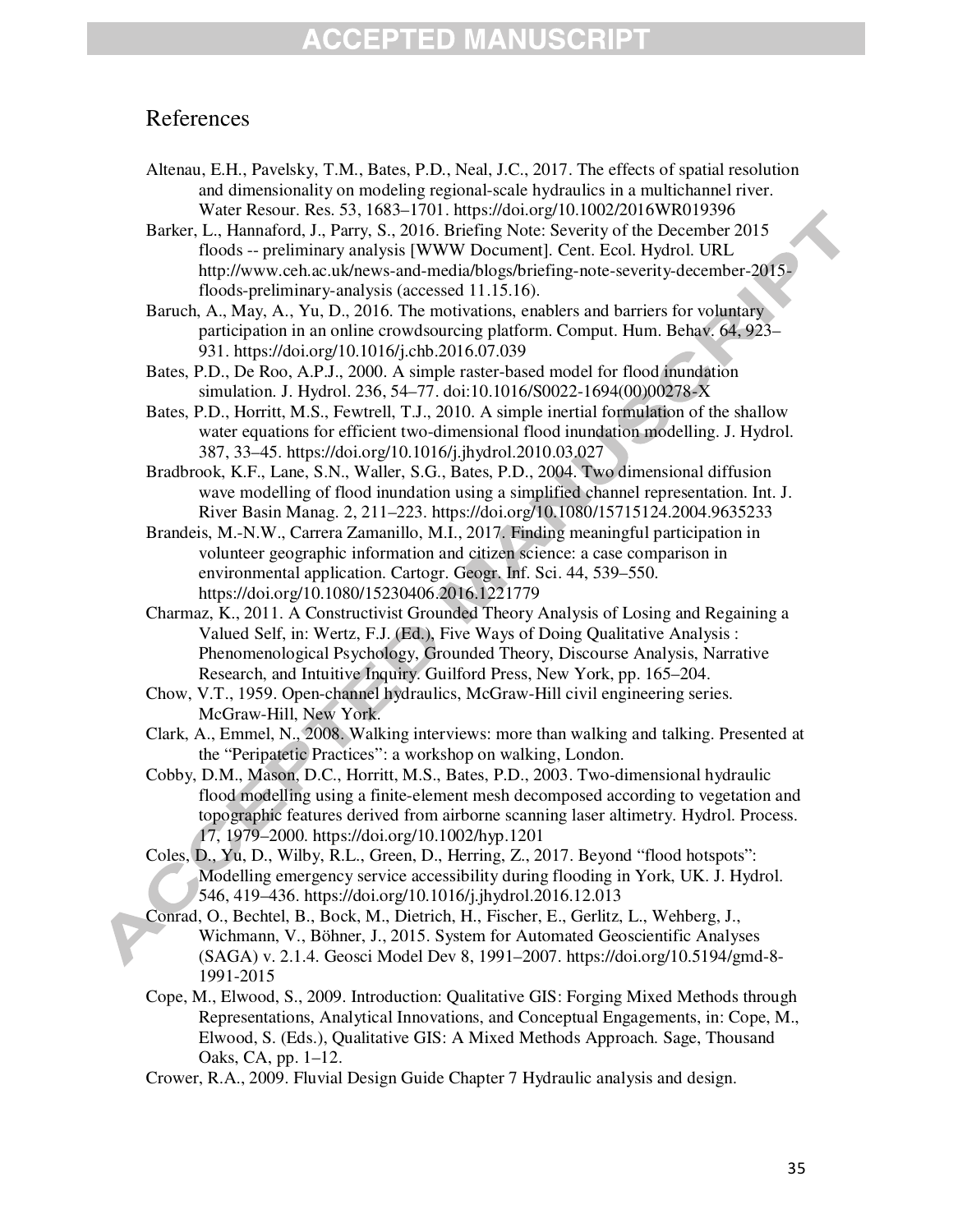Degrossi, L., De Albuquerque, J., Fava, M., Mendiondo, E., 2014. Flood Citizen Observatory: a crowdsourcing-based approach for flood risk management in Brazil.

Dowling, R., Lloyd, K., Suchet-Pearson, S., 2016. Qualitative methods 1: Enriching the interview. Prog. Hum. Geogr. 40, 679–686. https://doi.org/10.1177/0309132515596880

Environment Agency, 2016. Impact Report Winter Flooding 2015-16 - Northumberland, Durham and Tees Area.

Evans, J., Jones, P., 2011. The walking interview: Methodology, mobility and place. Appl. Geogr. 31, 849–858. https://doi.org/10.1016/j.apgeog.2010.09.005

Fernández, A., Najafi, M.R., Durand, M., Mark, B.G., Moritz, M., Jung, H.C., Neal, J., Shastry, A., Laborde, S., Phang, S.C., Hamilton, I.M., Xiao, N., 2016. Testing the skill of numerical hydraulic modeling to simulate spatiotemporal flooding patterns in the Logone floodplain, Cameroon. J. Hydrol. 539, 265–280. https://doi.org/10.1016/j.jhydrol.2016.05.026

García-Pintado, J., Neal, J.C., Mason, D.C., Dance, S.L., Bates, P.D., 2013. Scheduling satellite-based SAR acquisition for sequential assimilation of water level observations into flood modelling. J. Hydrol. 495, 252–266. https://doi.org/10.1016/j.jhydrol.2013.03.050

Gobeyn, S., Van Wesemael, A., Neal, J., Lievens, H., Adams, K., De Vleeschouwer, N., Vernieuwe, H., Schumann, G.J.P., Di Baldassarre, G., Baets, B., Bates, P.D., Verhoest, N.E.C., 2017. Impact of the timing of a SAR image acquisition on the calibration of a flood inundation model. Adv. Water Resour. 100, 126–138. https://doi.org/10.1016/j.advwatres.2016.12.005

Goodchild, M.F., 2007. Citizens as sensors: the world of volunteered geography. GeoJournal 69, 211–221. https://doi.org/10.1007/s10708-007-9111-y

Goodchild, M.F., Glennon, J.A., 2010. Crowdsourcing geographic information for disaster response: a research frontier. Int. J. Digit. Earth 3, 231–241. https://doi.org/10.1080/17538941003759255

Granell, C., Ostermann, F.O., 2016. Beyond data collection: Objectives and methods of research using VGI and geo-social media for disaster management. Comput. Environ. Urban Syst. 59, 231–243. https://doi.org/10.1016/j.compenvurbsys.2016.01.006

Haklay, M., Antoniou, V., Basiouka, S., Soden, R., Mooney, P., 2014. Crowdsourced geographic information use in government (Report to GFDRR). World Bank, London.

Hardy, R.J., Bates, P.D., Anderson, M.G., 1999. The importance of spatial resolution in hydraulic models for floodplain environments. J. Hydrol. 216, 124–136. https://doi.org/10.1016/S0022-1694(99)00002-5

Haworth, B., Bruce, E., 2015. A Review of Volunteered Geographic Information for Disaster Management: A Review of VGI for Disaster Management. Geogr. Compass 9, 237– 250. https://doi.org/10.1111/gec3.12213

Hirabayashi, Y., Mahendran, R., Koirala, S., Konoshima, L., Yamazaki, D., Watanabe, S., Kim, H., Kanae, S., 2013. Global flood risk under climate change. Nat. Clim. Change 3, nclimate1911. https://doi.org/10.1038/nclimate1911

Horita, F.E.A., Albuquerque, J.P. de, Degrossi, L.C., Mendiondo, E.M., Ueyama, J., 2015. Development of a spatial decision support system for flood risk management in Brazil that combines volunteered geographic information with wireless sensor networks. Comput. Geosci. 80, 84–94. https://doi.org/10.1016/j.cageo.2015.04.001

Horritt, M.., Bates, P.D., 2001. Effects of spatial resolution on a raster based model of flood flow. J. Hydrol. 253, 239–249. https://doi.org/10.1016/S0022-1694(01)00490-5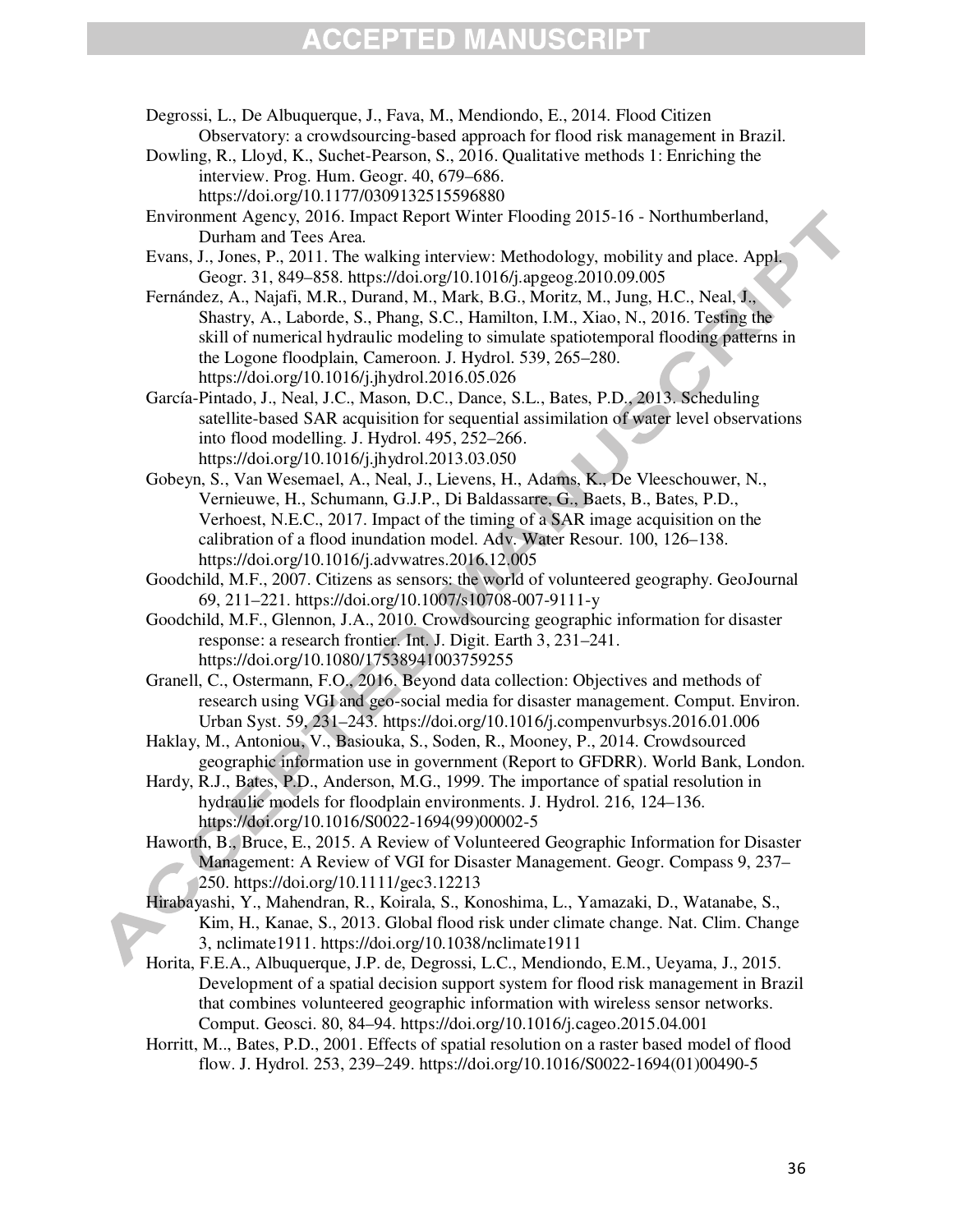- Hung, K.-C., Kalantari, M., Rajabifard, A., 2016. Methods for assessing the credibility of volunteered geographic information in flood response: A case study in Brisbane, Australia. Appl. Geogr. 68, 37–47. https://doi.org/10.1016/j.apgeog.2016.01.005
- Hunter, N.M., Bates, P.D., Horritt, M.S., Wilson, M.D., 2007. Simple spatially-distributed models for predicting flood inundation: A review. Geomorphology 90, 208–225. https://doi.org/10.1016/j.geomorph.2006.10.021
- Hunter, N.M., Horritt, M.S., Bates, P.D., Wilson, M.D., Werner, M.G.F., 2005. An adaptive time step solution for raster-based storage cell modelling of floodplain inundation. Adv. Water Resour. 28, 975–991. https://doi.org/10.1016/j.advwatres.2005.03.007
- Jung, Y., Kim, D., Kim, D., Kim, M., Lee, S.O., 2014. Simplified Flood Inundation Mapping Based On Flood Elevation-Discharge Rating Curves Using Satellite Images in Gauged Watersheds. Water 6, 1280–1299. https://doi.org/10.3390/w6051280
- Klonner, C., Marx, S., Usán, T., Porto de Albuquerque, J., Höfle, B., 2016. Volunteered Geographic Information in Natural Hazard Analysis: A Systematic Literature Review of Current Approaches with a Focus on Preparedness and Mitigation. ISPRS Int. J. Geo-Inf. 5, 103. https://doi.org/10.3390/ijgi5070103
- Knigge, L., Cope, M., 2006. Grounded visualization: integrating the analysis of qualitative and quantitative data through grounded theory and visualization. Environ. Plan. A 38, 2021 – 2037. https://doi.org/10.1068/a37327
- Kusenbach, M., 2003. Street Phenomenology: The Go-Along as Ethnographic Research Tool. Ethnography 4, 455–485. https://doi.org/10.1177/146613810343007
- Lane, S.N., Landström, C., Whatmore, S.J., 2011a. Imagining flood futures: risk assessment and management in practice. Philos. Trans. R. Soc. Math. Phys. Eng. Sci. 369, 1784– 1806. https://doi.org/10.1098/rsta.2010.0346
- Lane, S.N., Odoni, N., Landström, C., Whatmore, S.J., Ward, N., Bradley, S., 2011b. Doing flood risk science differently: an experiment in radical scientific method. Trans. Inst. Br. Geogr. 36, 15–36. https://doi.org/10.1111/j.1475-5661.2010.00410.x
- Lanfranchi, V., Wrigley, S.N., Ireson, N., Ciravegna, F., Wehn, U., 2014. Citizens' Observatories for Situation Awareness in Flooding, in: Proceedings of the 11th International ISCRAM Conference. Pennsylvania.
- Lee, M., Abbot, C., 2003. The Usual Suspects? Public Participation Under the Aarhus Convention. Mod. Law Rev. 66, 80–108. https://doi.org/10.1111/1468-2230.6601004
- Marsh, T., Kirby, C., Muchan, K., Barker, L., Henderson, E., Hannaford, J., 2016. The winter floods of 2015/2016 in the UK - a review. Centre for Ecology and Hydrology, Wallingford.
- Mays, N., Pope, C., 2000. Assessing quality in qualitative research. BMJ 320, 50–52. https://doi.org/10.1136/bmj.320.7226.50
- McCallum, I., Liu, W., See, L., Mechler, R., Keating, A., Hochrainer-Stigler, S., Mochizuki, J., Fritz, S., Dugar, S., Arestegui, M., Szoenyi, M., Bayas, J.-C.L., Burek, P., French, A., Moorthy, I., 2016. Technologies to Support Community Flood Disaster Risk Reduction. Int. J. Disaster Risk Sci. 7, 198–204. https://doi.org/10.1007/s13753-016- 0086-5
- McDougall, K., 2012. An assessment of the contribution of volunteered geographic information during recent natural disasters, in: Rajabifard, A., Coleman, D. (Eds.), Spatially Enabling Government, Industry and Citizens: Research and Development Perspectives. GSDI Association Press, Needham, MA, United States, pp. 201–214.
- Muller, C. l., Chapman, L., Johnston, S., Kidd, C., Illingworth, S., Foody, G., Overeem, A., Leigh, R. r., 2015. Crowdsourcing for climate and atmospheric sciences: current status and future potential. Int. J. Climatol. 35, 3185–3203. https://doi.org/10.1002/joc.4210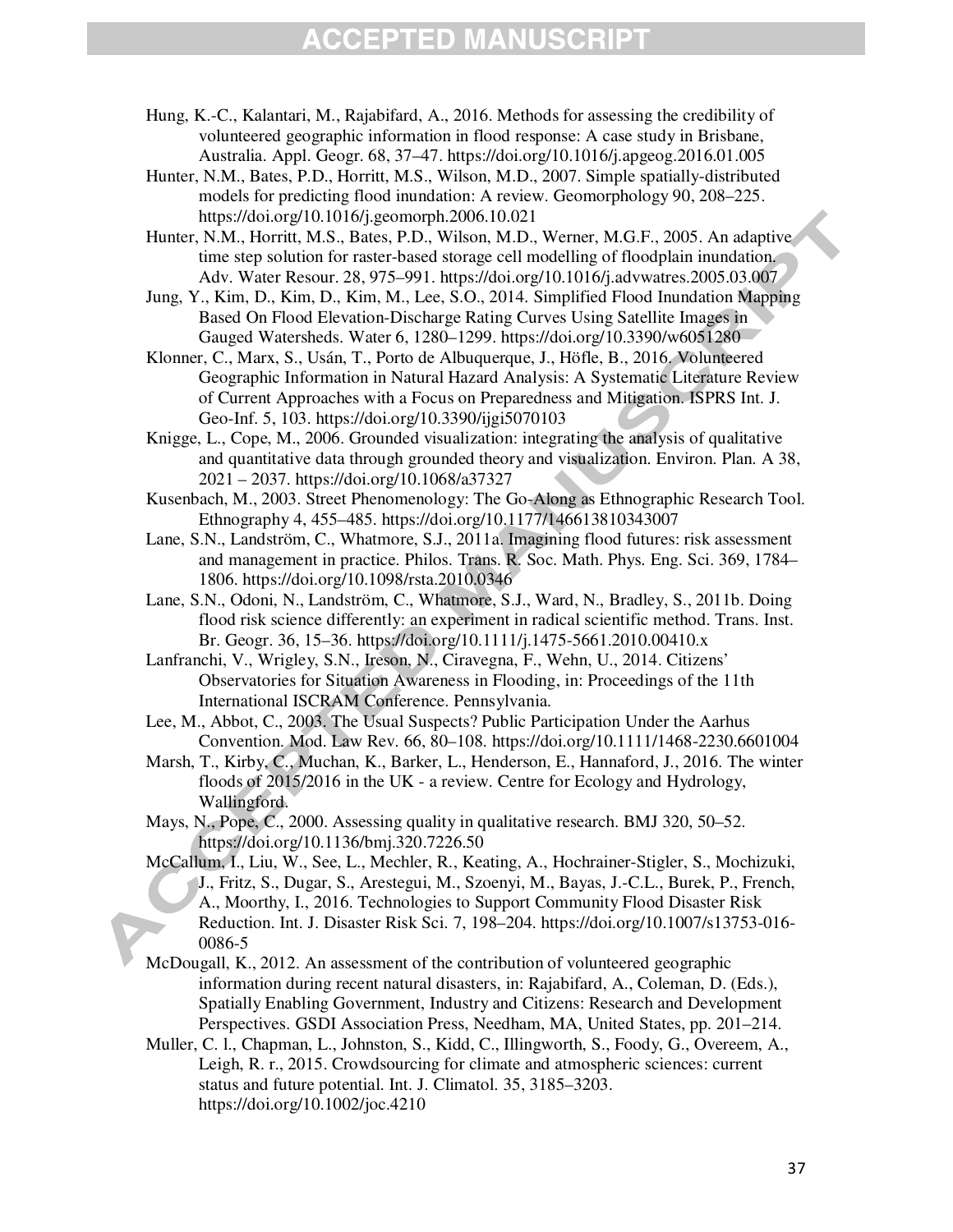- Munich Re, 2013. Floods dominate natural catastrophe statistics in first half of 2013 [WWW Document]. URL https://www.munichre.com/en/media-relations/publications/pressreleases/2013/2013-07-09-press-release/index.html (accessed 10.28.17).
- Nash, J.E., Sutcliffe, J.V., 1970. River flow forecasting through conceptual models part I A discussion of principles. J. Hydrol. 10, 282–290. https://doi.org/10.1016/0022- 1694(70)90255-6
- National Research Council, 2008. Public Participation in Environmental Assessment and Decision Making. National Academies Press.
- Neal, J., Schumann, G., Bates, P.D., 2012. A subgrid channel model for simulating river hydraulics and floodplain inundation over large and data sparse areas. Water Resour. Res. 48. https://doi.org/10.1029/2012WR012514
- Neal, J., Schumann, G., Fewtrell, T., Budimir, M., Bates, P.D., Mason, D., 2011. Evaluating a new LISFLOOD-FP formulation with data from the summer 2007 floods in Tewkesbury, UK: Evaluating a new LISFLOOD-FP formulation. J. Flood Risk Manag. 4, 88–95. https://doi.org/10.1111/j.1753-318X.2011.01093.x
- Neal, J.C., Bates, P.D., Fewtrell, T.J., Hunter, N.M., Wilson, M.D., Horritt, M.S., 2009. Distributed whole city water level measurements from the Carlisle 2005 urban flood event and comparison with hydraulic model simulations. J. Hydrol. 368, 42–55. https://doi.org/10.1016/j.jhydrol.2009.01.026
- Néelz, S., Pender, G., 2013. Benchmarking the latest generation of 2D hydraulic modelling packages (No. SC120002). Environment Agency, Bristol.
- Nester, T., Komma, J., Blöschl, G., 2016. Real time flood forecasting in the Upper Danube basin. J. Hydrol. Hydromech. 64, 404–414. https://doi.org/10.1515/johh-2016-0033
- Newman, G., Wiggins, A., Crall, A., Graham, E., Newman, S., Crowston, K., 2012. The future of citizen science: emerging technologies and shifting paradigms. Front. Ecol. Environ. 10, 298–304. https://doi.org/10.1890/110294
- Pappenberger, F., Beven, K., Frodsham, K., Romanowicz, R., Matgen, P., 2007a. Grasping the unavoidable subjectivity in calibration of flood inundation models: A vulnerability weighted approach. J. Hydrol. 333, 275–287. https://doi.org/10.1016/j.jhydrol.2006.08.017
- Pappenberger, F., Frodsham, K., Beven, K., Romanowicz, R., Matgen, P., 2007b. Fuzzy set approach to calibrating distributed flood inundation models using remote sensing observations. Hydrol Earth Syst Sci 11, 739–752. https://doi.org/10.5194/hess-11- 739-2007
- Parkes, B.L., Cloke, H.L., Pappenberger, F., Neal, J., Demeritt, D., 2013. Reducing Inconsistencies in Point Observations of Maximum Flood Inundation Level. Earth Interact. 17, 1–27. https://doi.org/10.1175/2012EI000475.1
- Perks, M.T., Russell, A.J., Large, A.R.G., 2016. Technical Note: Advances in flash flood monitoring using unmanned aerial vehicles (UAVs). Hydrol Earth Syst Sci 20, 4005– 4015. https://doi.org/10.5194/hess-20-4005-2016

Refsgaard, J.C., Henriksen, H.J., 2004. Modelling guidelines––terminology and guiding principles. Adv. Water Resour. 27, 71–82. https://doi.org/10.1016/j.advwatres.2003.08.006

- Renschler, C.S., Wang, Z., 2017. Multi-source data fusion and modeling to assess and communicate complex flood dynamics to support decision-making for downstream areas of dams: The 2011 hurricane irene and schoharie creek floods, NY. Int. J. Appl. Earth Obs. Geoinformation 62, 157–173. https://doi.org/10.1016/j.jag.2017.06.002
- Reynard, N.S., Kay, A.L., Anderson, M., Donovan, B., Duckworth, C., 2017. The evolution of climate change guidance for fluvial flood risk management in England. Prog. Phys. Geogr. 41, 222–237. https://doi.org/10.1177/0309133317702566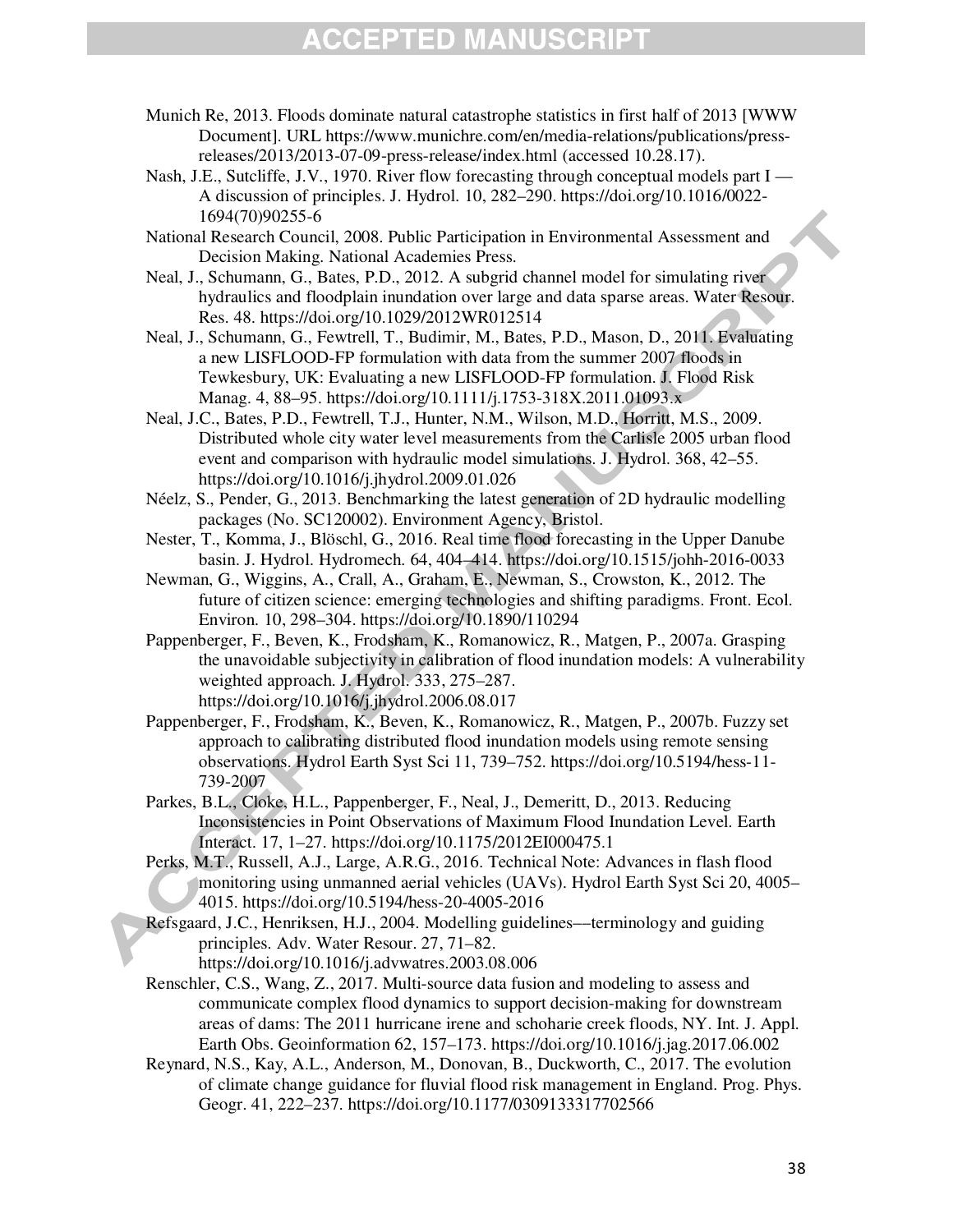- Rollason, E., Bracken, L.J., Hardy, R.J., Large, A.R.G., 2018. Rethinking flood risk communication. Nat. Hazards 1–22. https://doi.org/10.1007/s11069-018-3273-4
- Ruiz-Mallén, I., Riboli-Sasco, L., Ribrault, C., Heras, M., Laguna, D., Perié, L., 2016. Citizen Science: Toward Transformative Learning. Sci. Commun. 38, 523–534. https://doi.org/10.1177/1075547016642241
- Rykiel, E.J., 1996. Testing ecological models: the meaning of validation. Ecol. Model. 90, 229–244. https://doi.org/10.1016/0304-3800(95)00152-2

Sampson, C.C., Fewtrell, T.J., Duncan, A., Shaad, K., Horritt, M.S., Bates, P.D., 2012. Use of terrestrial laser scanning data to drive decimetric resolution urban inundation models. Adv. Water Resour. 41, 1–17. https://doi.org/10.1016/j.advwatres.2012.02.010

Sampson, C.C., Smith, A.M., Bates, P.D., Neal, J.C., Alfieri, L., Freer, J.E., 2015. A highresolution global flood hazard model. Water Resour. Res. 51, 7358–7381. https://doi.org/10.1002/2015WR016954

Savage, J.T.S., Bates, P.D., Freer, J.E., Neal, J.C., Aronica, G.T., 2016. When does spatial resolution become spurious in probabilistic flood inundation predictions? Hydrol. Process. 30, 2014–2032. https://doi.org/10.1002/hyp.10749

Schnebele, E., Cervone, G., 2013. Improving remote sensing flood assessment using volunteered geographical data. Nat Hazards Earth Syst Sci 13, 669–677. https://doi.org/10.5194/nhess-13-669-2013

- Segura-Beltrán, F., Sanchis-Ibor, C., Morales-Hernández, M., González-Sanchis, M., Bussi, G., Ortiz, E., 2016. Using post-flood surveys and geomorphologic mapping to evaluate hydrological and hydraulic models: The flash flood of the Girona River (Spain) in 2007. J. Hydrol. 541, 310–329. https://doi.org/10.1016/j.jhydrol.2016.04.039
- Simonovic, S.P., Ahmad, S., 2005. Computer-based Model for Flood Evacuation Emergency Planning. Nat. Hazards 34, 25–51. https://doi.org/10.1007/s11069-004-0785-x
- Smith, K.W., 2015. Drone Technology: Benefits, Risks, and Legal Considerations. Seattle J. Environ. Law SJEL 5, [i]–302.

Smith, R.A.E., Bates, P.D., Hayes, C., 2012. Evaluation of a coastal flood inundation model using hard and soft data. Environ. Model. Softw. 30, 35–46. https://doi.org/10.1016/j.envsoft.2011.11.008

Sousa, D., 2014. Validation in Qualitative Research: General Aspects and Specificities of the Descriptive Phenomenological Method. Qual. Res. Psychol. 11, 211–227. https://doi.org/10.1080/14780887.2013.853855

Starkey, E., Parkin, G., Birkinshaw, S., Large, A., Quinn, P., Gibson, C., 2017. Demonstrating the value of community-based ("citizen science") observations for catchment modelling and characterisation. J. Hydrol. 548, 801–817. https://doi.org/10.1016/j.jhydrol.2017.03.019

Tang, Z., Zhou, Y., Yu, H., Gu, Y., Liu, T., 2017. Developing an Interactive Mobile Volunteered Geographic Information Platform to Integrate Environmental Big Data and Citizen Science in Urban Management, in: Seeing Cities Through Big Data, Springer Geography. Springer, Cham, pp. 65–81.

Teng, J., Jakeman, A.J., Vaze, J., Croke, B.F.W., Dutta, D., Kim, S., 2017. Flood inundation modelling: A review of methods, recent advances and uncertainty analysis. Environ. Model. Softw. 90, 201–216. https://doi.org/10.1016/j.envsoft.2017.01.006

Triglav-Cekada, M., Radovan, D., 2013. Using volunteered geographical information to map the November 2012 floods in Slovenia. Nat. Hazards Earth Syst. Sci. 13, 2753–2762. https://doi.org/10.5194/nhess-13-2753-2013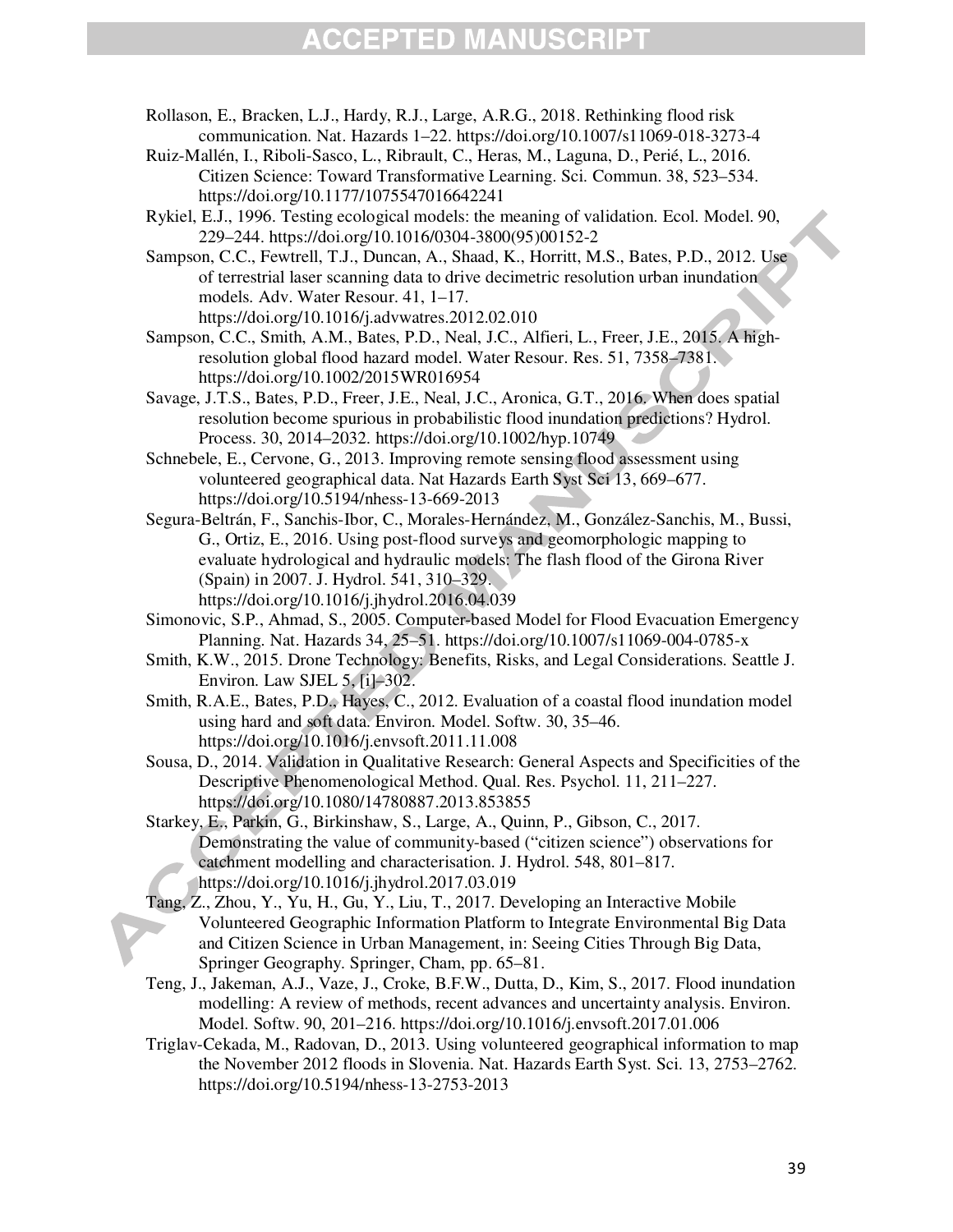- Usón, T.J., Klonner, C., Höfle, B., 2016. Using participatory geographic approaches for urban flood risk in Santiago de Chile: Insights from a governance analysis. Environ. Sci. Policy 66, 62–72. https://doi.org/10.1016/j.envsci.2016.08.002
- Wan, Z., Hong, Y., Khan, S., Gourley, J., Flamig, Z., Kirschbaum, D., Tang, G., 2014. A cloud-based global flood disaster community cyber-infrastructure: Development and demonstration. Environ. Model. Softw. 58, 86–94. https://doi.org/10.1016/j.envsoft.2014.04.007
- Wehn, U., Rusca, M., Evers, J., Lanfranchi, V., 2015. Participation in flood risk management and the potential of citizen observatories: A governance analysis. Environ. Sci. Policy 48, 225–236.
- Wiggins, A., He, Y., 2016. Community-based Data Validation in Citizen Science. https://doi.org/10.13016/M2N733

A COLLAN

- Wing, O.E.J., Bates, P.D., Sampson, C.C., Smith, A.M., Johnson, K.A., Erickson, T.A., 2017. Validation of a 30 m resolution flood hazard model of the conterminous United States. Water Resour. Res. n/a–n/a. https://doi.org/10.1002/2017WR020917
- Wood, M., Hostache, R., Neal, J.C., Wagener, T., Giustarini, L., Chini, M., Corato, G., Matgen, P., Bates, P.D., 2016. Calibration of channel depth and friction parameters in the LISFLOOD-FP hydraulic model using medium-resolution SAR data and identifiability techniques. Hydrol Earth Syst Sci 20, 4983–4997. https://doi.org/10.5194/hess-20-4983-2016

PAP